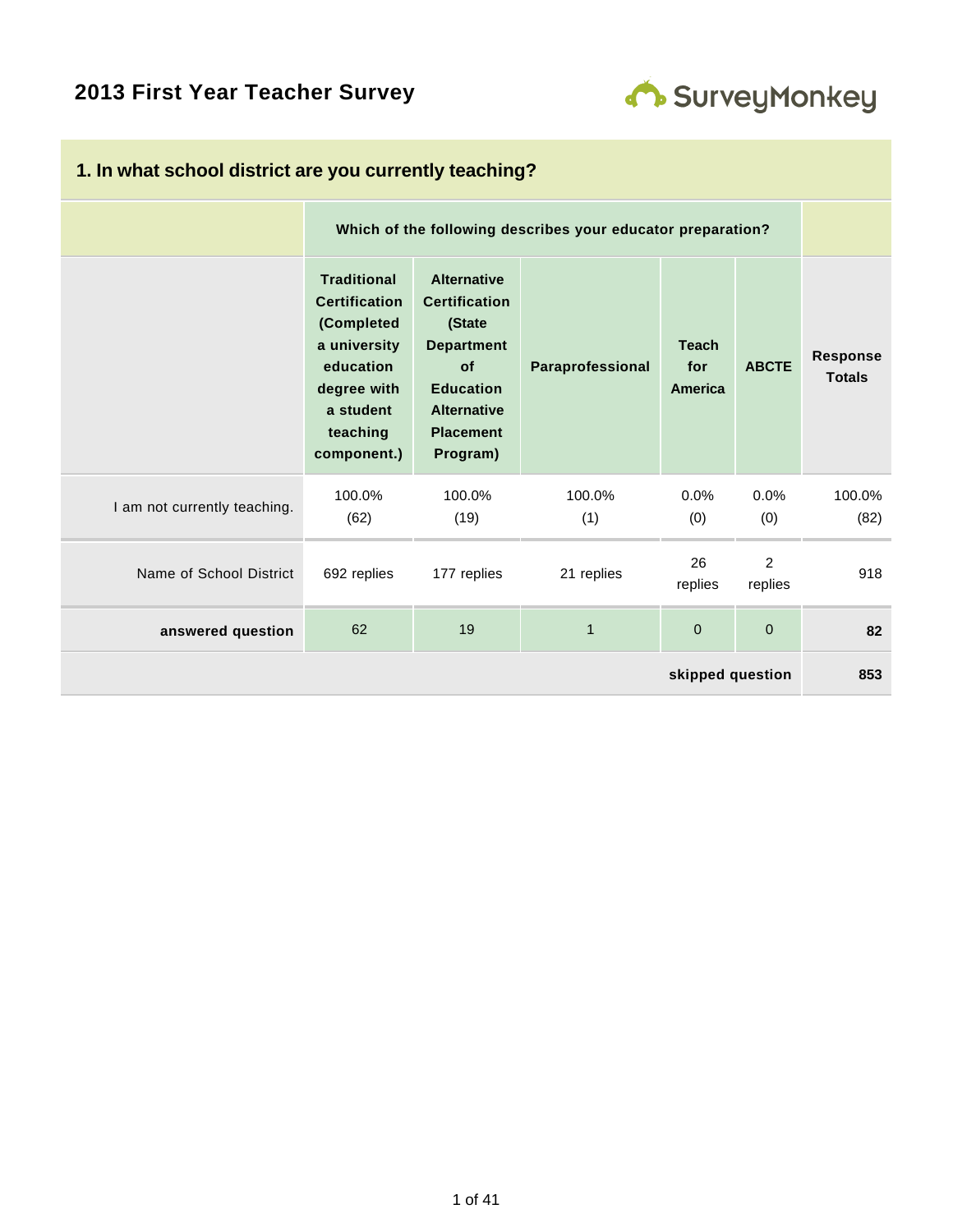| 2. Which of the following describes your school district? |                                                                                                                                              |                                                                                                                                                           |                  |                                       |              |                                  |  |  |
|-----------------------------------------------------------|----------------------------------------------------------------------------------------------------------------------------------------------|-----------------------------------------------------------------------------------------------------------------------------------------------------------|------------------|---------------------------------------|--------------|----------------------------------|--|--|
|                                                           |                                                                                                                                              | Which of the following describes your educator preparation?                                                                                               |                  |                                       |              |                                  |  |  |
|                                                           | <b>Traditional</b><br><b>Certification</b><br>(Completed<br>a university<br>education<br>degree with<br>a student<br>teaching<br>component.) | <b>Alternative</b><br><b>Certification</b><br>(State<br><b>Department</b><br>of<br><b>Education</b><br><b>Alternative</b><br><b>Placement</b><br>Program) | Paraprofessional | <b>Teach</b><br>for<br><b>America</b> | <b>ABCTE</b> | <b>Response</b><br><b>Totals</b> |  |  |
| Rural                                                     | 33.0%<br>(230)                                                                                                                               | 32.8%<br>(58)                                                                                                                                             | 33.3%<br>(7)     | 7.7%<br>(2)                           | 0.0%<br>(0)  | 32.1%<br>(297)                   |  |  |
| Urban                                                     | 35.4%<br>(247)                                                                                                                               | 27.7%<br>(49)                                                                                                                                             | 19.0%<br>(4)     | 84.6%<br>(22)                         | 50.0%<br>(1) | 35.0%<br>(323)                   |  |  |
| Suburban                                                  | 31.7%<br>(221)                                                                                                                               | 39.5%<br>(70)                                                                                                                                             | 47.6%<br>(10)    | 7.7%<br>(2)                           | 50.0%<br>(1) | 32.9%<br>(304)                   |  |  |
| answered question                                         | 698                                                                                                                                          | 177                                                                                                                                                       | 21               | 26                                    | 2            | 924                              |  |  |
| skipped question                                          |                                                                                                                                              |                                                                                                                                                           |                  |                                       |              |                                  |  |  |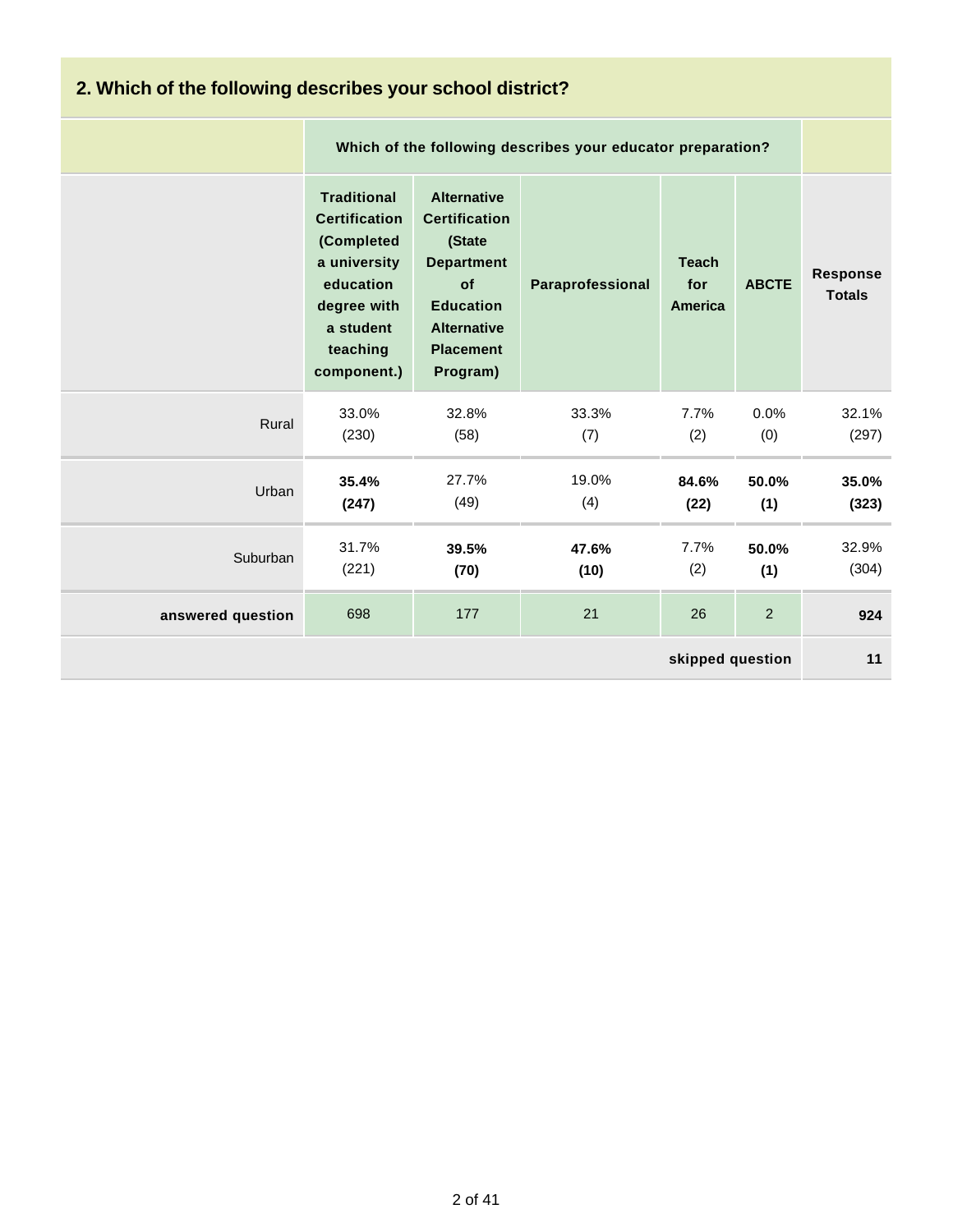| 3. Which of the following describes your educator preparation?                                                         |                                                                                                                                              |                                                                                                                                                           |                                                             |                                       |                |                                  |  |  |
|------------------------------------------------------------------------------------------------------------------------|----------------------------------------------------------------------------------------------------------------------------------------------|-----------------------------------------------------------------------------------------------------------------------------------------------------------|-------------------------------------------------------------|---------------------------------------|----------------|----------------------------------|--|--|
|                                                                                                                        |                                                                                                                                              |                                                                                                                                                           | Which of the following describes your educator preparation? |                                       |                |                                  |  |  |
|                                                                                                                        | <b>Traditional</b><br><b>Certification</b><br>(Completed<br>a university<br>education<br>degree with<br>a student<br>teaching<br>component.) | <b>Alternative</b><br><b>Certification</b><br>(State<br><b>Department</b><br>of<br><b>Education</b><br><b>Alternative</b><br><b>Placement</b><br>Program) | Paraprofessional                                            | <b>Teach</b><br>for<br><b>America</b> | <b>ABCTE</b>   | <b>Response</b><br><b>Totals</b> |  |  |
| <b>Traditional Certification</b><br>(Completed a university<br>education degree with a student<br>teaching component.) | 100.0%<br>(703)                                                                                                                              | 0.0%<br>(0)                                                                                                                                               | 0.0%<br>(0)                                                 | 0.0%<br>(0)                           | 0.0%<br>(0)    | 75.2%<br>(703)                   |  |  |
| Alternative Certification (State<br>Department of Education<br>Alternative Placement Program)                          | 0.0%<br>(0)                                                                                                                                  | 100.0%<br>(182)                                                                                                                                           | 0.0%<br>(0)                                                 | 0.0%<br>(0)                           | 0.0%<br>(0)    | 19.5%<br>(182)                   |  |  |
| Troops to Teachers                                                                                                     | 0.0%<br>(0)                                                                                                                                  | 0.0%<br>(0)                                                                                                                                               | 0.0%<br>(0)                                                 | 0.0%<br>(0)                           | 0.0%<br>(0)    | 0.0%<br>(0)                      |  |  |
| Paraprofessional                                                                                                       | 0.0%<br>(0)                                                                                                                                  | 0.0%<br>(0)                                                                                                                                               | 100.0%<br>(21)                                              | 0.0%<br>(0)                           | 0.0%<br>(0)    | 2.2%<br>(21)                     |  |  |
| Teach for America                                                                                                      | 0.0%<br>(0)                                                                                                                                  | 0.0%<br>(0)                                                                                                                                               | 0.0%<br>(0)                                                 | 100.0%<br>(27)                        | 0.0%<br>(0)    | 2.9%<br>(27)                     |  |  |
| <b>ABCTE</b>                                                                                                           | 0.0%<br>(0)                                                                                                                                  | 0.0%<br>(0)                                                                                                                                               | 0.0%<br>(0)                                                 | 0.0%<br>(0)                           | 100.0%<br>(2)  | 0.2%<br>(2)                      |  |  |
| answered question                                                                                                      | 703                                                                                                                                          | 182                                                                                                                                                       | 21                                                          | 27                                    | $\overline{2}$ | 935                              |  |  |
| skipped question                                                                                                       |                                                                                                                                              |                                                                                                                                                           |                                                             |                                       |                |                                  |  |  |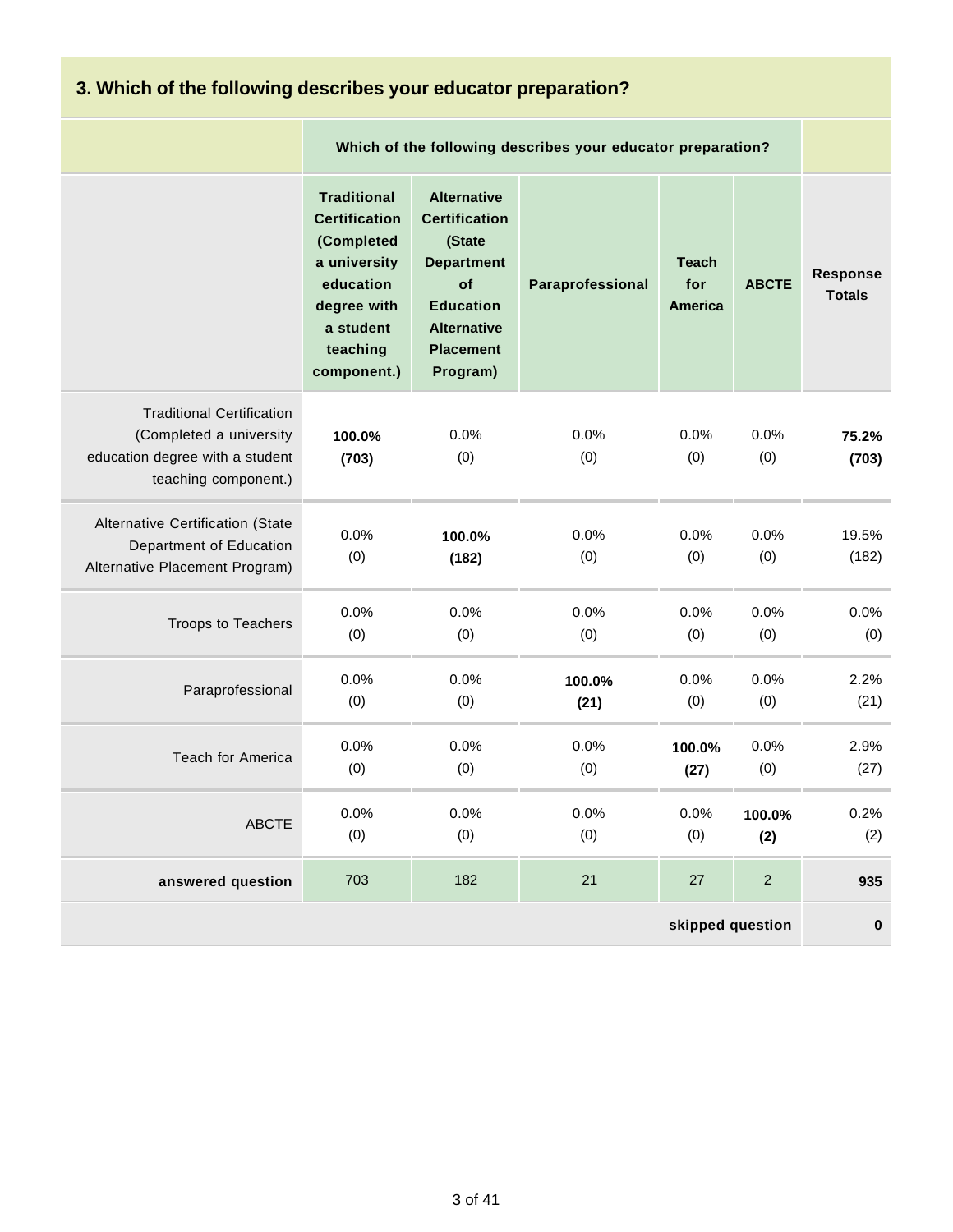**4. From which educator preparation program did you receive recommendation for teacher certification? (If you were alternatively certified please select Oklahoma State Department of Education)**

|                                    |                                                                                                                                              | Which of the following describes your educator preparation?                                                                                               |                  |                                       |              |                                  |  |  |  |
|------------------------------------|----------------------------------------------------------------------------------------------------------------------------------------------|-----------------------------------------------------------------------------------------------------------------------------------------------------------|------------------|---------------------------------------|--------------|----------------------------------|--|--|--|
|                                    | <b>Traditional</b><br><b>Certification</b><br>(Completed<br>a university<br>education<br>degree with<br>a student<br>teaching<br>component.) | <b>Alternative</b><br><b>Certification</b><br>(State<br><b>Department</b><br>of<br><b>Education</b><br><b>Alternative</b><br><b>Placement</b><br>Program) | Paraprofessional | <b>Teach</b><br>for<br><b>America</b> | <b>ABCTE</b> | <b>Response</b><br><b>Totals</b> |  |  |  |
| Oklahoma State Department of       | 3.9%                                                                                                                                         | 80.8%                                                                                                                                                     | 68.4%            | 90.5%                                 | 0.0%         | 22.7%                            |  |  |  |
| Education                          | (25)                                                                                                                                         | (139)                                                                                                                                                     | (13)             | (19)                                  | (0)          | (196)                            |  |  |  |
| Out of State University            | 11.2%                                                                                                                                        | 5.2%                                                                                                                                                      | 5.3%             | 0.0%                                  | 0.0%         | 9.6%                             |  |  |  |
|                                    | (73)                                                                                                                                         | (9)                                                                                                                                                       | (1)              | (0)                                   | (0)          | (83)                             |  |  |  |
| <b>Bacone College</b>              | 0.5%                                                                                                                                         | 0.0%                                                                                                                                                      | 0.0%             | 0.0%                                  | 0.0%         | 0.3%                             |  |  |  |
|                                    | (3)                                                                                                                                          | (0)                                                                                                                                                       | (0)              | (0)                                   | (0)          | (3)                              |  |  |  |
| <b>Cameron University</b>          | 2.3%                                                                                                                                         | 0.6%                                                                                                                                                      | 0.0%             | 0.0%                                  | 0.0%         | 1.9%                             |  |  |  |
|                                    | (15)                                                                                                                                         | (1)                                                                                                                                                       | (0)              | (0)                                   | (0)          | (16)                             |  |  |  |
| <b>East Central University</b>     | 5.5%                                                                                                                                         | 0.0%                                                                                                                                                      | 5.3%             | 0.0%                                  | 0.0%         | 4.3%                             |  |  |  |
|                                    | (36)                                                                                                                                         | (0)                                                                                                                                                       | (1)              | (0)                                   | (0)          | (37)                             |  |  |  |
| Langston University                | 0.3%                                                                                                                                         | 0.0%                                                                                                                                                      | 0.0%             | 0.0%                                  | 0.0%         | 0.2%                             |  |  |  |
|                                    | (2)                                                                                                                                          | (0)                                                                                                                                                       | (0)              | (0)                                   | (0)          | (2)                              |  |  |  |
| Mid-America Christian University   | 0.5%                                                                                                                                         | 0.6%                                                                                                                                                      | 0.0%             | 0.0%                                  | 0.0%         | 0.5%                             |  |  |  |
|                                    | (3)                                                                                                                                          | (1)                                                                                                                                                       | (0)              | (0)                                   | (0)          | (4)                              |  |  |  |
| Northeastern State University      | 17.7%                                                                                                                                        | 0.6%                                                                                                                                                      | 5.3%             | 0.0%                                  | 100.0%       | 13.7%                            |  |  |  |
|                                    | (115)                                                                                                                                        | (1)                                                                                                                                                       | (1)              | (0)                                   | (1)          | (118)                            |  |  |  |
| Northwestern Oklahoma State        | 2.9%                                                                                                                                         | 0.0%                                                                                                                                                      | 0.0%             | 0.0%                                  | 0.0%         | 2.2%                             |  |  |  |
| University                         | (19)                                                                                                                                         | (0)                                                                                                                                                       | (0)              | (0)                                   | (0)          | (19)                             |  |  |  |
| <b>Oklahoma Baptist University</b> | 2.8%                                                                                                                                         | 0.0%                                                                                                                                                      | 0.0%             | 0.0%                                  | 0.0%         | 2.1%                             |  |  |  |
|                                    | (18)                                                                                                                                         | (0)                                                                                                                                                       | (0)              | (0)                                   | (0)          | (18)                             |  |  |  |
| Oklahoma Christian University      | 1.5%                                                                                                                                         | 0.0%                                                                                                                                                      | 0.0%             | 0.0%                                  | 0.0%         | 1.2%                             |  |  |  |
|                                    | (10)                                                                                                                                         | (0)                                                                                                                                                       | (0)              | (0)                                   | (0)          | (10)                             |  |  |  |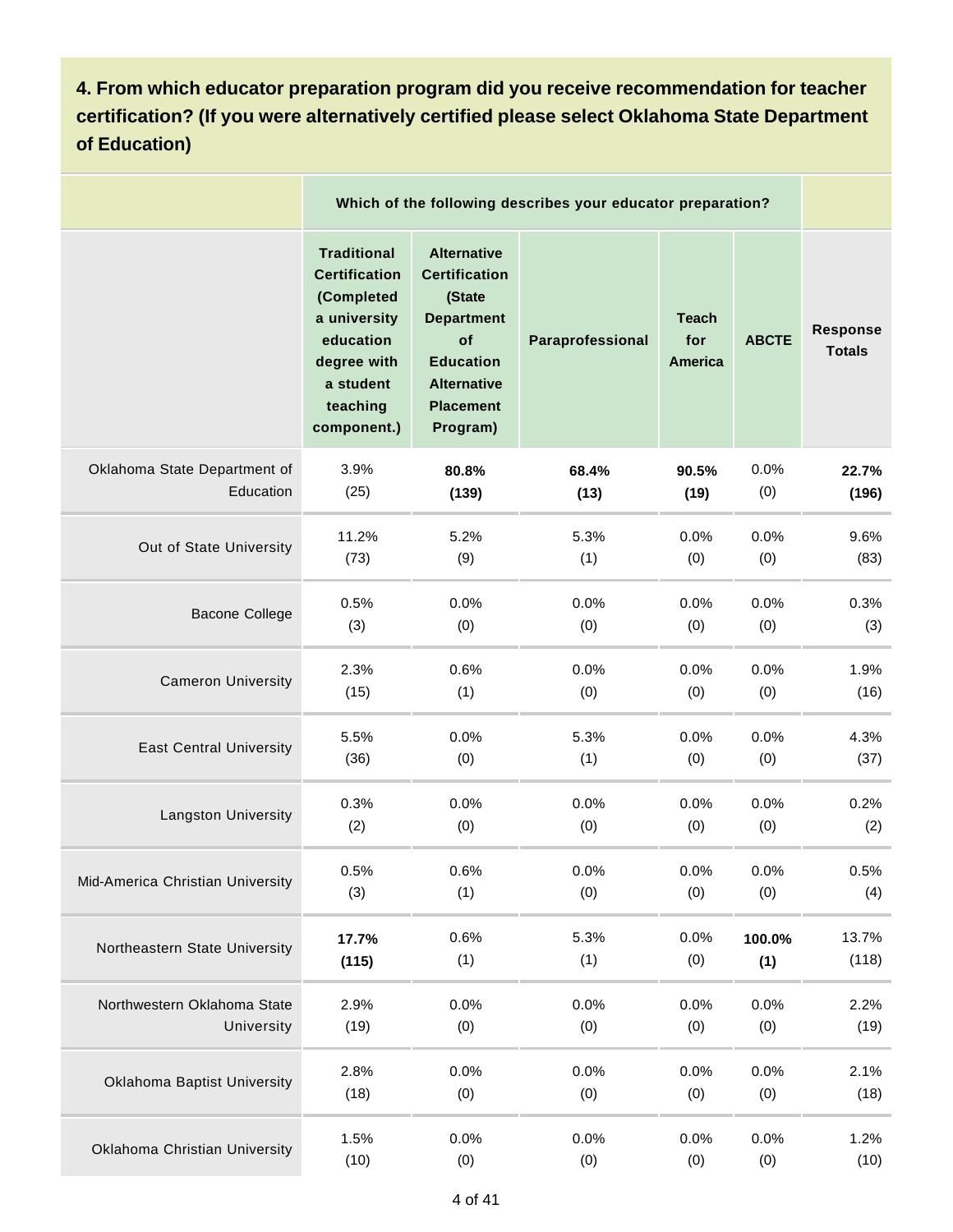| skipped question                  |            |            |           |           |                      |       |  |  |
|-----------------------------------|------------|------------|-----------|-----------|----------------------|-------|--|--|
| answered question                 | 649        | 172        | 19        | 21        | $\mathbf{1}$         | 862   |  |  |
| Other (please specify)            | 79 replies | 19 replies | 2 replies | 4 replies | $\pmb{0}$<br>replies | 104   |  |  |
| The University of Tulsa           | 1.8%       | 0.0%       | 0.0%      | 0.0%      | 0.0%                 | 1.4%  |  |  |
|                                   | (12)       | (0)        | (0)       | (0)       | (0)                  | (12)  |  |  |
| University of Science and Arts of | 1.4%       | 0.0%       | 0.0%      | 0.0%      | 0.0%                 | 1.0%  |  |  |
| Oklahoma                          | (9)        | (0)        | (0)       | (0)       | (0)                  | (9)   |  |  |
| University of Oklahoma            | 8.2%       | 1.2%       | 0.0%      | 0.0%      | 0.0%                 | 6.4%  |  |  |
|                                   | (53)       | (2)        | (0)       | (0)       | (0)                  | (55)  |  |  |
| University of Central Oklahoma    | 14.5%      | 5.2%       | 10.5%     | 4.8%      | 0.0%                 | 12.3% |  |  |
|                                   | (94)       | (9)        | (2)       | (1)       | (0)                  | (106) |  |  |
| Southwestern Oklahoma State       | 4.5%       | 1.2%       | 0.0%      | 0.0%      | 0.0%                 | 3.6%  |  |  |
| University                        | (29)       | (2)        | (0)       | (0)       | (0)                  | (31)  |  |  |
| Southern Nazarene University      | 1.7%       | 0.6%       | 5.3%      | 0.0%      | 0.0%                 | 1.5%  |  |  |
|                                   | (11)       | (1)        | (1)       | (0)       | (0)                  | (13)  |  |  |
| Southeastern Oklahoma State       | 4.5%       | 0.0%       | 0.0%      | 0.0%      | 0.0%                 | 3.4%  |  |  |
| University                        | (29)       | (0)        | (0)       | (0)       | (0)                  | (29)  |  |  |
| St. Gregory's University          | 0.2%       | 1.2%       | 0.0%      | 0.0%      | 0.0%                 | 0.3%  |  |  |
|                                   | (1)        | (2)        | (0)       | (0)       | (0)                  | (3)   |  |  |
| <b>Oral Roberts University</b>    | 1.7%       | 0.0%       | 0.0%      | 0.0%      | 0.0%                 | 1.3%  |  |  |
|                                   | (11)       | (0)        | (0)       | (0)       | (0)                  | (11)  |  |  |
| Oklahoma Wesleyan University      | 0.5%       | 0.0%       | 0.0%      | 4.8%      | 0.0%                 | 0.5%  |  |  |
|                                   | (3)        | (0)        | (0)       | (1)       | (0)                  | (4)   |  |  |
| Oklahoma State University         | 11.6%      | 2.9%       | 0.0%      | 0.0%      | 0.0%                 | 9.3%  |  |  |
|                                   | (75)       | (5)        | (0)       | (0)       | (0)                  | (80)  |  |  |
| Oklahoma Panhandle State          | 0.2%       | 0.0%       | 0.0%      | 0.0%      | 0.0%                 | 0.1%  |  |  |
| University                        | (1)        | (0)        | (0)       | (0)       | (0)                  | (1)   |  |  |
| <b>Oklahoma City University</b>   | 0.3%       | 0.0%       | 0.0%      | 0.0%      | 0.0%                 | 0.2%  |  |  |
|                                   | (2)        | (0)        | (0)       | (0)       | (0)                  | (2)   |  |  |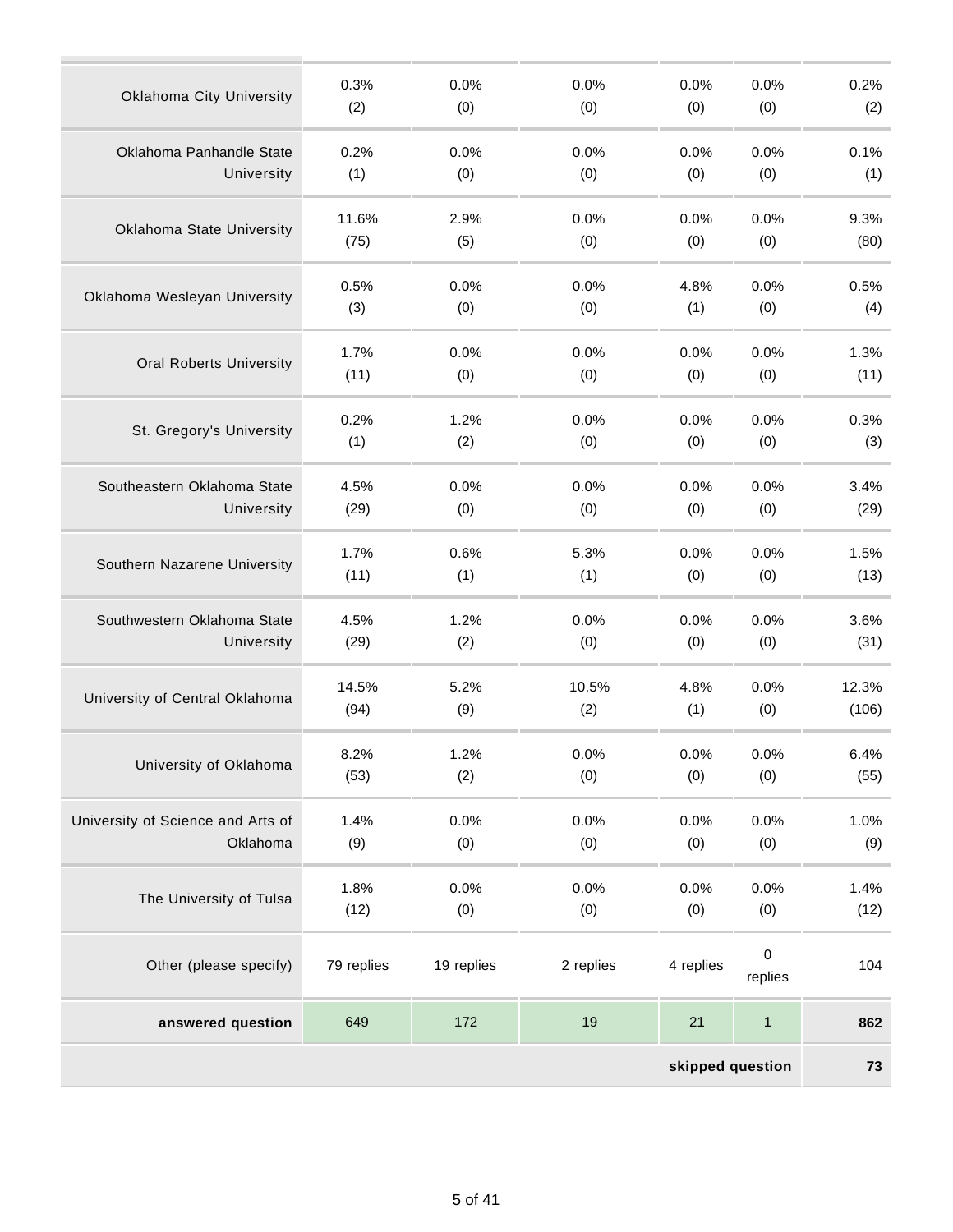# **5. Please indicate your level of understanding of each of the following:**

|                                                          |               |                                                                                                                                              |                                                                                                                                                           | Which of the following describes your educator preparation? |                                       |               |                           |
|----------------------------------------------------------|---------------|----------------------------------------------------------------------------------------------------------------------------------------------|-----------------------------------------------------------------------------------------------------------------------------------------------------------|-------------------------------------------------------------|---------------------------------------|---------------|---------------------------|
|                                                          |               | <b>Traditional</b><br><b>Certification</b><br>(Completed<br>a university<br>education<br>degree with<br>a student<br>teaching<br>component.) | <b>Alternative</b><br><b>Certification</b><br>(State<br><b>Department</b><br>of<br><b>Education</b><br><b>Alternative</b><br><b>Placement</b><br>Program) | Paraprofessional                                            | <b>Teach</b><br>for<br><b>America</b> | <b>ABCTE</b>  | Response<br><b>Totals</b> |
| How students learn<br>and develop.                       | Poor          | 0.0%<br>(0)                                                                                                                                  | 0.0%<br>(0)                                                                                                                                               | 0.0%<br>(0)                                                 | 0.0%<br>(0)                           | 0.0%<br>(0)   |                           |
|                                                          | Weak          | 0.5%<br>(3)                                                                                                                                  | 2.5%<br>(4)                                                                                                                                               | 0.0%<br>(0)                                                 | 4.8%<br>(1)                           | 100.0%<br>(1) |                           |
|                                                          | Adequate      | 12.5%<br>(77)                                                                                                                                | 14.9%<br>(24)                                                                                                                                             | 15.8%<br>(3)                                                | 23.8%<br>(5)                          | 0.0%<br>(0)   |                           |
|                                                          | Good          | 45.9%<br>(283)                                                                                                                               | 54.7%<br>(88)                                                                                                                                             | 52.6%<br>(10)                                               | 52.4%<br>(11)                         | 0.0%<br>(0)   |                           |
|                                                          | <b>Strong</b> | 41.2%<br>(254)                                                                                                                               | 28.0%<br>(45)                                                                                                                                             | 31.6%<br>(6)                                                | 19.0%<br>(4)                          | 0.0%<br>(0)   |                           |
|                                                          |               | 617                                                                                                                                          | 161                                                                                                                                                       | 19                                                          | 21                                    | $\mathbf{1}$  | 819                       |
| How students vary<br>in their approaches<br>to learning. | Poor          | 0.2%<br>(1)                                                                                                                                  | 0.0%<br>(0)                                                                                                                                               | 0.0%<br>(0)                                                 | 0.0%<br>(0)                           | 0.0%<br>(0)   |                           |
|                                                          | Weak          | 0.7%<br>(4)                                                                                                                                  | 2.5%<br>(4)                                                                                                                                               | 0.0%<br>(0)                                                 | 0.0%<br>(0)                           | 0.0%<br>(0)   |                           |
|                                                          | Adequate      | 8.5%<br>(52)                                                                                                                                 | 16.5%<br>(26)                                                                                                                                             | 10.5%<br>(2)                                                | 19.0%<br>(4)                          | 100.0%<br>(1) |                           |
|                                                          | Good          | 40.5%<br>(248)                                                                                                                               | 44.9%<br>(71)                                                                                                                                             | 31.6%<br>(6)                                                | 47.6%<br>(10)                         | 0.0%<br>(0)   |                           |
|                                                          | <b>Strong</b> | 50.2%<br>(308)                                                                                                                               | 36.1%<br>(57)                                                                                                                                             | 57.9%<br>(11)                                               | 33.3%<br>(7)                          | 0.0%<br>(0)   |                           |
|                                                          |               | 613                                                                                                                                          | 158                                                                                                                                                       | 19                                                          | 21                                    | $\mathbf{1}$  | 812                       |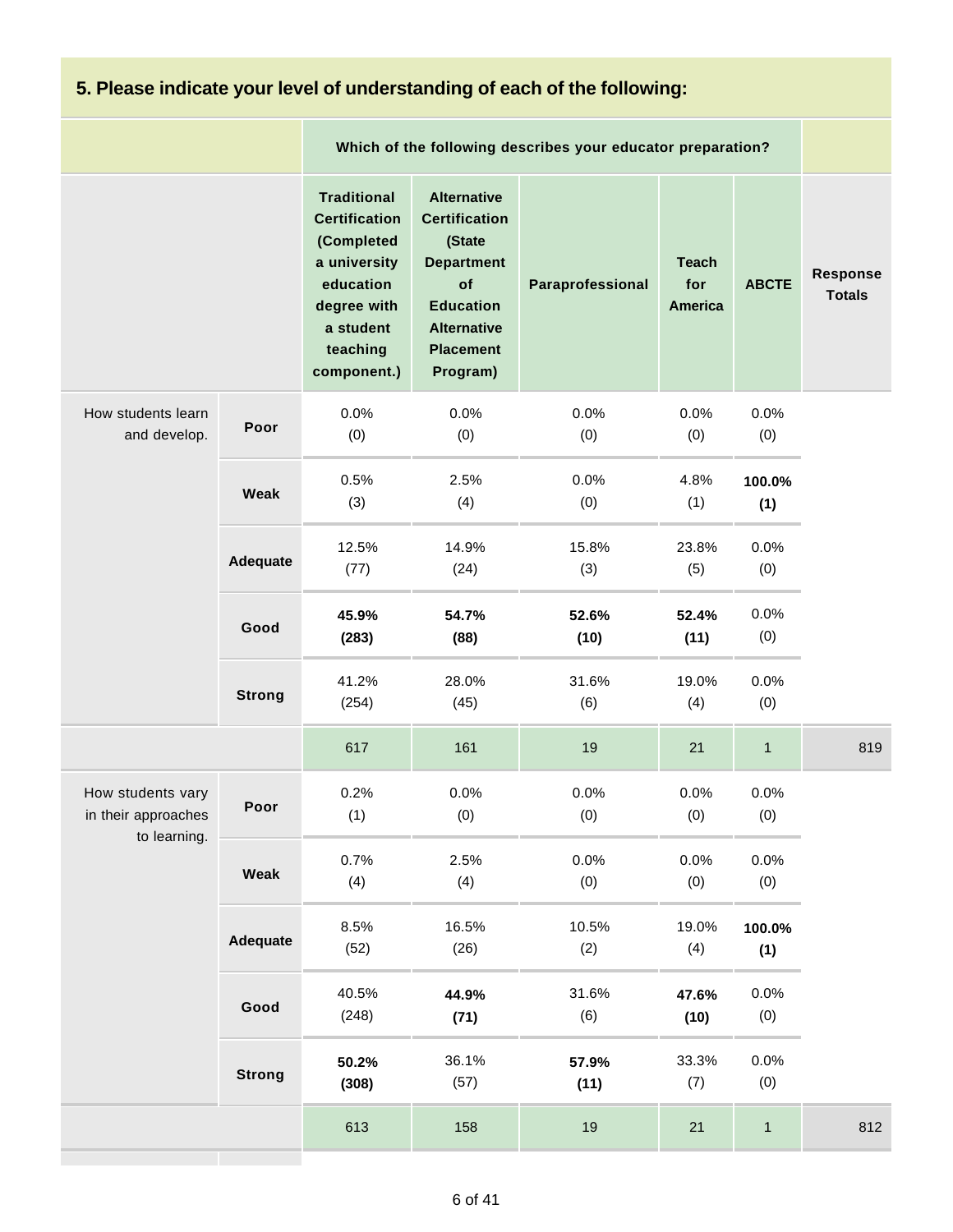| Curriculum<br>integration<br>processes.                                                                                                                                                                                          | Poor            | 0.3%<br>(2)    | 0.0%<br>(0)   | 0.0%<br>(0)   | 0.0%<br>(0)   | 0.0%<br>(0)   |     |
|----------------------------------------------------------------------------------------------------------------------------------------------------------------------------------------------------------------------------------|-----------------|----------------|---------------|---------------|---------------|---------------|-----|
|                                                                                                                                                                                                                                  | Weak            | 5.4%<br>(33)   | 6.4%<br>(10)  | 5.3%<br>(1)   | 14.3%<br>(3)  | 100.0%<br>(1) |     |
|                                                                                                                                                                                                                                  | Adequate        | 21.0%<br>(129) | 29.3%<br>(46) | 21.1%<br>(4)  | 23.8%<br>(5)  | 0.0%<br>(0)   |     |
|                                                                                                                                                                                                                                  | Good            | 45.8%<br>(281) | 46.5%<br>(73) | 31.6%<br>(6)  | 42.9%<br>(9)  | 0.0%<br>(0)   |     |
|                                                                                                                                                                                                                                  | <b>Strong</b>   | 27.4%<br>(168) | 17.8%<br>(28) | 42.1%<br>(8)  | 19.0%<br>(4)  | 0.0%<br>(0)   |     |
|                                                                                                                                                                                                                                  |                 | 613            | 157           | 19            | 21            | $\mathbf{1}$  | 811 |
| The process of<br>continuous lifelong<br>learning, the concept<br>of making learning<br>enjoyable, and the<br>need for a<br>willingness to change<br>when the change<br>leads to greater<br>student learning and<br>development. | Poor            | 0.2%<br>(1)    | 0.0%<br>(0)   | 0.0%<br>(0)   | 0.0%<br>(0)   | 0.0%<br>(0)   |     |
|                                                                                                                                                                                                                                  | Weak            | 1.0%<br>(6)    | 1.3%<br>(2)   | 0.0%<br>(0)   | 0.0%<br>(0)   | 0.0%<br>(0)   |     |
|                                                                                                                                                                                                                                  | <b>Adequate</b> | 7.8%<br>(48)   | 8.8%<br>(14)  | 5.6%<br>(1)   | 9.5%<br>(2)   | 0.0%<br>(0)   |     |
|                                                                                                                                                                                                                                  | Good            | 34.5%<br>(212) | 35.8%<br>(57) | 38.9%<br>(7)  | 33.3%<br>(7)  | 0.0%<br>(0)   |     |
|                                                                                                                                                                                                                                  | <b>Strong</b>   | 56.6%<br>(348) | 54.1%<br>(86) | 55.6%<br>(10) | 57.1%<br>(12) | 100.0%<br>(1) |     |
|                                                                                                                                                                                                                                  |                 | 615            | 159           | 18            | 21            | $\mathbf{1}$  | 814 |
| The legal aspect of<br>teaching including                                                                                                                                                                                        | Poor            | 0.5%<br>(3)    | 1.2%<br>(2)   | 0.0%<br>(0)   | 0.0%<br>(0)   | 0.0%<br>(0)   |     |
| the rights of<br>students and<br>parents/families, as<br>well as the legal<br>rights and<br>responsibilities of the<br>teacher.                                                                                                  | <b>Weak</b>     | 6.6%<br>(41)   | 9.3%<br>(15)  | 5.3%<br>(1)   | 19.0%<br>(4)  | 0.0%<br>(0)   |     |
|                                                                                                                                                                                                                                  | Adequate        | 22.2%<br>(137) | 24.2%<br>(39) | 21.1%<br>(4)  | 33.3%<br>(7)  | 0.0%<br>(0)   |     |
|                                                                                                                                                                                                                                  | Good            | 38.2%<br>(236) | 40.4%<br>(65) | 36.8%<br>(7)  | 23.8%<br>(5)  | 0.0%<br>(0)   |     |
|                                                                                                                                                                                                                                  | <b>Strong</b>   | 32.4%<br>(200) | 24.8%<br>(40) | 36.8%<br>(7)  | 23.8%<br>(5)  | 100.0%<br>(1) |     |
|                                                                                                                                                                                                                                  |                 | 617            | 161           | 19            | 21            | $\mathbf{1}$  | 819 |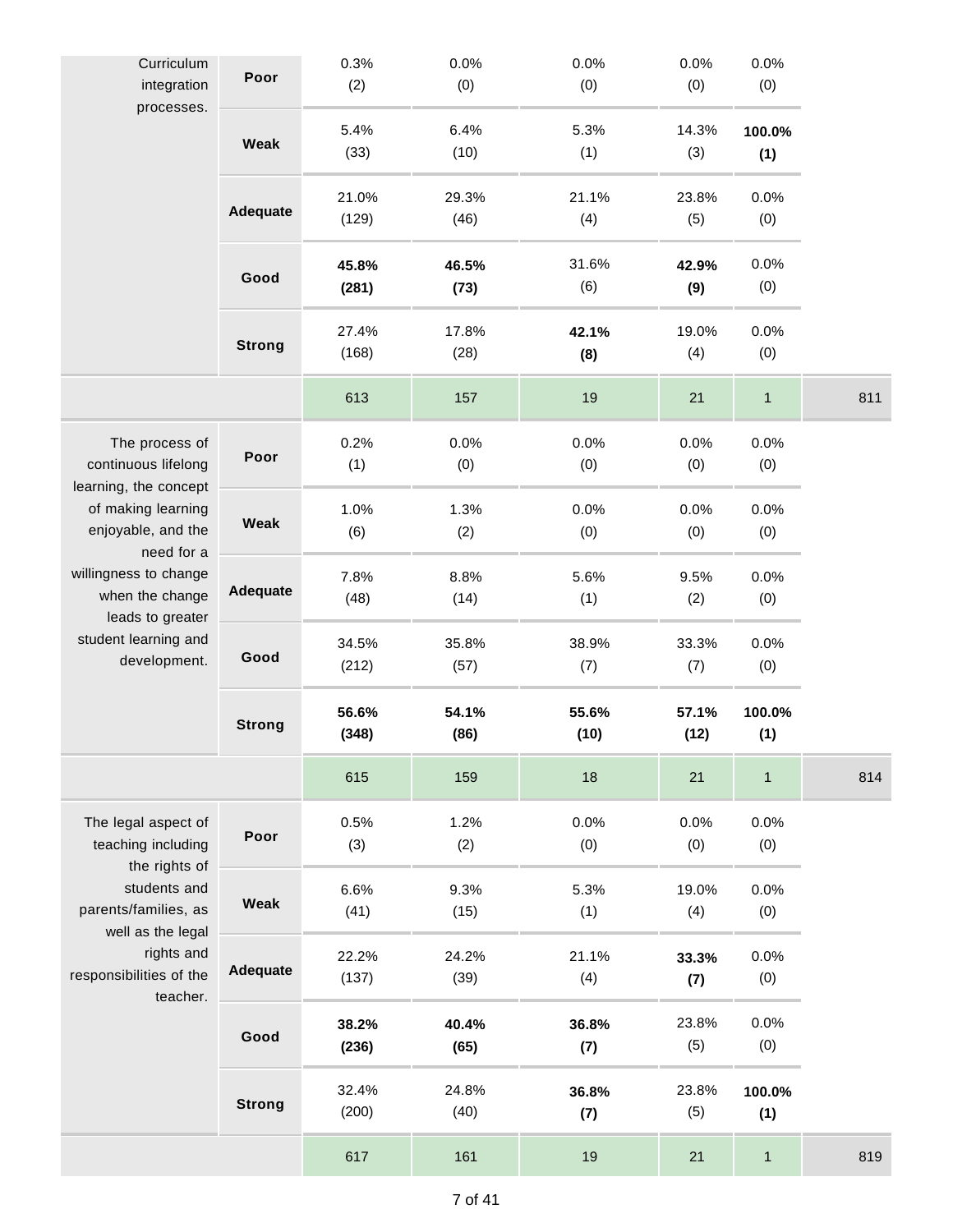| answered question | 619 | 161 | 19 | 21               | 821 |
|-------------------|-----|-----|----|------------------|-----|
|                   |     |     |    | skipped question | 114 |

| 6. Please indicate how prepared you were to perform each of the following:                                            |                                      |                                                                                                                                              |                                                                                                                                                           |                                                             |                                       |               |                           |  |
|-----------------------------------------------------------------------------------------------------------------------|--------------------------------------|----------------------------------------------------------------------------------------------------------------------------------------------|-----------------------------------------------------------------------------------------------------------------------------------------------------------|-------------------------------------------------------------|---------------------------------------|---------------|---------------------------|--|
|                                                                                                                       |                                      |                                                                                                                                              |                                                                                                                                                           | Which of the following describes your educator preparation? |                                       |               |                           |  |
|                                                                                                                       |                                      | <b>Traditional</b><br><b>Certification</b><br>(Completed<br>a university<br>education<br>degree with<br>a student<br>teaching<br>component.) | <b>Alternative</b><br><b>Certification</b><br>(State<br><b>Department</b><br>of<br><b>Education</b><br><b>Alternative</b><br><b>Placement</b><br>Program) | Paraprofessional                                            | <b>Teach</b><br>for<br><b>America</b> | <b>ABCTE</b>  | Response<br><b>Totals</b> |  |
| Apply the central<br>concepts and<br>methods of<br>inquiry of the<br>subject matter<br>discipline(s) that<br>I teach. | <b>Not At All</b><br><b>Prepared</b> | 0.2%<br>(1)                                                                                                                                  | 0.0%<br>(0)                                                                                                                                               | 0.0%<br>(0)                                                 | 0.0%<br>(0)                           | 0.0%<br>(0)   |                           |  |
|                                                                                                                       | Inadequately<br><b>Prepared</b>      | 2.8%<br>(17)                                                                                                                                 | 4.5%<br>(7)                                                                                                                                               | 5.3%<br>(1)                                                 | 0.0%<br>(0)                           | 0.0%<br>(0)   |                           |  |
|                                                                                                                       | <b>Adequately</b><br>Prepared        | 25.2%<br>(155)                                                                                                                               | 36.5%<br>(57)                                                                                                                                             | 36.8%<br>(7)                                                | 38.1%<br>(8)                          | 100.0%<br>(1) |                           |  |
|                                                                                                                       | Well<br>Prepared                     | 43.8%<br>(270)                                                                                                                               | 42.3%<br>(66)                                                                                                                                             | 31.6%<br>(6)                                                | 47.6%<br>(10)                         | 0.0%<br>(0)   |                           |  |
|                                                                                                                       | <b>Very Well</b><br>Prepared         | 28.1%<br>(173)                                                                                                                               | 16.7%<br>(26)                                                                                                                                             | 26.3%<br>(5)                                                | 14.3%<br>(3)                          | 0.0%<br>(0)   |                           |  |
|                                                                                                                       |                                      | 616                                                                                                                                          | 156                                                                                                                                                       | 19                                                          | 21                                    | $\mathbf{1}$  | 813                       |  |
| Create learning<br>experiences that<br>make these                                                                     | Not At All<br>Prepared               | 0.3%<br>(2)                                                                                                                                  | 0.6%<br>(1)                                                                                                                                               | 0.0%<br>(0)                                                 | 0.0%<br>(0)                           | 0.0%<br>(0)   |                           |  |
| aspects of<br>subject matter<br>meaningful for<br>students.                                                           | Inadequately<br>Prepared             | 1.6%<br>(10)                                                                                                                                 | 5.1%<br>(8)                                                                                                                                               | 5.3%<br>(1)                                                 | 0.0%<br>(0)                           | 0.0%<br>(0)   |                           |  |
|                                                                                                                       | <b>Adequately</b><br>Prepared        | 22.0%<br>(135)                                                                                                                               | 25.5%<br>(40)                                                                                                                                             | 26.3%<br>(5)                                                | 33.3%<br>(7)                          | 100.0%<br>(1) |                           |  |
|                                                                                                                       | Well<br>Prepared                     | 45.5%<br>(280)                                                                                                                               | 48.4%<br>(76)                                                                                                                                             | 36.8%<br>(7)                                                | 38.1%<br>(8)                          | 0.0%<br>(0)   |                           |  |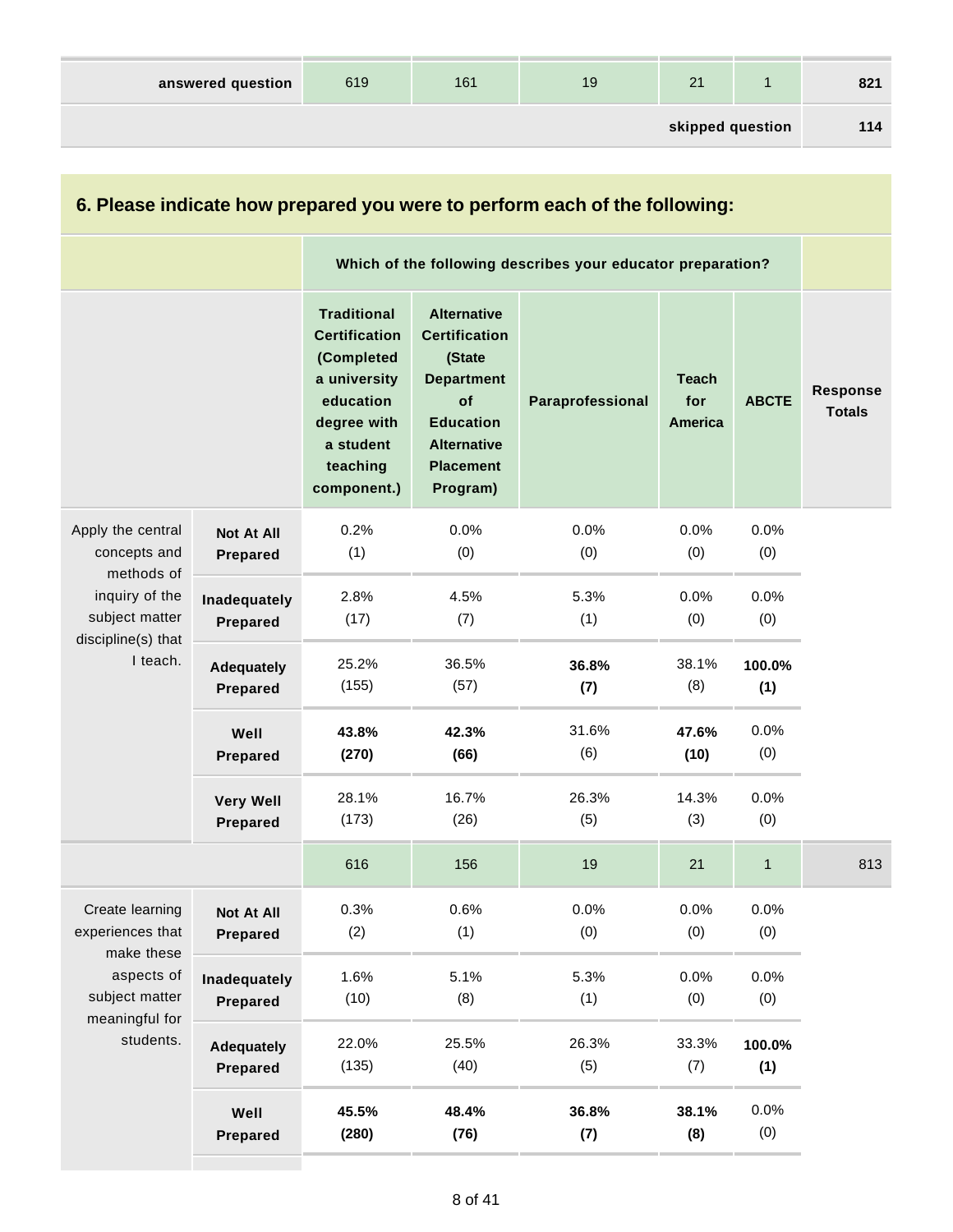|                                         | <b>Very Well</b><br>Prepared | 30.6%<br>(188) | 20.4%<br>(32) | 31.6%<br>(6) | 28.6%<br>(6)  | 0.0%<br>(0)  |     |  |  |
|-----------------------------------------|------------------------------|----------------|---------------|--------------|---------------|--------------|-----|--|--|
|                                         |                              |                |               |              |               |              |     |  |  |
|                                         |                              | 615            | 157           | 19           | 21            | $\mathbf{1}$ | 813 |  |  |
| Provide learning                        | <b>Not At All</b>            | 0.2%           | 1.3%          | 0.0%         | 0.0%          | 0.0%         |     |  |  |
| opportunities that<br>support students' | Prepared                     | (1)            | (2)           | (0)          | (0)           | (0)          |     |  |  |
| intellectual,<br>social and<br>physical | Inadequately                 | 1.8%           | 4.5%          | 5.3%         | 0.0%          | 0.0%         |     |  |  |
|                                         | Prepared                     | (11)           | (7)           | (1)          | (0)           | (0)          |     |  |  |
| development at<br>all grade levels.     | <b>Adequately</b>            | 22.0%          | 23.7%         | 15.8%        | 33.3%         | 100.0%       |     |  |  |
|                                         | Prepared                     | (135)          | (37)          | (3)          | (7)           | (1)          |     |  |  |
|                                         | Well                         | 45.9%<br>(282) | 51.3%<br>(80) | 47.4%        | 47.6%<br>(10) | 0.0%<br>(0)  |     |  |  |
|                                         | Prepared                     |                |               | (9)          |               |              |     |  |  |
|                                         | <b>Very Well</b>             | 30.2%<br>(186) | 19.2%<br>(30) | 31.6%<br>(6) | 19.0%<br>(4)  | 0.0%<br>(0)  |     |  |  |
|                                         | Prepared                     |                |               |              |               |              |     |  |  |
|                                         |                              | 615            | 156           | 19           | 21            | $\mathbf{1}$ | 812 |  |  |
| Create                                  | <b>Not At All</b>            | 0.3%           | 1.3%          | 0.0%         | 0.0%          | 0.0%         |     |  |  |
| instructional<br>opportunities that     | Prepared                     | (2)            | (2)           | (0)          | (0)           | (0)          |     |  |  |
| are adaptable to                        | Inadequately                 | 3.8%           | 6.4%          | 10.5%        | 0.0%          | 0.0%         |     |  |  |
| learners'<br>individual                 | Prepared                     | (23)           | (10)          | (2)          | (0)           | (0)          |     |  |  |
| differences.                            | <b>Adequately</b>            | 22.4%          | 31.2%         | 15.8%        | 33.3%         | 100.0%       |     |  |  |
|                                         | Prepared                     | (137)          | (49)          | (3)          | (7)           | (1)          |     |  |  |
|                                         | Well                         | 44.1%          | 45.9%         | 31.6%        | 57.1%         | 0.0%         |     |  |  |
|                                         | <b>Prepared</b>              | (270)          | (72)          | (6)          | (12)          | (0)          |     |  |  |
|                                         | <b>Very Well</b>             | 29.4%          | 15.3%         | 42.1%        | 9.5%          | 0.0%         |     |  |  |
|                                         | Prepared                     | (180)          | (24)          | (8)          | (2)           | (0)          |     |  |  |
|                                         |                              | 612            | 157           | 19           | 21            | $\mathbf{1}$ | 810 |  |  |
|                                         | answered question            | 617            | 157           | 19           | 21            | $\mathbf{1}$ | 815 |  |  |
| skipped question                        |                              |                |               |              |               |              |     |  |  |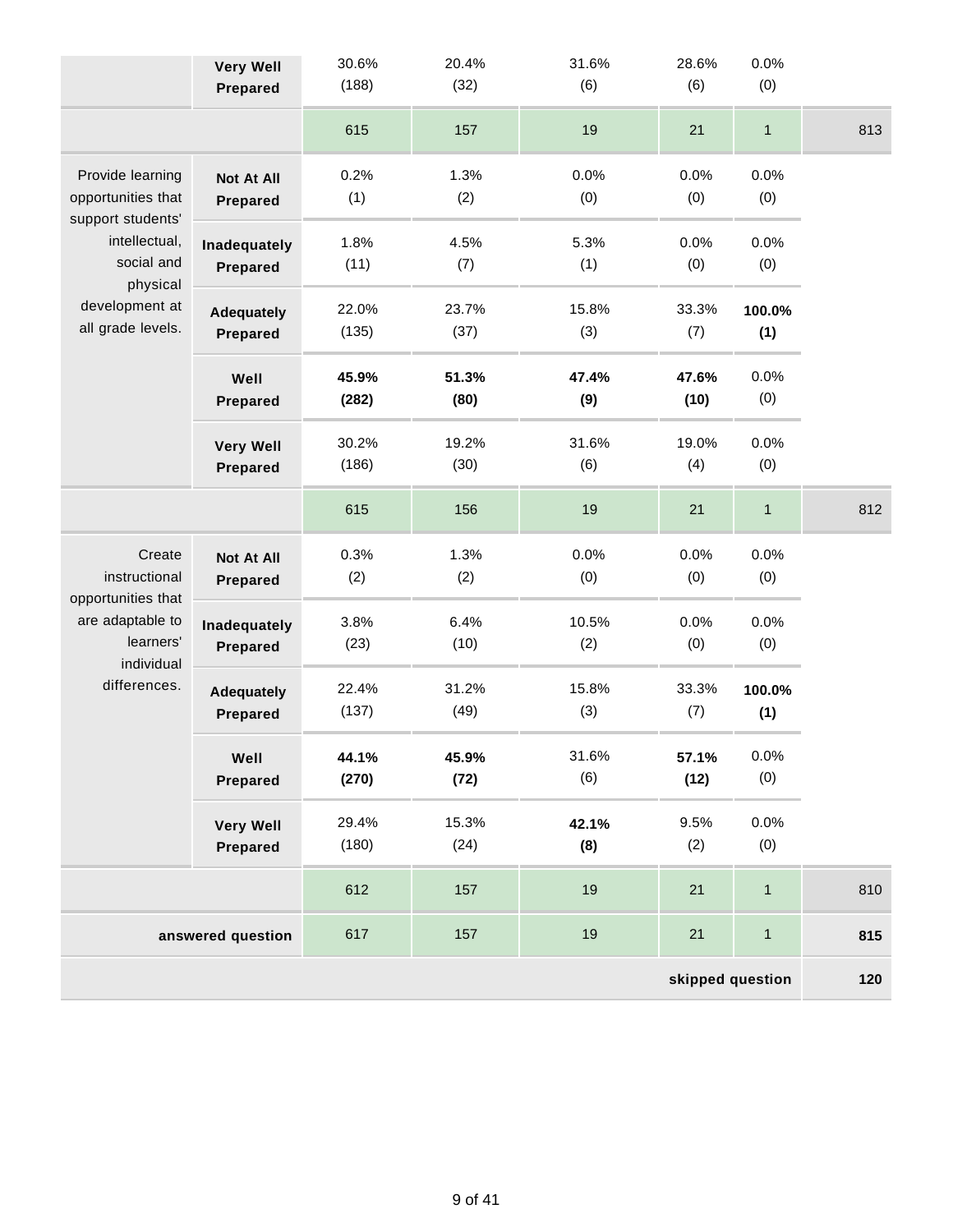**7. Please indicate how prepared you were to perform each of the following in the classroom.**

|                                                                                                                                                                        |                                      | Which of the following describes your educator preparation?                                                                                  |                                                                                                                                                           |                  |                                       |               |                           |
|------------------------------------------------------------------------------------------------------------------------------------------------------------------------|--------------------------------------|----------------------------------------------------------------------------------------------------------------------------------------------|-----------------------------------------------------------------------------------------------------------------------------------------------------------|------------------|---------------------------------------|---------------|---------------------------|
|                                                                                                                                                                        |                                      | <b>Traditional</b><br><b>Certification</b><br>(Completed<br>a university<br>education<br>degree with<br>a student<br>teaching<br>component.) | <b>Alternative</b><br><b>Certification</b><br>(State<br><b>Department</b><br>of<br><b>Education</b><br><b>Alternative</b><br><b>Placement</b><br>Program) | Paraprofessional | <b>Teach</b><br>for<br><b>America</b> | <b>ABCTE</b>  | Response<br><b>Totals</b> |
| Use a variety of<br>instructional<br>strategies to<br>encourage<br>students'<br>development of<br>critical thinking,<br>problem solving,<br>and performance<br>skills. | <b>Not At All</b><br><b>Prepared</b> | 0.2%<br>(1)                                                                                                                                  | 0.6%<br>(1)                                                                                                                                               | 5.3%<br>(1)      | 0.0%<br>(0)                           | 0.0%<br>(0)   |                           |
|                                                                                                                                                                        | Inadequately<br><b>Prepared</b>      | 3.1%<br>(19)                                                                                                                                 | 7.0%<br>(11)                                                                                                                                              | 15.8%<br>(3)     | 9.5%<br>(2)                           | 0.0%<br>(0)   |                           |
|                                                                                                                                                                        | <b>Adequately</b><br><b>Prepared</b> | 26.5%<br>(163)                                                                                                                               | 33.1%<br>(52)                                                                                                                                             | 10.5%<br>(2)     | 33.3%<br>(7)                          | 100.0%<br>(1) |                           |
|                                                                                                                                                                        | Well<br>Prepared                     | 40.2%<br>(247)                                                                                                                               | 45.2%<br>(71)                                                                                                                                             | 36.8%<br>(7)     | 52.4%<br>(11)                         | 0.0%<br>(0)   |                           |
|                                                                                                                                                                        | <b>Very Well</b><br>Prepared         | 30.1%<br>(185)                                                                                                                               | 14.0%<br>(22)                                                                                                                                             | 31.6%<br>(6)     | 4.8%<br>(1)                           | 0.0%<br>(0)   |                           |
|                                                                                                                                                                        |                                      | 615                                                                                                                                          | 157                                                                                                                                                       | 19               | 21                                    | $\mathbf 1$   | 813                       |
| Use technology<br>effectively to                                                                                                                                       | Not At All<br>Prepared               | 0.3%<br>(2)                                                                                                                                  | 1.3%<br>(2)                                                                                                                                               | 0.0%<br>(0)      | 0.0%<br>(0)                           | 0.0%<br>(0)   |                           |
| enhance student<br>learning and to<br>create unique<br>learning<br>opportunities.                                                                                      | Inadequately<br>Prepared             | 7.8%<br>(48)                                                                                                                                 | 10.2%<br>(16)                                                                                                                                             | 26.3%<br>(5)     | 23.8%<br>(5)                          | 0.0%<br>(0)   |                           |
|                                                                                                                                                                        | <b>Adequately</b><br>Prepared        | 25.0%<br>(154)                                                                                                                               | 29.9%<br>(47)                                                                                                                                             | 31.6%<br>(6)     | 38.1%<br>(8)                          | 100.0%<br>(1) |                           |
|                                                                                                                                                                        | Well<br><b>Prepared</b>              | 35.6%<br>(219)                                                                                                                               | 34.4%<br>(54)                                                                                                                                             | 21.1%<br>(4)     | 33.3%<br>(7)                          | 0.0%<br>(0)   |                           |
|                                                                                                                                                                        | <b>Very Well</b><br><b>Prepared</b>  | 31.2%<br>(192)                                                                                                                               | 24.2%<br>(38)                                                                                                                                             | 21.1%<br>(4)     | 4.8%<br>(1)                           | 0.0%<br>(0)   |                           |
|                                                                                                                                                                        |                                      | 615                                                                                                                                          | 157                                                                                                                                                       | 19               | 21                                    | $\mathbf{1}$  | 813                       |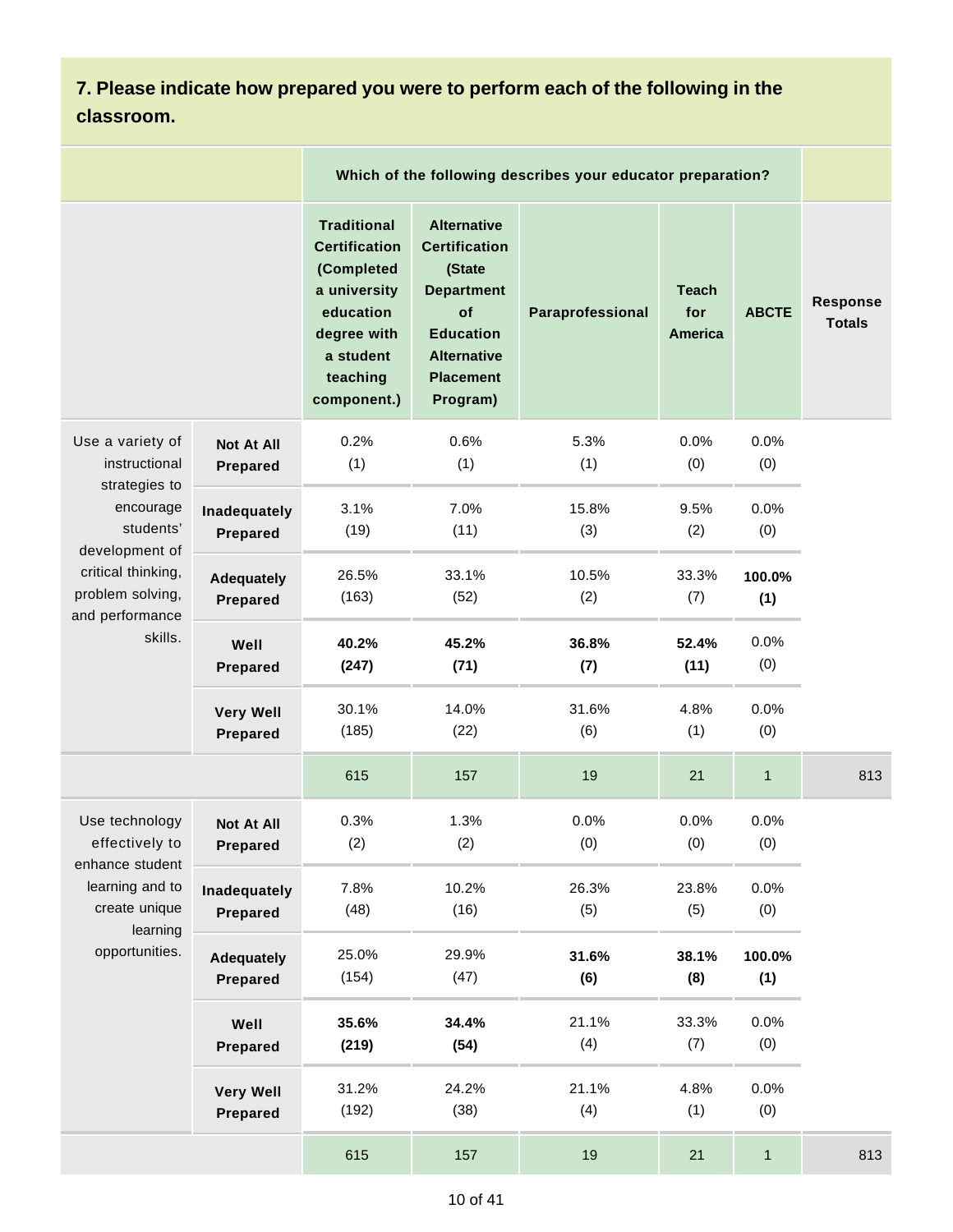| Use best<br>practices related<br>to motivation                                                                                                                       | <b>Not At All</b><br><b>Prepared</b> | 0.5%<br>(3)    | 0.6%<br>(1)   | 0.0%<br>(0)  | 0.0%<br>(0)   | 0.0%<br>(0)   |     |
|----------------------------------------------------------------------------------------------------------------------------------------------------------------------|--------------------------------------|----------------|---------------|--------------|---------------|---------------|-----|
| and behavior to<br>create learning<br>environments                                                                                                                   | Inadequately<br>Prepared             | 5.5%<br>(34)   | 5.7%<br>(9)   | 10.5%<br>(2) | 4.8%<br>(1)   | 0.0%<br>(0)   |     |
| that encourage<br>positive social<br>interaction, self-<br>motivation and<br>active<br>engagement in                                                                 | <b>Adequately</b><br>Prepared        | 25.7%<br>(158) | 35.0%<br>(55) | 15.8%<br>(3) | 23.8%<br>(5)  | 100.0%<br>(1) |     |
|                                                                                                                                                                      | Well<br><b>Prepared</b>              | 39.7%<br>(244) | 42.0%<br>(66) | 42.1%<br>(8) | 52.4%<br>(11) | 0.0%<br>(0)   |     |
| learning.                                                                                                                                                            | <b>Very Well</b><br>Prepared         | 28.5%<br>(175) | 16.6%<br>(26) | 31.6%<br>(6) | 19.0%<br>(4)  | 0.0%<br>(0)   |     |
|                                                                                                                                                                      |                                      | 614            | 157           | 19           | 21            | 1             | 812 |
| Use a variety of<br>effective<br>communication<br>techniques to<br>foster active<br>inquiry,<br>collaboration,<br>and supportive<br>interaction in the<br>classroom. | <b>Not At All</b><br>Prepared        | 0.0%<br>(0)    | 1.3%<br>(2)   | 0.0%<br>(0)  | 0.0%<br>(0)   | 0.0%<br>(0)   |     |
|                                                                                                                                                                      | Inadequately<br><b>Prepared</b>      | 4.1%<br>(25)   | 3.2%<br>(5)   | 5.3%<br>(1)  | 0.0%<br>(0)   | 0.0%<br>(0)   |     |
|                                                                                                                                                                      | <b>Adequately</b><br>Prepared        | 25.8%<br>(158) | 31.8%<br>(50) | 26.3%<br>(5) | 47.6%<br>(10) | 100.0%<br>(1) |     |
|                                                                                                                                                                      | Well<br>Prepared                     | 42.7%<br>(262) | 47.1%<br>(74) | 36.8%<br>(7) | 42.9%<br>(9)  | 0.0%<br>(0)   |     |
|                                                                                                                                                                      | <b>Very Well</b><br><b>Prepared</b>  | 27.4%<br>(168) | 16.6%<br>(26) | 31.6%<br>(6) | 9.5%<br>(2)   | 0.0%<br>(0)   |     |
|                                                                                                                                                                      |                                      | 613            | 157           | 19           | 21            | 1             | 811 |
| Plan instruction<br>based upon                                                                                                                                       | <b>Not At All</b><br>Prepared        | 0.3%<br>(2)    | 1.3%<br>(2)   | 0.0%<br>(0)  | 0.0%<br>(0)   | 0.0%<br>(0)   |     |
| curriculum goals,<br>knowledge of the<br>teaching/learning<br>process, subject<br>matter, students'<br>abilities and<br>differences, and<br>the community.           | Inadequately<br>Prepared             | 5.2%<br>(32)   | 5.7%<br>(9)   | 10.5%<br>(2) | 9.5%<br>(2)   | 0.0%<br>(0)   |     |
|                                                                                                                                                                      | <b>Adequately</b><br><b>Prepared</b> | 22.4%<br>(138) | 36.3%<br>(57) | 15.8%<br>(3) | 38.1%<br>(8)  | 100.0%<br>(1) |     |
|                                                                                                                                                                      | Well<br>Prepared                     | 39.5%<br>(243) | 42.0%<br>(66) | 42.1%<br>(8) | 28.6%<br>(6)  | 0.0%<br>(0)   |     |
|                                                                                                                                                                      | <b>Very Well</b><br>Prepared         | 32.5%<br>(200) | 14.6%<br>(23) | 31.6%<br>(6) | 23.8%<br>(5)  | 0.0%<br>(0)   |     |
|                                                                                                                                                                      |                                      |                |               |              |               |               |     |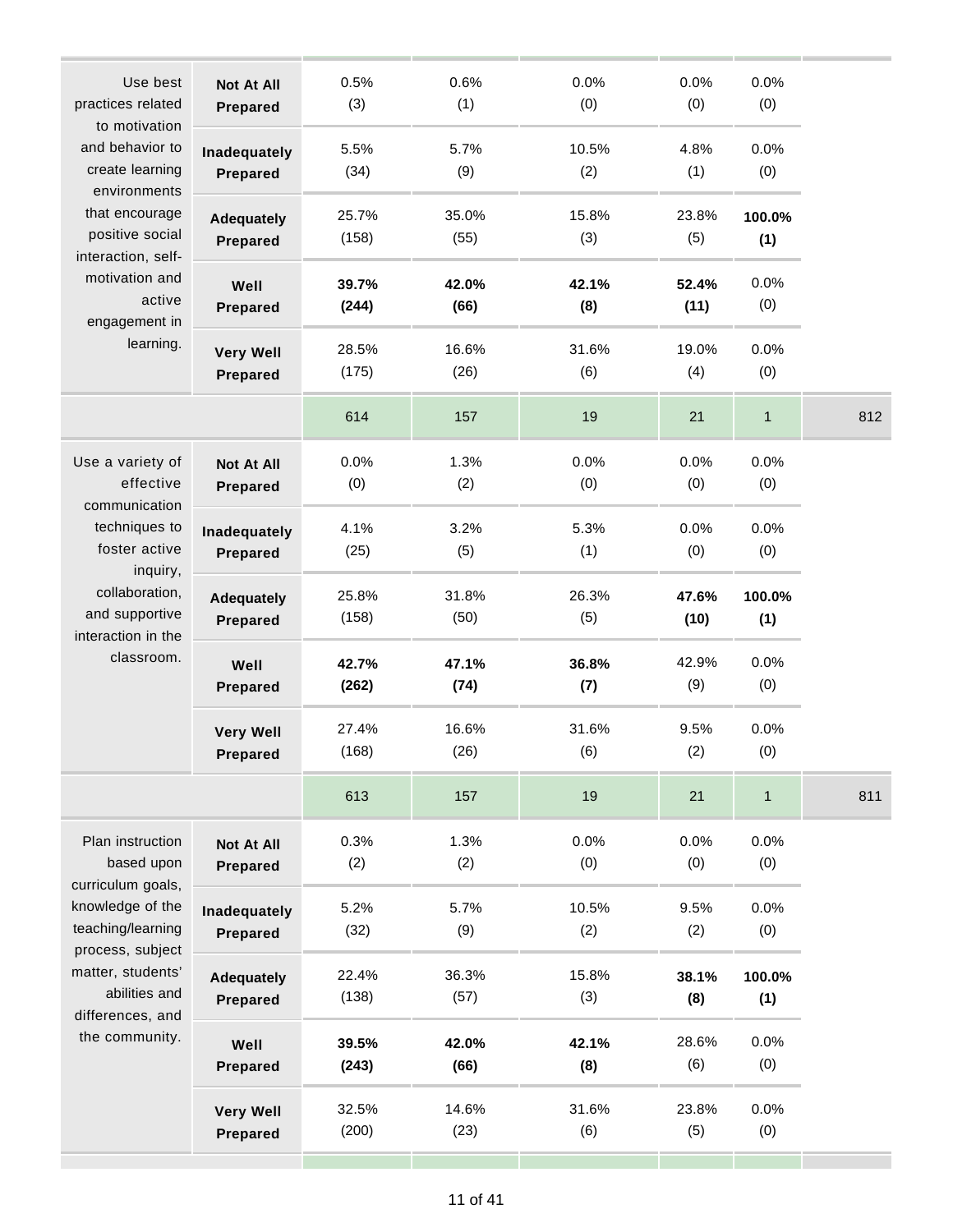| skipped question  |     |     |    |    |  |     |  |
|-------------------|-----|-----|----|----|--|-----|--|
|                   |     |     |    |    |  |     |  |
| answered question | 615 | 157 | 19 | 21 |  | 813 |  |
|                   | 615 | 157 | 19 | 21 |  | 813 |  |

## **8. Please indicate how prepared you were to perform each of the following in the classroom.**

|                                                                              |                                      |                                                                                                                                              |                                                                                                                                                           | Which of the following describes your educator preparation? |                                       |               |                                  |
|------------------------------------------------------------------------------|--------------------------------------|----------------------------------------------------------------------------------------------------------------------------------------------|-----------------------------------------------------------------------------------------------------------------------------------------------------------|-------------------------------------------------------------|---------------------------------------|---------------|----------------------------------|
|                                                                              |                                      | <b>Traditional</b><br><b>Certification</b><br>(Completed<br>a university<br>education<br>degree with<br>a student<br>teaching<br>component.) | <b>Alternative</b><br><b>Certification</b><br>(State<br><b>Department</b><br>of<br><b>Education</b><br><b>Alternative</b><br><b>Placement</b><br>Program) | Paraprofessional                                            | <b>Teach</b><br>for<br><b>America</b> | <b>ABCTE</b>  | <b>Response</b><br><b>Totals</b> |
| Adapt instruction<br>based upon<br>assessment and<br>reflection.             | <b>Not At All</b><br><b>Prepared</b> | 0.5%<br>(3)                                                                                                                                  | 0.0%<br>(0)                                                                                                                                               | 0.0%<br>(0)                                                 | 0.0%<br>(0)                           | 0.0%<br>(0)   |                                  |
|                                                                              | Inadequately<br>Prepared             | 5.4%<br>(33)                                                                                                                                 | 7.0%<br>(11)                                                                                                                                              | 10.5%<br>(2)                                                | 4.8%<br>(1)                           | 0.0%<br>(0)   |                                  |
|                                                                              | <b>Adequately</b><br>Prepared        | 25.9%<br>(159)                                                                                                                               | 38.6%<br>(61)                                                                                                                                             | 31.6%<br>(6)                                                | 4.8%<br>(1)                           | 100.0%<br>(1) |                                  |
|                                                                              | Well<br>Prepared                     | 38.9%<br>(239)                                                                                                                               | 34.8%<br>(55)                                                                                                                                             | 42.1%<br>(8)                                                | 57.1%<br>(12)                         | 0.0%<br>(0)   |                                  |
|                                                                              | <b>Very Well</b><br>Prepared         | 29.4%<br>(181)                                                                                                                               | 19.6%<br>(31)                                                                                                                                             | 15.8%<br>(3)                                                | 33.3%<br>(7)                          | 0.0%<br>(0)   |                                  |
|                                                                              |                                      | 615                                                                                                                                          | 158                                                                                                                                                       | 19                                                          | 21                                    | $\mathbf 1$   | 814                              |
| Understand and<br>use a variety of<br>assessment                             | <b>Not At All</b><br>Prepared        | 0.5%<br>(3)                                                                                                                                  | 1.3%<br>(2)                                                                                                                                               | 0.0%<br>(0)                                                 | 0.0%<br>(0)                           | 0.0%<br>(0)   |                                  |
| strategies to<br>evaluate and<br>modify the<br>teaching/learning<br>process. | Inadequately<br>Prepared             | 6.4%<br>(39)                                                                                                                                 | 7.6%<br>(12)                                                                                                                                              | 5.3%<br>(1)                                                 | 4.8%<br>(1)                           | 0.0%<br>(0)   |                                  |
|                                                                              | <b>Adequately</b><br>Prepared        | 25.0%<br>(153)                                                                                                                               | 36.7%<br>(58)                                                                                                                                             | 52.6%<br>(10)                                               | 14.3%<br>(3)                          | 100.0%<br>(1) |                                  |
|                                                                              | Well                                 | 42.2%                                                                                                                                        | 39.9%                                                                                                                                                     | 31.6%                                                       | 57.1%                                 | 0.0%          |                                  |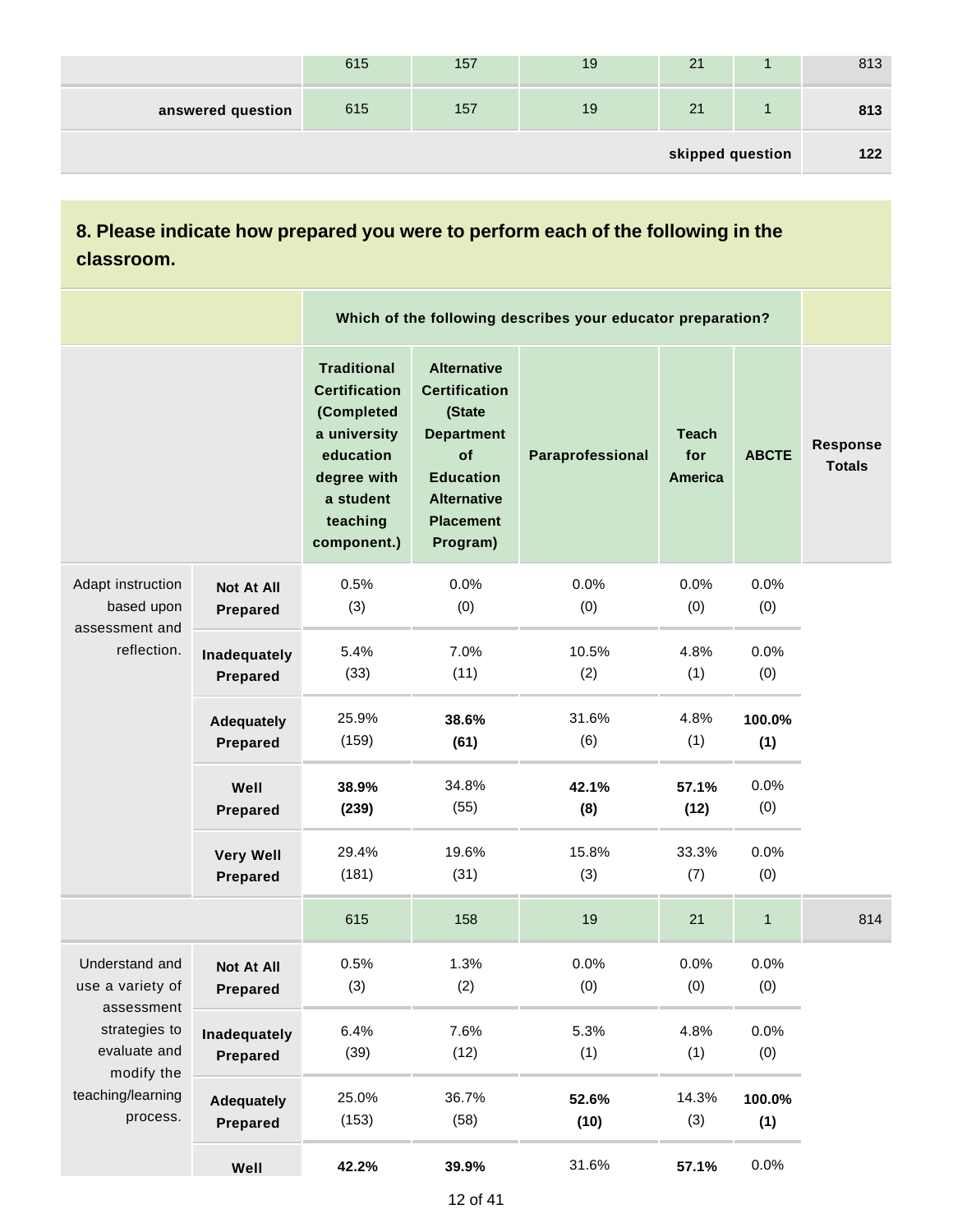|                                                                                                          | <b>Prepared</b>                      | (258)          | (63)          | (6)          | (12)          | (0)           |     |
|----------------------------------------------------------------------------------------------------------|--------------------------------------|----------------|---------------|--------------|---------------|---------------|-----|
|                                                                                                          | <b>Very Well</b><br><b>Prepared</b>  | 26.0%<br>(159) | 14.6%<br>(23) | 10.5%<br>(2) | 23.8%<br>(5)  | 0.0%<br>(0)   |     |
|                                                                                                          |                                      | 612            | 158           | 19           | 21            | $\mathbf{1}$  | 811 |
| Evaluate the<br>effects of my<br>choices and<br>actions on others<br>(students,<br>parents, and<br>other | <b>Not At All</b><br>Prepared        | 0.3%<br>(2)    | 0.6%<br>(1)   | 0.0%<br>(0)  | 0.0%<br>(0)   | 0.0%<br>(0)   |     |
|                                                                                                          | Inadequately<br><b>Prepared</b>      | 2.9%<br>(18)   | 4.4%<br>(7)   | 5.3%<br>(1)  | 4.8%<br>(1)   | 0.0%<br>(0)   |     |
| professionals in<br>the learning<br>community),<br>modify those                                          | <b>Adequately</b><br>Prepared        | 22.0%<br>(135) | 29.7%<br>(47) | 31.6%<br>(6) | 9.5%<br>(2)   | 100.0%<br>(1) |     |
| actions when<br>needed, and<br>actively seek<br>opportunities for                                        | Well<br><b>Prepared</b>              | 46.3%<br>(284) | 44.9%<br>(71) | 21.1%<br>(4) | 57.1%<br>(12) | 0.0%<br>(0)   |     |
| continued<br>professional<br>growth.                                                                     | <b>Very Well</b><br>Prepared         | 28.5%<br>(175) | 20.3%<br>(32) | 42.1%<br>(8) | 28.6%<br>(6)  | 0.0%<br>(0)   |     |
|                                                                                                          |                                      | 614            | 158           | 19           | 21            | $\mathbf{1}$  | 813 |
| Foster positive<br>interaction with<br>school                                                            | <b>Not At All</b><br><b>Prepared</b> | 0.8%<br>(5)    | 0.0%<br>(0)   | 0.0%<br>(0)  | 0.0%<br>(0)   | 0.0%<br>(0)   |     |
| colleagues,<br>parents/families,<br>and organizations                                                    | Inadequately<br>Prepared             | 2.3%<br>(14)   | 1.3%<br>(2)   | 5.3%<br>(1)  | 0.0%<br>(0)   | 0.0%<br>(0)   |     |
| in the<br>community to<br>actively engage                                                                | <b>Adequately</b><br>Prepared        | 22.1%<br>(135) | 28.0%<br>(44) | 21.1%<br>(4) | 19.0%<br>(4)  | 100.0%<br>(1) |     |
| them in support<br>of students'<br>learning and well                                                     | Well<br>Prepared                     | 40.4%<br>(247) | 36.9%<br>(58) | 36.8%<br>(7) | 38.1%<br>(8)  | 0.0%<br>(0)   |     |
| being.                                                                                                   | <b>Very Well</b><br>Prepared         | 34.5%<br>(211) | 33.8%<br>(53) | 36.8%<br>(7) | 42.9%<br>(9)  | 0.0%<br>(0)   |     |
|                                                                                                          |                                      | 612            | 157           | 19           | 21            | $\mathbf{1}$  | 810 |
| Assist students<br>with career<br>awareness and                                                          | <b>Not At All</b><br>Prepared        | 1.1%<br>(7)    | 1.9%<br>(3)   | 10.5%<br>(2) | 4.8%<br>(1)   | 0.0%<br>(0)   |     |
| the application of<br>career concepts                                                                    | Inadequately<br>Prepared             | 8.0%<br>(49)   | 7.0%<br>(11)  | 5.3%<br>(1)  | 14.3%<br>(3)  | 0.0%<br>(0)   |     |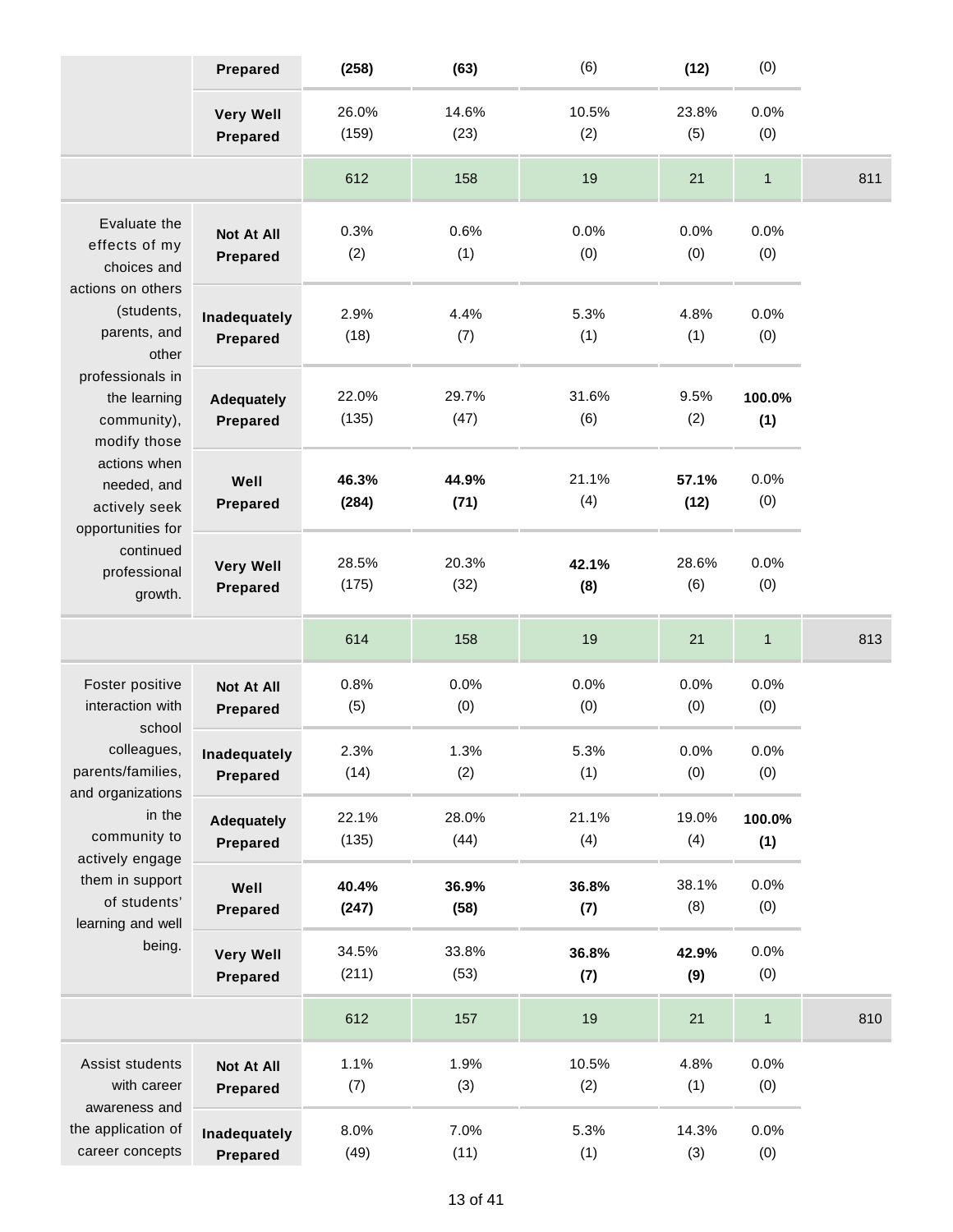| to the academic |                                     |                |               |              |                  |               |     |
|-----------------|-------------------------------------|----------------|---------------|--------------|------------------|---------------|-----|
| curriculum.     | <b>Adequately</b><br>Prepared       | 36.1%<br>(220) | 32.5%<br>(51) | 31.6%<br>(6) | 19.0%<br>(4)     | 100.0%<br>(1) |     |
|                 | Well<br>Prepared                    | 32.8%<br>(200) | 36.9%<br>(58) | 36.8%<br>(7) | 38.1%<br>(8)     | 0.0%<br>(0)   |     |
|                 | <b>Very Well</b><br><b>Prepared</b> | 21.8%<br>(133) | 21.7%<br>(34) | 15.8%<br>(3) | 23.8%<br>(5)     | 0.0%<br>(0)   |     |
|                 |                                     | 609            | 157           | 19           | 21               | $\mathbf{1}$  | 807 |
|                 | answered question                   | 615            | 158           | 19           | 21               | $\mathbf{1}$  | 814 |
|                 |                                     |                |               |              | skipped question |               | 121 |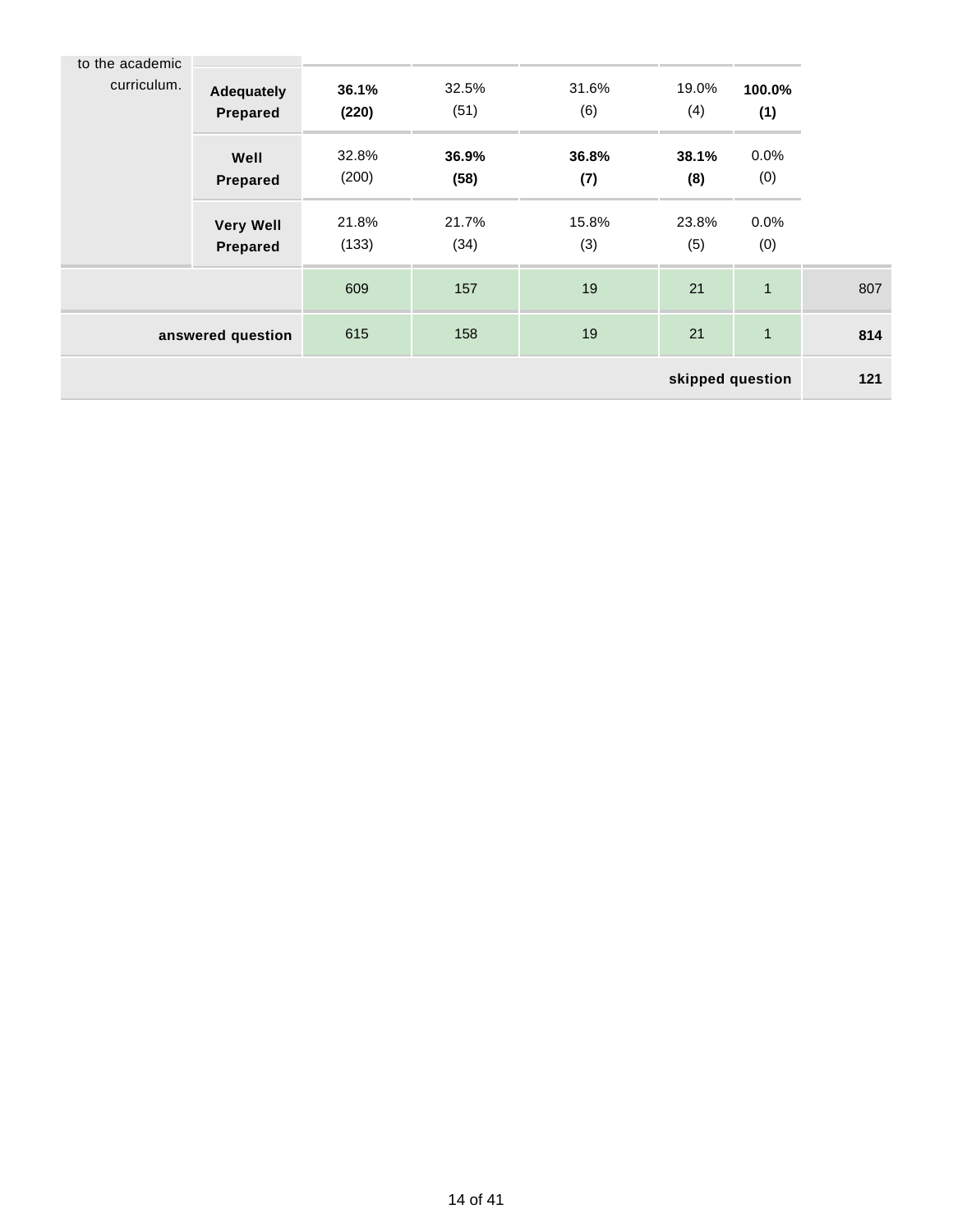**9. Please indicate how prepared you were to perform each of the following actions in the classroom.**

|                                                                                                                                               |                                      |                                                                                                                                              |                                                                                                                                                           | Which of the following describes your educator preparation? |                                       |               |                                  |
|-----------------------------------------------------------------------------------------------------------------------------------------------|--------------------------------------|----------------------------------------------------------------------------------------------------------------------------------------------|-----------------------------------------------------------------------------------------------------------------------------------------------------------|-------------------------------------------------------------|---------------------------------------|---------------|----------------------------------|
|                                                                                                                                               |                                      | <b>Traditional</b><br><b>Certification</b><br>(Completed<br>a university<br>education<br>degree with<br>a student<br>teaching<br>component.) | <b>Alternative</b><br><b>Certification</b><br>(State<br><b>Department</b><br>of<br><b>Education</b><br><b>Alternative</b><br><b>Placement</b><br>Program) | Paraprofessional                                            | <b>Teach</b><br>for<br><b>America</b> | <b>ABCTE</b>  | <b>Response</b><br><b>Totals</b> |
| Develop and use<br>instructional                                                                                                              | <b>Not At All</b><br><b>Prepared</b> | 2.5%<br>(15)                                                                                                                                 | 2.5%<br>(4)                                                                                                                                               | 0.0%<br>(0)                                                 | 0.0%<br>(0)                           | 0.0%<br>(0)   |                                  |
| strategies/plans<br>based on the<br>Oklahoma core<br>curriculum<br>(PASS).<br>Well                                                            | Inadequately<br>Prepared             | 5.4%<br>(33)                                                                                                                                 | 16.4%<br>(26)                                                                                                                                             | 5.3%<br>(1)                                                 | 23.8%<br>(5)                          | 0.0%<br>(0)   |                                  |
|                                                                                                                                               | <b>Adequately</b><br>Prepared        | 23.1%<br>(141)                                                                                                                               | 36.5%<br>(58)                                                                                                                                             | 36.8%<br>(7)                                                | 23.8%<br>(5)                          | 100.0%<br>(1) |                                  |
|                                                                                                                                               | <b>Prepared</b>                      | 36.1%<br>(220)                                                                                                                               | 32.7%<br>(52)                                                                                                                                             | 47.4%<br>(9)                                                | 33.3%<br>(7)                          | 0.0%<br>(0)   |                                  |
|                                                                                                                                               | <b>Very Well</b><br>Prepared         | 33.0%<br>(201)                                                                                                                               | 11.9%<br>(19)                                                                                                                                             | 10.5%<br>(2)                                                | 19.0%<br>(4)                          | 0.0%<br>(0)   |                                  |
|                                                                                                                                               |                                      | 610                                                                                                                                          | 159                                                                                                                                                       | 19                                                          | 21                                    | $\mathbf{1}$  | 810                              |
| Incorporate the<br>State teacher                                                                                                              | <b>Not At All</b><br><b>Prepared</b> | 4.4%<br>(27)                                                                                                                                 | 3.8%<br>(6)                                                                                                                                               | 0.0%<br>(0)                                                 | 9.5%<br>(2)                           | 0.0%<br>(0)   |                                  |
| evaluation<br>process,<br>"Oklahoma<br>Criteria for<br>Effective<br>Teaching<br>Performance," in<br>designing<br>instructional<br>strategies. | Inadequately<br>Prepared             | 14.8%<br>(91)                                                                                                                                | 19.6%<br>(31)                                                                                                                                             | 26.3%<br>(5)                                                | 19.0%<br>(4)                          | 0.0%<br>(0)   |                                  |
|                                                                                                                                               | <b>Adequately</b><br>Prepared        | 28.7%<br>(176)                                                                                                                               | 35.4%<br>(56)                                                                                                                                             | 21.1%<br>(4)                                                | 42.9%<br>(9)                          | 100.0%<br>(1) |                                  |
|                                                                                                                                               | Well<br>Prepared                     | 33.0%<br>(202)                                                                                                                               | 30.4%<br>(48)                                                                                                                                             | 42.1%<br>(8)                                                | 14.3%<br>(3)                          | 0.0%<br>(0)   |                                  |
|                                                                                                                                               | <b>Very Well</b><br>Prepared         | 19.1%<br>(117)                                                                                                                               | 10.8%<br>(17)                                                                                                                                             | 10.5%<br>(2)                                                | 14.3%<br>(3)                          | 0.0%<br>(0)   |                                  |
|                                                                                                                                               |                                      | 613                                                                                                                                          | 158                                                                                                                                                       | 19                                                          | 21                                    | $\mathbf{1}$  | 812                              |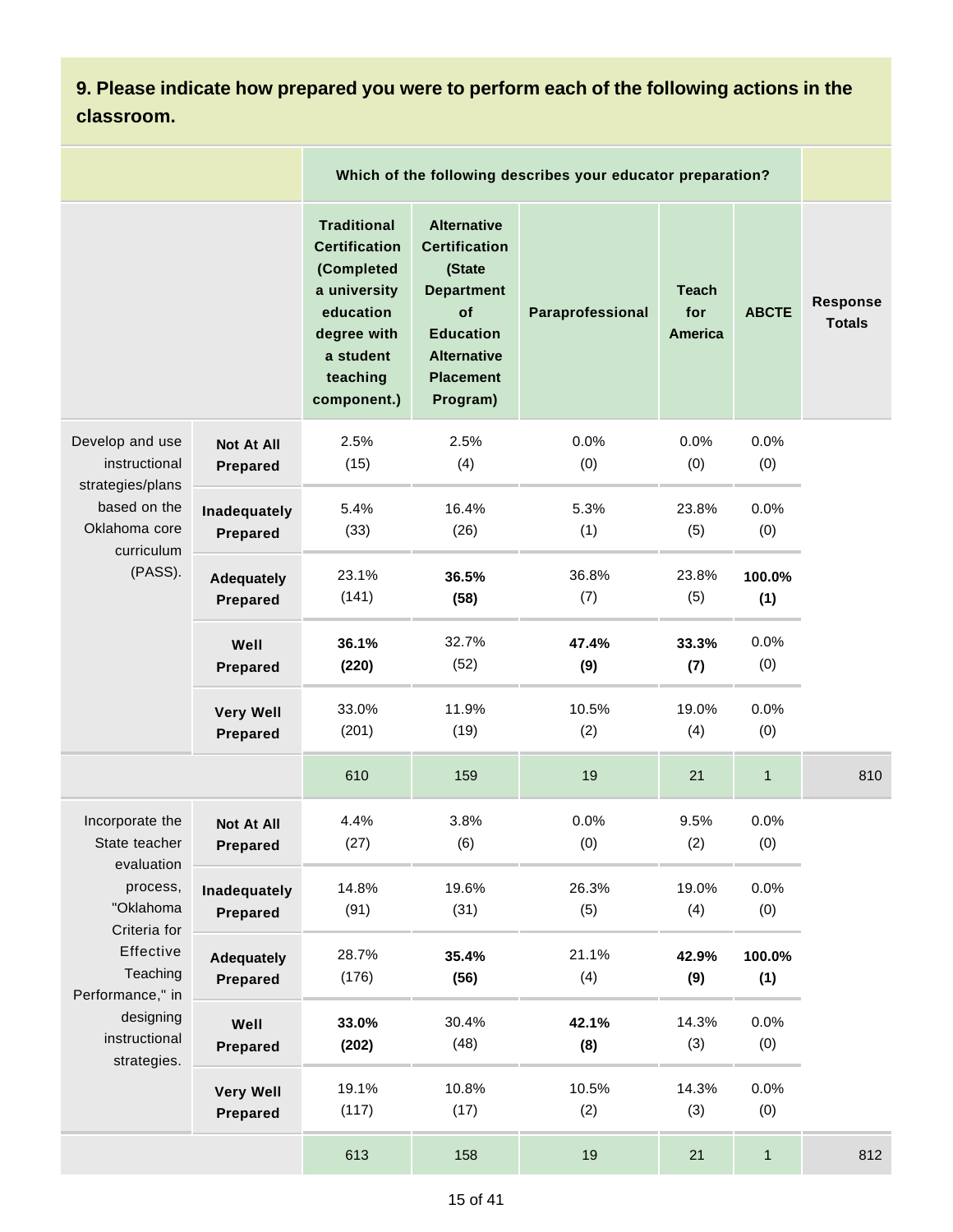| Implement               | <b>Not At All</b>                    | 2.0%           | 1.3%          | 0.0%         | 0.0%             | 0.0%           |     |
|-------------------------|--------------------------------------|----------------|---------------|--------------|------------------|----------------|-----|
| effective               | Prepared                             | (12)           | (2)           | (0)          | (0)              | (0)            |     |
| classroom<br>management | Inadequately                         | 9.6%           | 8.2%          | 5.3%         | 4.8%             | 0.0%           |     |
| practices.              | <b>Prepared</b>                      | (58)           | (13)          | (1)          | (1)              | (0)            |     |
|                         |                                      | 25.6%          | 35.4%         | 31.6%        | 33.3%            | 100.0%         |     |
|                         | <b>Adequately</b><br><b>Prepared</b> | (155)          | (56)          | (6)          | (7)              | (1)            |     |
|                         |                                      |                |               |              |                  |                |     |
|                         | Well<br><b>Prepared</b>              | 34.0%<br>(206) | 39.2%<br>(62) | 26.3%<br>(5) | 28.6%<br>(6)     | 0.0%<br>(0)    |     |
|                         |                                      |                |               |              |                  |                |     |
|                         | <b>Very Well</b>                     | 28.9%          | 15.8%         | 36.8%        | 33.3%            | 0.0%           |     |
|                         | <b>Prepared</b>                      | (175)          | (25)          | (7)          | (7)              | (0)            |     |
|                         |                                      | 606            | 158           | 19           | 21               | $\mathbf{1}$   | 805 |
|                         | answered question                    | 614            | 159           | 19           | 21               | $\overline{1}$ | 814 |
|                         |                                      |                |               |              | skipped question |                | 121 |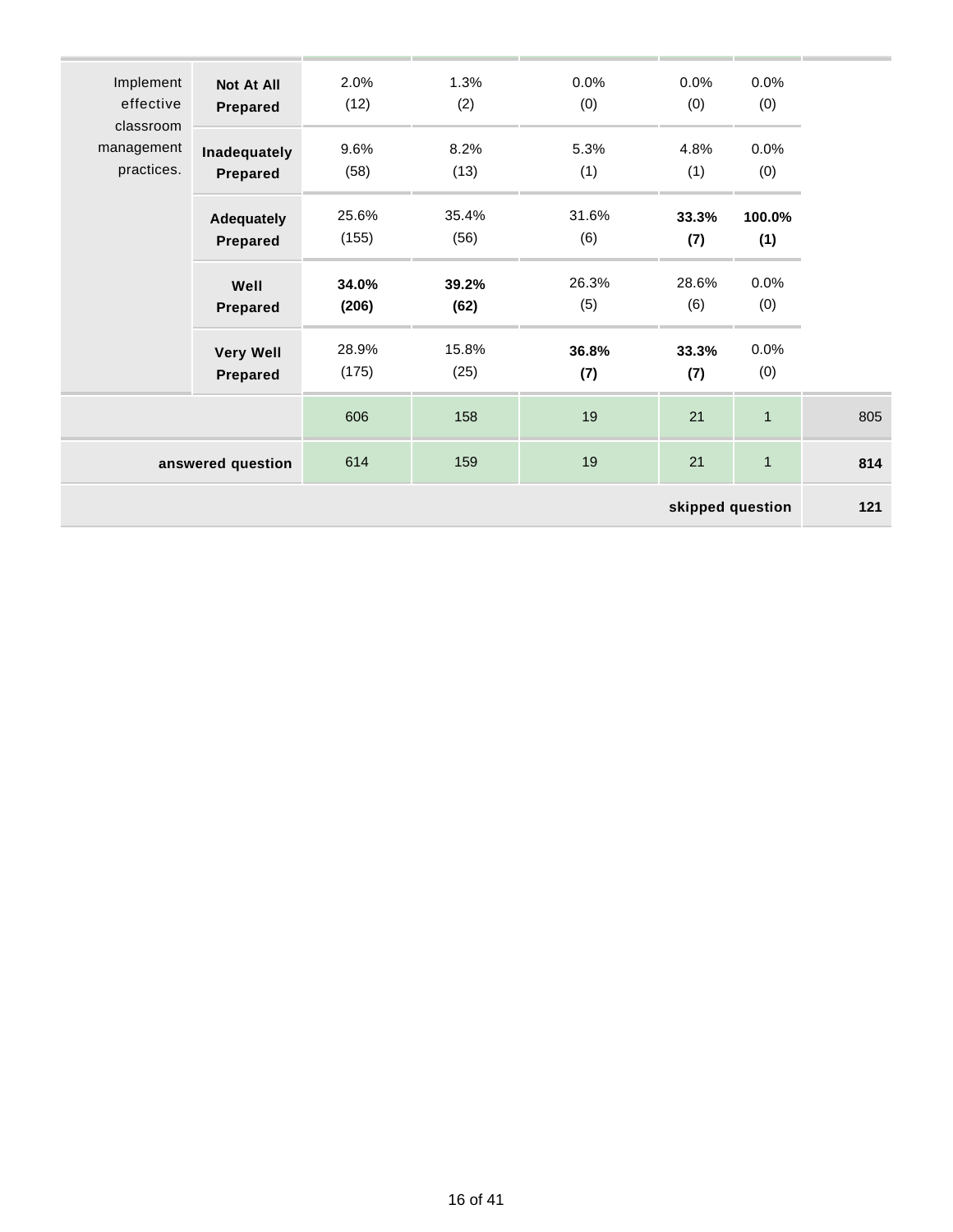| 10. Please indicate your overall preparedness. |                                                                                                                                              |                                                                                                                                                           |                                                             |                                       |              |                           |  |  |
|------------------------------------------------|----------------------------------------------------------------------------------------------------------------------------------------------|-----------------------------------------------------------------------------------------------------------------------------------------------------------|-------------------------------------------------------------|---------------------------------------|--------------|---------------------------|--|--|
|                                                |                                                                                                                                              |                                                                                                                                                           | Which of the following describes your educator preparation? |                                       |              |                           |  |  |
|                                                | <b>Traditional</b><br><b>Certification</b><br>(Completed<br>a university<br>education<br>degree with<br>a student<br>teaching<br>component.) | <b>Alternative</b><br><b>Certification</b><br>(State<br><b>Department</b><br>of<br><b>Education</b><br><b>Alternative</b><br><b>Placement</b><br>Program) | Paraprofessional                                            | <b>Teach</b><br>for<br><b>America</b> | <b>ABCTE</b> | Response<br><b>Totals</b> |  |  |
| Not At All Prepared                            | 0.3%                                                                                                                                         | 0.6%                                                                                                                                                      | 0.0%                                                        | 0.0%                                  | 0.0%         | 0.4%                      |  |  |
|                                                | (2)                                                                                                                                          | (1)                                                                                                                                                       | (0)                                                         | (0)                                   | (0)          | (3)                       |  |  |
| Inadequately Prepared                          | 3.9%                                                                                                                                         | 6.3%                                                                                                                                                      | 5.3%                                                        | 0.0%                                  | 0.0%         | 4.3%                      |  |  |
|                                                | (24)                                                                                                                                         | (10)                                                                                                                                                      | (1)                                                         | (0)                                   | (0)          | (35)                      |  |  |
| <b>Adequately Prepared</b>                     | 26.2%                                                                                                                                        | 38.1%                                                                                                                                                     | 21.1%                                                       | 57.1%                                 | 100.0%       | 29.3%                     |  |  |
|                                                | (161)                                                                                                                                        | (61)                                                                                                                                                      | (4)                                                         | (12)                                  | (1)          | (239)                     |  |  |
| Well Prepared                                  | 47.4%                                                                                                                                        | 43.1%                                                                                                                                                     | 52.6%                                                       | 42.9%                                 | 0.0%         | 46.5%                     |  |  |
|                                                | (291)                                                                                                                                        | (69)                                                                                                                                                      | (10)                                                        | (9)                                   | (0)          | (379)                     |  |  |
| Very Well Prepared                             | 22.1%                                                                                                                                        | 11.9%                                                                                                                                                     | 21.1%                                                       | 0.0%                                  | 0.0%         | 19.5%                     |  |  |
|                                                | (136)                                                                                                                                        | (19)                                                                                                                                                      | (4)                                                         | (0)                                   | (0)          | (159)                     |  |  |
| answered question                              | 614                                                                                                                                          | 160                                                                                                                                                       | 19                                                          | 21                                    | $\mathbf{1}$ | 815                       |  |  |
| skipped question                               |                                                                                                                                              |                                                                                                                                                           |                                                             |                                       |              |                           |  |  |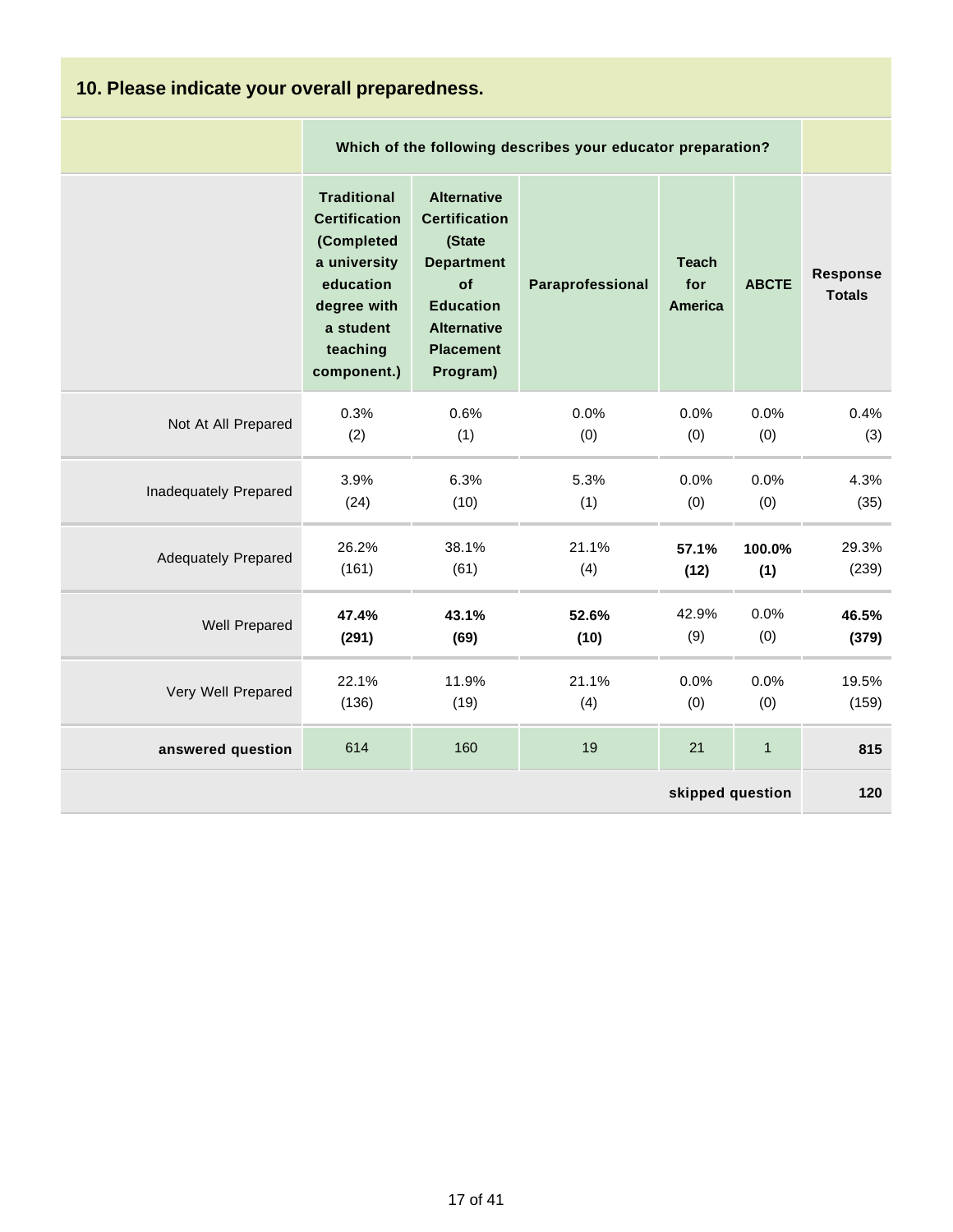# **11. What do you consider the strengths of your preparation program? (Please mark all that apply.)**

|                               |                                                                                                                                              |                                                                                                                                                           | Which of the following describes your educator preparation? |                                |              |                                  |
|-------------------------------|----------------------------------------------------------------------------------------------------------------------------------------------|-----------------------------------------------------------------------------------------------------------------------------------------------------------|-------------------------------------------------------------|--------------------------------|--------------|----------------------------------|
|                               | <b>Traditional</b><br><b>Certification</b><br>(Completed<br>a university<br>education<br>degree with<br>a student<br>teaching<br>component.) | <b>Alternative</b><br><b>Certification</b><br>(State<br><b>Department</b><br>of<br><b>Education</b><br><b>Alternative</b><br><b>Placement</b><br>Program) | Paraprofessional                                            | <b>Teach</b><br>for<br>America | <b>ABCTE</b> | <b>Response</b><br><b>Totals</b> |
| I did not complete a teacher  | 1.7%                                                                                                                                         | 63.0%                                                                                                                                                     | 73.7%                                                       | 4.8%                           | 0.0%         | 15.1%                            |
| preparation program.          | (10)                                                                                                                                         | (92)                                                                                                                                                      | (14)                                                        | (1)                            | (0)          | (117)                            |
| Classroom Management          | 43.4%                                                                                                                                        | 26.0%                                                                                                                                                     | 21.1%                                                       | 61.9%                          | 0.0%         | 40.0%                            |
|                               | (255)                                                                                                                                        | (38)                                                                                                                                                      | (4)                                                         | (13)                           | (0)          | (310)                            |
| Curriculum Integration        | 40.0%                                                                                                                                        | 17.1%                                                                                                                                                     | 15.8%                                                       | 14.3%                          | 0.0%         | 34.3%                            |
|                               | (235)                                                                                                                                        | (25)                                                                                                                                                      | (3)                                                         | (3)                            | (0)          | (266)                            |
| Professors                    | 49.1%                                                                                                                                        | 8.9%                                                                                                                                                      | 5.3%                                                        | 4.8%                           | 0.0%         | 39.2%                            |
|                               | (289)                                                                                                                                        | (13)                                                                                                                                                      | (1)                                                         | (1)                            | (0)          | (304)                            |
| P12 Field Experiences         | 25.5%                                                                                                                                        | 2.1%                                                                                                                                                      | 5.3%                                                        | 4.8%                           | 0.0%         | 20.0%                            |
|                               | (150)                                                                                                                                        | (3)                                                                                                                                                       | (1)                                                         | (1)                            | (0)          | (155)                            |
| Lesson Planning               | 67.7%                                                                                                                                        | 20.5%                                                                                                                                                     | 5.3%                                                        | 71.4%                          | 0.0%         | 57.3%                            |
|                               | (398)                                                                                                                                        | (30)                                                                                                                                                      | (1)                                                         | (15)                           | (0)          | (444)                            |
| <b>Student Assessment</b>     | 41.3%                                                                                                                                        | 13.0%                                                                                                                                                     | 21.1%                                                       | 66.7%                          | 0.0%         | 36.1%                            |
|                               | (243)                                                                                                                                        | (19)                                                                                                                                                      | (4)                                                         | (14)                           | (0)          | (280)                            |
| <b>Curriculum Development</b> | 31.1%                                                                                                                                        | 14.4%                                                                                                                                                     | 10.5%                                                       | 19.0%                          | 0.0%         | 27.1%                            |
|                               | (183)                                                                                                                                        | (21)                                                                                                                                                      | (2)                                                         | (4)                            | (0)          | (210)                            |
| <b>Content Knowledge</b>      | 55.1%                                                                                                                                        | 21.2%                                                                                                                                                     | 5.3%                                                        | 33.3%                          | 100.0%       | 47.0%                            |
|                               | (324)                                                                                                                                        | (31)                                                                                                                                                      | (1)                                                         | (7)                            | (1)          | (364)                            |
| <b>Teaching Methods</b>       | 61.2%                                                                                                                                        | 25.3%                                                                                                                                                     | 21.1%                                                       | 42.9%                          | 0.0%         | 52.9%                            |
|                               | (360)                                                                                                                                        | (37)                                                                                                                                                      | (4)                                                         | (9)                            | (0)          | (410)                            |
| <b>Student Objectives</b>     | 44.7%                                                                                                                                        | 19.2%                                                                                                                                                     | 10.5%                                                       | 61.9%                          | 0.0%         | 39.5%                            |
|                               | (263)                                                                                                                                        | (28)                                                                                                                                                      | (2)                                                         | (13)                           | (0)          | (306)                            |
|                               |                                                                                                                                              |                                                                                                                                                           |                                                             |                                |              |                                  |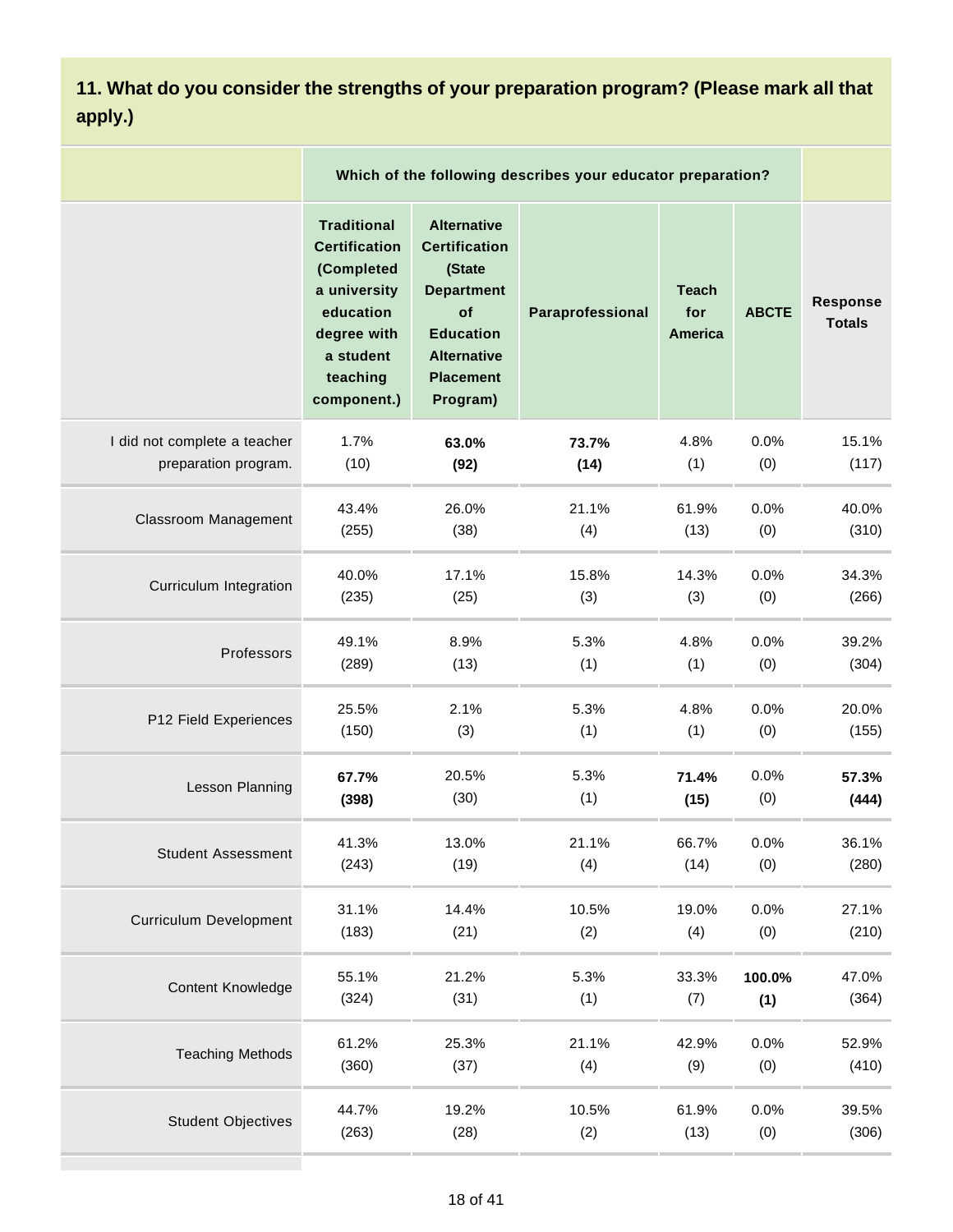| <b>Research Methods</b>                 | 19.0%<br>(112) | 9.6%<br>(14)  | 5.3%<br>(1) | 4.8%<br>(1) | 0.0%<br>(0)         | 16.5%<br>(128) |  |
|-----------------------------------------|----------------|---------------|-------------|-------------|---------------------|----------------|--|
|                                         |                |               |             |             |                     |                |  |
| Technology                              | 42.5%<br>(250) | 18.5%<br>(27) | 0.0%<br>(0) | 9.5%<br>(2) | 0.0%<br>(0)         | 36.0%<br>(279) |  |
|                                         | 38.1%          | 15.1%         | 10.5%       | 42.9%       | 0.0%                | 33.2%          |  |
| <b>Critical Thinking</b>                | (224)          | (22)          | (2)         | (9)         | (0)                 | (257)          |  |
|                                         | 21.4%          | 13.0%         | 5.3%        | 19.0%       | 0.0%                | 19.4%          |  |
| <b>Common Core Standards</b>            | (126)          | (19)          | (1)         | (4)         | (0)                 | (150)          |  |
| <b>Student Teaching</b>                 | 65.8%          | 5.5%          | 0.0%        | 9.5%        | 0.0%                | 51.2%          |  |
|                                         | (387)          | (8)           | (0)         | (2)         | (0)                 | (397)          |  |
| <b>Teacher Effectiveness Evaluation</b> | 14.6%          | 5.5%          | 0.0%        | 0.0%        | 0.0%                | 12.1%          |  |
|                                         | (86)           | (8)           | (0)         | (0)         | (0)                 | (94)           |  |
| <b>RTI</b>                              | 10.7%          | 3.4%          | 5.3%        | 4.8%        | 0.0%                | 9.0%           |  |
|                                         | (63)           | (5)           | (1)         | (1)         | (0)                 | (70)           |  |
| <b>ELL Instruction</b>                  | 10.9%          | 7.5%          | 5.3%        | 4.8%        | 0.0%                | 9.9%           |  |
|                                         | (64)           | (11)          | (1)         | (1)         | (0)                 | (77)           |  |
| <b>Career Goals</b>                     | 15.3%          | 6.8%          | 5.3%        | 9.5%        | 0.0%                | 13.3%          |  |
|                                         | (90)           | (10)          | (1)         | (2)         | (0)                 | (103)          |  |
| Reading Instruction/Phonics             | 35.5%          | 4.8%          | 5.3%        | 19.0%       | 100.0%              | 28.6%          |  |
|                                         | (209)          | (7)           | (1)         | (4)         | (1)                 | (222)          |  |
| Differentiated Instruction              | 44.6%          | 13.7%         | 21.1%       | 47.6%       | 0.0%                | 38.2%          |  |
|                                         | (262)          | (20)          | (4)         | (10)        | (0)                 | (296)          |  |
| P12 School Policy & Procedures          | 9.9%           | 1.4%          | 5.3%        | 0.0%        | 0.0%                | 7.9%           |  |
|                                         | (58)           | (2)           | (1)         | (0)         | (0)                 | (61)           |  |
| <b>Parent/Community Relations</b>       | 30.3%          | 12.3%         | 21.1%       | 57.1%       | 0.0%                | 27.4%          |  |
|                                         | (178)          | (18)          | (4)         | (12)        | (0)                 | (212)          |  |
|                                         | 24.7%          | 4.1%          | 10.5%       | 0.0%        | 0.0%                | 19.7%          |  |
| Legal Aspects of Teaching               | (145)          | (6)           | (2)         | (0)         | (0)                 | (153)          |  |
| Other (please specify)                  | 6 replies      | 5 replies     | 0 replies   | 2 replies   | $\mathsf{O}\xspace$ | 13             |  |
|                                         |                |               |             |             | replies             |                |  |
| answered question                       | 588            | 146           | 19          | 21          | $\mathbf{1}$        | 775            |  |
| skipped question                        |                |               |             |             |                     |                |  |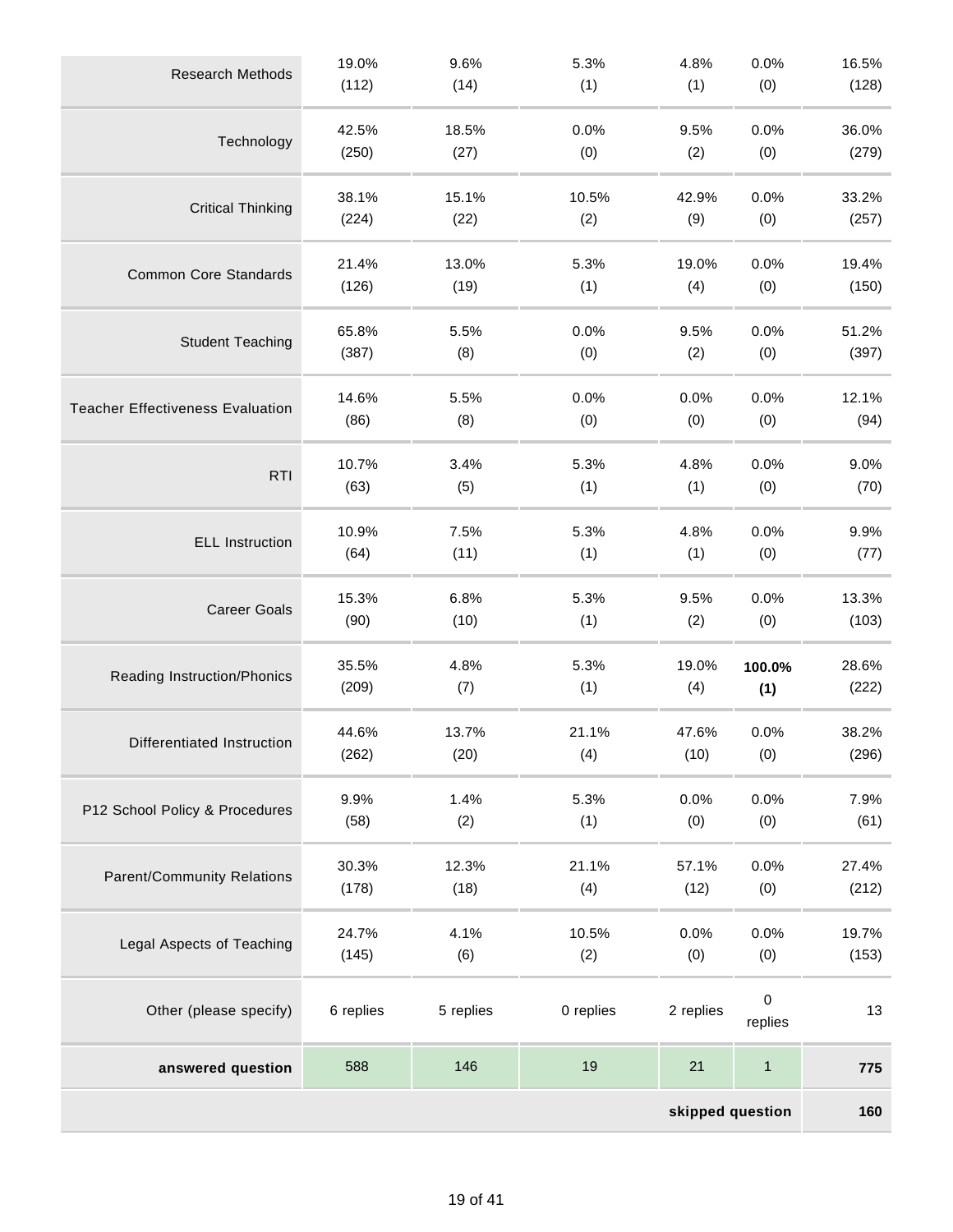**12. In which area(s) could you have used additional preparation? (Please mark all that apply.)**

|                               |                                                                                                                                              | Which of the following describes your educator preparation?                                                                                               |                  |                                       |              |                                  |  |  |
|-------------------------------|----------------------------------------------------------------------------------------------------------------------------------------------|-----------------------------------------------------------------------------------------------------------------------------------------------------------|------------------|---------------------------------------|--------------|----------------------------------|--|--|
|                               | <b>Traditional</b><br><b>Certification</b><br>(Completed<br>a university<br>education<br>degree with<br>a student<br>teaching<br>component.) | <b>Alternative</b><br><b>Certification</b><br>(State<br><b>Department</b><br>of<br><b>Education</b><br><b>Alternative</b><br><b>Placement</b><br>Program) | Paraprofessional | <b>Teach</b><br>for<br><b>America</b> | <b>ABCTE</b> | <b>Response</b><br><b>Totals</b> |  |  |
| I did not complete a teacher  | 1.2%                                                                                                                                         | 52.1%                                                                                                                                                     | 61.1%            | 4.8%                                  | 0.0%         | 12.4%                            |  |  |
| preparation program.          | (7)                                                                                                                                          | (74)                                                                                                                                                      | (11)             | (1)                                   | (0)          | (93)                             |  |  |
| <b>Classroom Management</b>   | 43.6%                                                                                                                                        | 21.1%                                                                                                                                                     | 22.2%            | 23.8%                                 | 100.0%       | 38.3%                            |  |  |
|                               | (248)                                                                                                                                        | (30)                                                                                                                                                      | (4)              | (5)                                   | (1)          | (288)                            |  |  |
| Curriculum Integration        | 19.5%                                                                                                                                        | 12.7%                                                                                                                                                     | 16.7%            | 33.3%                                 | 0.0%         | 18.5%                            |  |  |
|                               | (111)                                                                                                                                        | (18)                                                                                                                                                      | (3)              | (7)                                   | (0)          | (139)                            |  |  |
| Professors                    | 3.0%                                                                                                                                         | 2.1%                                                                                                                                                      | 0.0%             | 0.0%                                  | 0.0%         | 2.7%                             |  |  |
|                               | (17)                                                                                                                                         | (3)                                                                                                                                                       | (0)              | (0)                                   | (0)          | (20)                             |  |  |
| P12 Field Experiences         | 5.3%                                                                                                                                         | 0.7%                                                                                                                                                      | 0.0%             | 4.8%                                  | 0.0%         | 4.3%                             |  |  |
|                               | (30)                                                                                                                                         | (1)                                                                                                                                                       | (0)              | (1)                                   | (0)          | (32)                             |  |  |
| Lesson Planning               | 13.7%                                                                                                                                        | 17.6%                                                                                                                                                     | 11.1%            | 9.5%                                  | 0.0%         | 14.2%                            |  |  |
|                               | (78)                                                                                                                                         | (25)                                                                                                                                                      | (2)              | (2)                                   | (0)          | (107)                            |  |  |
| <b>Student Assessment</b>     | 18.5%                                                                                                                                        | 15.5%                                                                                                                                                     | 11.1%            | 9.5%                                  | 0.0%         | 17.4%                            |  |  |
|                               | (105)                                                                                                                                        | (22)                                                                                                                                                      | (2)              | (2)                                   | (0)          | (131)                            |  |  |
| <b>Curriculum Development</b> | 28.8%                                                                                                                                        | 13.4%                                                                                                                                                     | 16.7%            | 42.9%                                 | 0.0%         | 26.0%                            |  |  |
|                               | (164)                                                                                                                                        | (19)                                                                                                                                                      | (3)              | (9)                                   | (0)          | (195)                            |  |  |
| <b>Content Knowledge</b>      | 8.4%                                                                                                                                         | 3.5%                                                                                                                                                      | 0.0%             | 14.3%                                 | 0.0%         | 7.5%                             |  |  |
|                               | (48)                                                                                                                                         | (5)                                                                                                                                                       | (0)              | (3)                                   | (0)          | (56)                             |  |  |
| <b>Teaching Methods</b>       | 14.8%                                                                                                                                        | 14.1%                                                                                                                                                     | 0.0%             | 9.5%                                  | 0.0%         | 14.1%                            |  |  |
|                               | (84)                                                                                                                                         | (20)                                                                                                                                                      | (0)              | (2)                                   | (0)          | (106)                            |  |  |
| <b>Student Objectives</b>     | 10.2%                                                                                                                                        | 6.3%                                                                                                                                                      | 0.0%             | 0.0%                                  | 0.0%         | 8.9%                             |  |  |
|                               | (58)                                                                                                                                         | (9)                                                                                                                                                       | (0)              | (0)                                   | (0)          | (67)                             |  |  |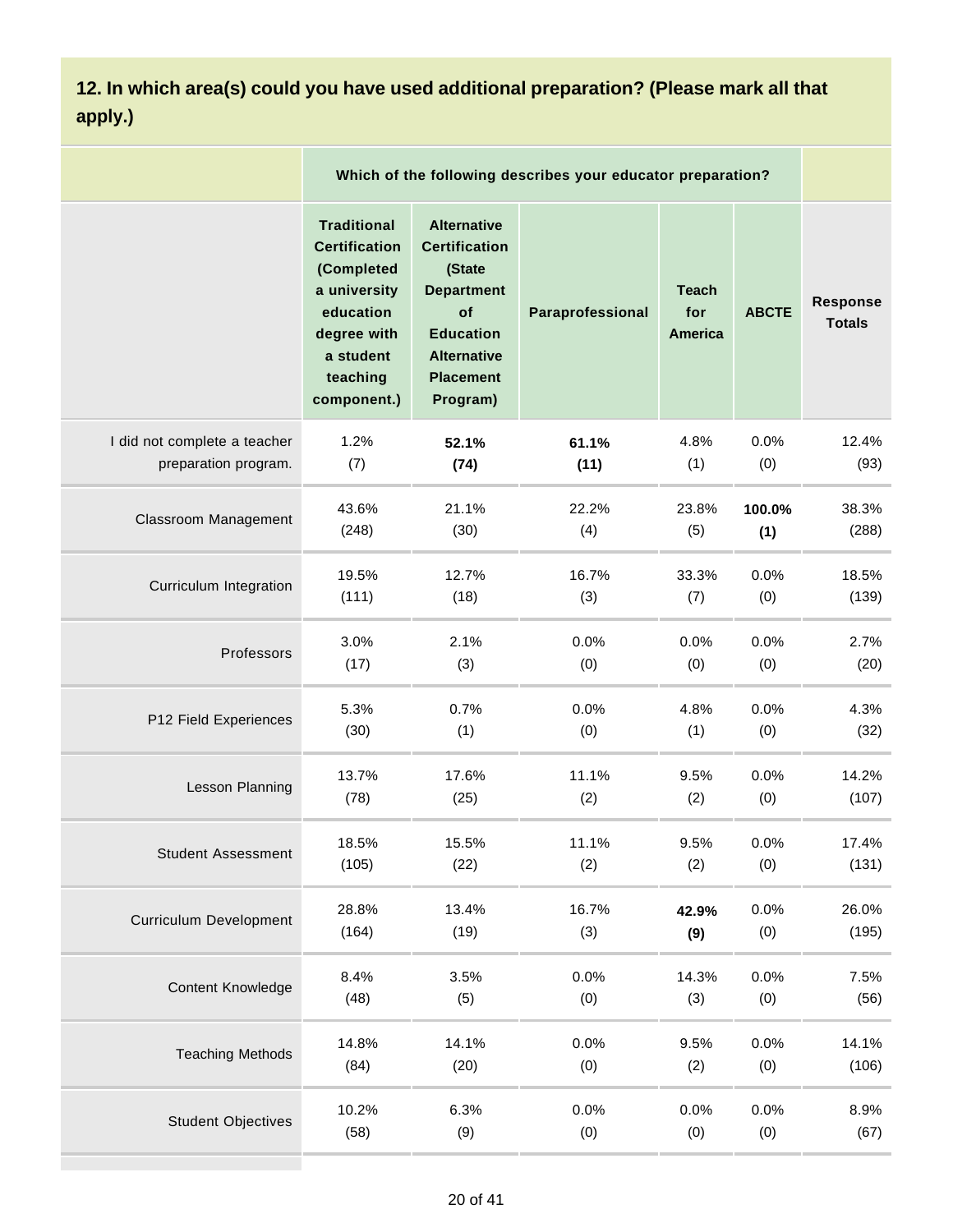| <b>Research Methods</b>                 | 14.4%      | 4.2%      | 5.6%      | 4.8%      | 0.0%         | 12.0% |  |  |
|-----------------------------------------|------------|-----------|-----------|-----------|--------------|-------|--|--|
|                                         | (82)       | (6)       | (1)       | (1)       | (0)          | (90)  |  |  |
| Technology                              | 23.0%      | 10.6%     | 16.7%     | 19.0%     | 0.0%         | 20.4% |  |  |
|                                         | (131)      | (15)      | (3)       | (4)       | (0)          | (153) |  |  |
| <b>Critical Thinking</b>                | 12.1%      | 5.6%      | 11.1%     | 4.8%      | 0.0%         | 10.7% |  |  |
|                                         | (69)       | (8)       | (2)       | (1)       | (0)          | (80)  |  |  |
| <b>Common Core Standards</b>            | 52.7%      | 23.9%     | 16.7%     | 42.9%     | 0.0%         | 46.1% |  |  |
|                                         | (300)      | (34)      | (3)       | (9)       | (0)          | (346) |  |  |
| <b>Student Teaching</b>                 | 5.3%       | 6.3%      | 0.0%      | 4.8%      | 0.0%         | 5.3%  |  |  |
|                                         | (30)       | (9)       | (0)       | (1)       | (0)          | (40)  |  |  |
| <b>Teacher Effectiveness Evaluation</b> | 26.0%      | 8.5%      | 0.0%      | 14.3%     | 0.0%         | 21.7% |  |  |
|                                         | (148)      | (12)      | (0)       | (3)       | (0)          | (163) |  |  |
| <b>RTI</b>                              | 31.1%      | 5.6%      | 5.6%      | 28.6%     | 0.0%         | 25.6% |  |  |
|                                         | (177)      | (8)       | (1)       | (6)       | (0)          | (192) |  |  |
| <b>ELL Instruction</b>                  | 35.7%      | 4.9%      | 0.0%      | 38.1%     | 0.0%         | 29.0% |  |  |
|                                         | (203)      | (7)       | (0)       | (8)       | (0)          | (218) |  |  |
| <b>Career Goals</b>                     | 16.3%      | 4.2%      | 0.0%      | 9.5%      | 0.0%         | 13.4% |  |  |
|                                         | (93)       | (6)       | (0)       | (2)       | (0)          | (101) |  |  |
| Reading Instruction/Phonics             | 18.5%      | 0.7%      | 11.1%     | 9.5%      | 0.0%         | 14.6% |  |  |
|                                         | (105)      | (1)       | (2)       | (2)       | (0)          | (110) |  |  |
| Differentiated Instruction              | 19.7%      | 10.6%     | 0.0%      | 23.8%     | 100.0%       | 17.7% |  |  |
|                                         | (112)      | (15)      | (0)       | (5)       | (1)          | (133) |  |  |
| P12 School Policy & Procedures          | 17.6%      | 3.5%      | 0.0%      | 9.5%      | 0.0%         | 14.2% |  |  |
|                                         | (100)      | (5)       | (0)       | (2)       | (0)          | (107) |  |  |
| <b>Parent/Community Relations</b>       | 26.0%      | 5.6%      | 0.0%      | 0.0%      | 0.0%         | 20.8% |  |  |
|                                         | (148)      | (8)       | (0)       | (0)       | (0)          | (156) |  |  |
| Legal Aspects of Teaching               | 33.6%      | 14.8%     | 5.6%      | 42.9%     | 0.0%         | 29.6% |  |  |
|                                         | (191)      | (21)      | (1)       | (9)       | (0)          | (222) |  |  |
| Other (please specify)                  | 12 replies | 2 replies | 0 replies | 2 replies | 0<br>replies | 16    |  |  |
| answered question                       | 569        | 142       | 18        | 21        | $\mathbf{1}$ | 751   |  |  |
| skipped question                        |            |           |           |           |              |       |  |  |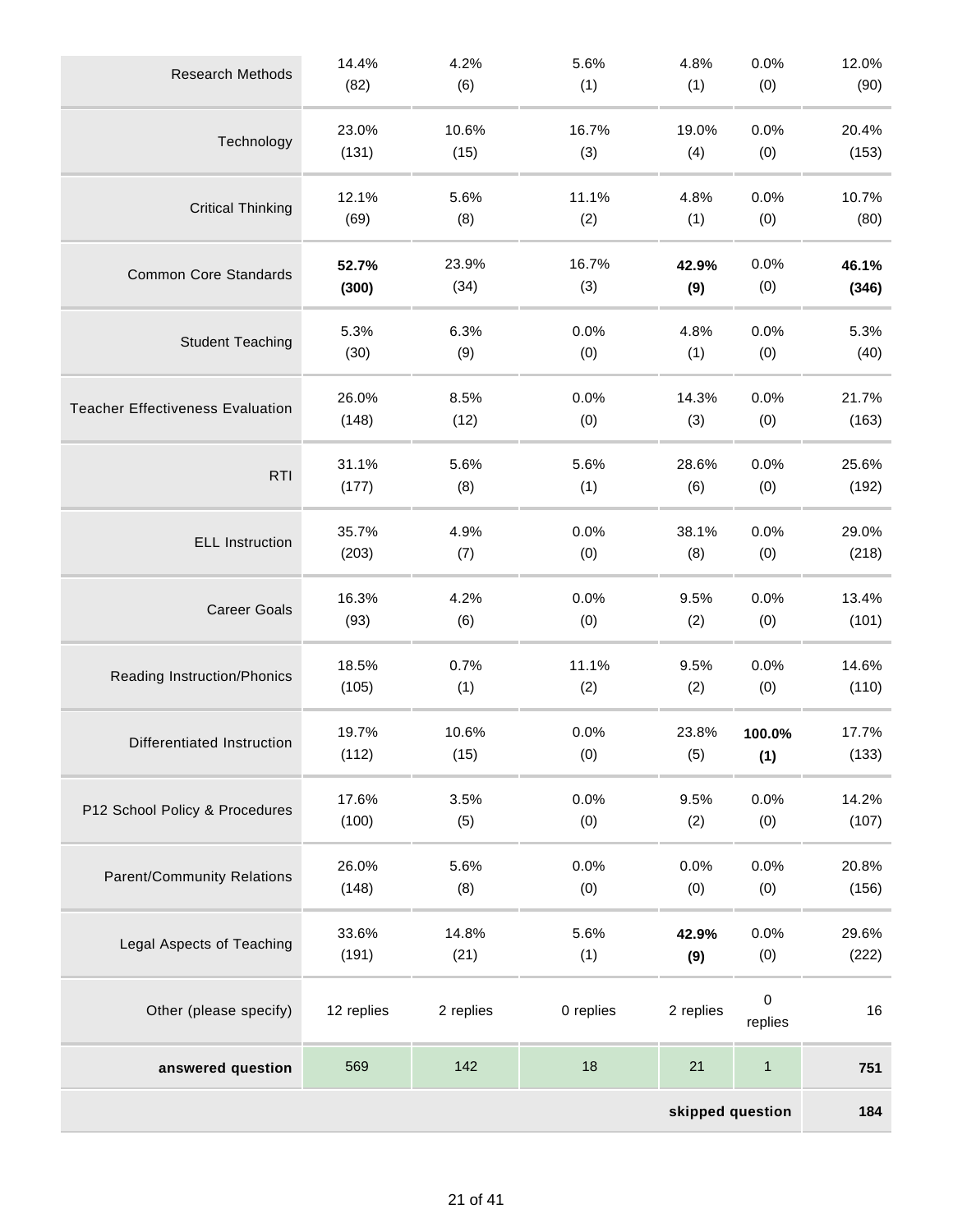#### **13. Did you participate in a performance assessment that demonstrated impact on student learning while In your educator preparation program?**

|                        |                                                                                                                                              | Which of the following describes your educator preparation?                                                                                               |                  |                                       |                        |                                  |  |  |  |  |  |
|------------------------|----------------------------------------------------------------------------------------------------------------------------------------------|-----------------------------------------------------------------------------------------------------------------------------------------------------------|------------------|---------------------------------------|------------------------|----------------------------------|--|--|--|--|--|
|                        | <b>Traditional</b><br><b>Certification</b><br>(Completed<br>a university<br>education<br>degree with<br>a student<br>teaching<br>component.) | <b>Alternative</b><br><b>Certification</b><br>(State<br><b>Department</b><br>of<br><b>Education</b><br><b>Alternative</b><br><b>Placement</b><br>Program) | Paraprofessional | <b>Teach</b><br>for<br><b>America</b> | <b>ABCTE</b>           | <b>Response</b><br><b>Totals</b> |  |  |  |  |  |
| Yes                    | 75.8%<br>(439)                                                                                                                               | 23.4%<br>(33)                                                                                                                                             | 18.8%<br>(3)     | 52.4%<br>(11)                         | 100.0%<br>(1)          | 64.2%<br>(487)                   |  |  |  |  |  |
| <b>No</b>              | 24.2%<br>(140)                                                                                                                               | 76.6%<br>(108)                                                                                                                                            | 81.3%<br>(13)    | 47.6%<br>(10)                         | 0.0%<br>(0)            | 35.8%<br>(271)                   |  |  |  |  |  |
| Other (please specify) | 9 replies                                                                                                                                    | 5 replies                                                                                                                                                 | 1 reply          | 0 replies                             | $\mathbf 0$<br>replies | 15                               |  |  |  |  |  |
| answered question      | 579                                                                                                                                          | 141                                                                                                                                                       | 16               | 21                                    | $\mathbf{1}$           | 758                              |  |  |  |  |  |
| skipped question       |                                                                                                                                              |                                                                                                                                                           |                  |                                       |                        |                                  |  |  |  |  |  |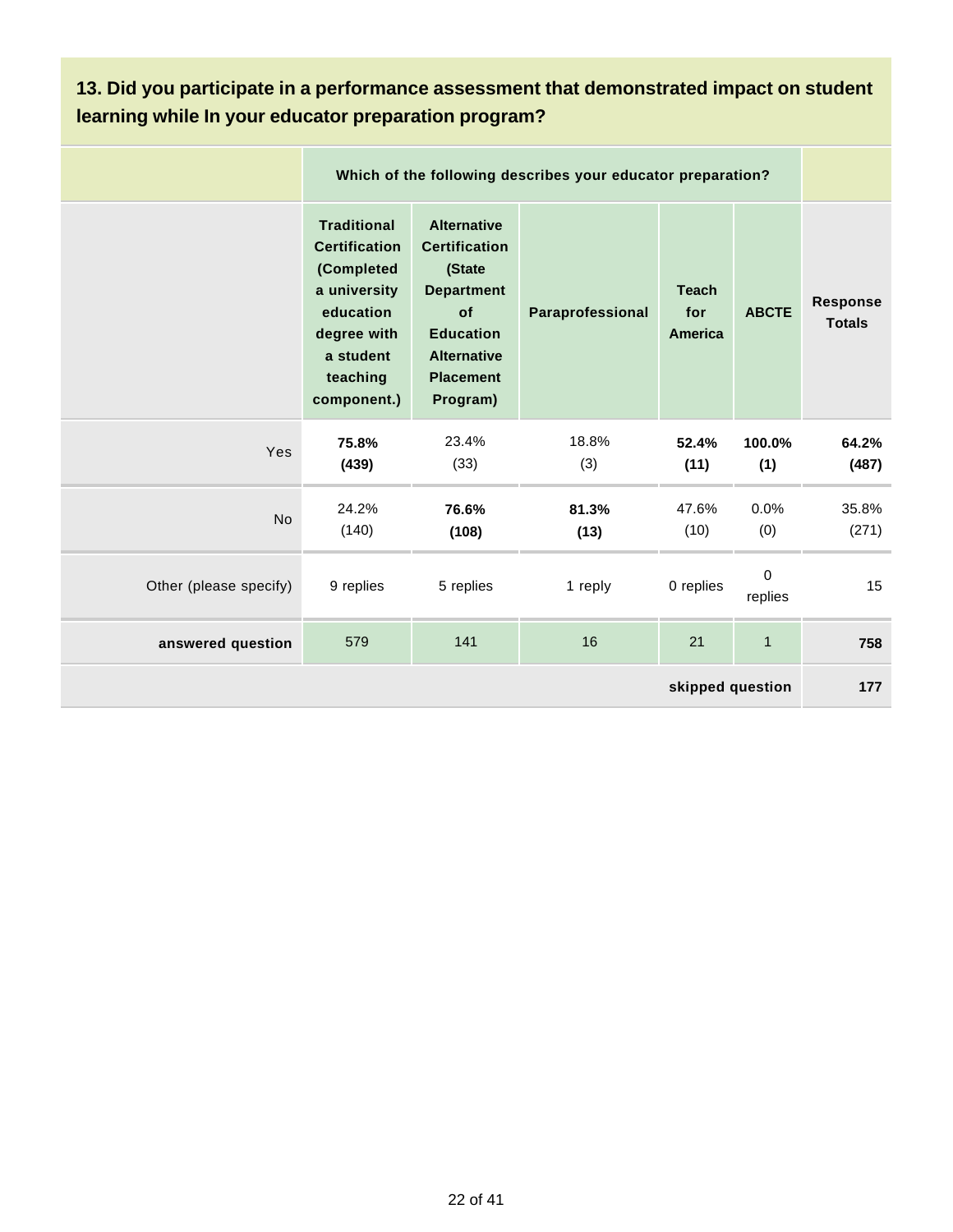## **14. Besides field experiences, were any of your educator preparation courses site-based in the P12 setting?**

|                   |                                                                                                                                              | Which of the following describes your educator preparation?                                                                                               |                  |                                |               |                           |  |
|-------------------|----------------------------------------------------------------------------------------------------------------------------------------------|-----------------------------------------------------------------------------------------------------------------------------------------------------------|------------------|--------------------------------|---------------|---------------------------|--|
|                   | <b>Traditional</b><br><b>Certification</b><br>(Completed<br>a university<br>education<br>degree with<br>a student<br>teaching<br>component.) | <b>Alternative</b><br><b>Certification</b><br>(State<br><b>Department</b><br>of<br><b>Education</b><br><b>Alternative</b><br><b>Placement</b><br>Program) | Paraprofessional | <b>Teach</b><br>for<br>America | <b>ABCTE</b>  | Response<br><b>Totals</b> |  |
| Yes               | 48.2%<br>(280)                                                                                                                               | 19.7%<br>(28)                                                                                                                                             | 0.0%<br>(0)      | 19.0%<br>(4)                   | 0.0%<br>(0)   | 40.9%<br>(312)            |  |
| <b>No</b>         | 51.8%<br>(301)                                                                                                                               | 80.3%<br>(114)                                                                                                                                            | 100.0%<br>(17)   | 81.0%<br>(17)                  | 100.0%<br>(1) | 59.1%<br>(450)            |  |
| answered question | 581                                                                                                                                          | 142                                                                                                                                                       | 17               | 21                             | $\mathbf{1}$  | 762                       |  |
| skipped question  |                                                                                                                                              |                                                                                                                                                           |                  |                                |               |                           |  |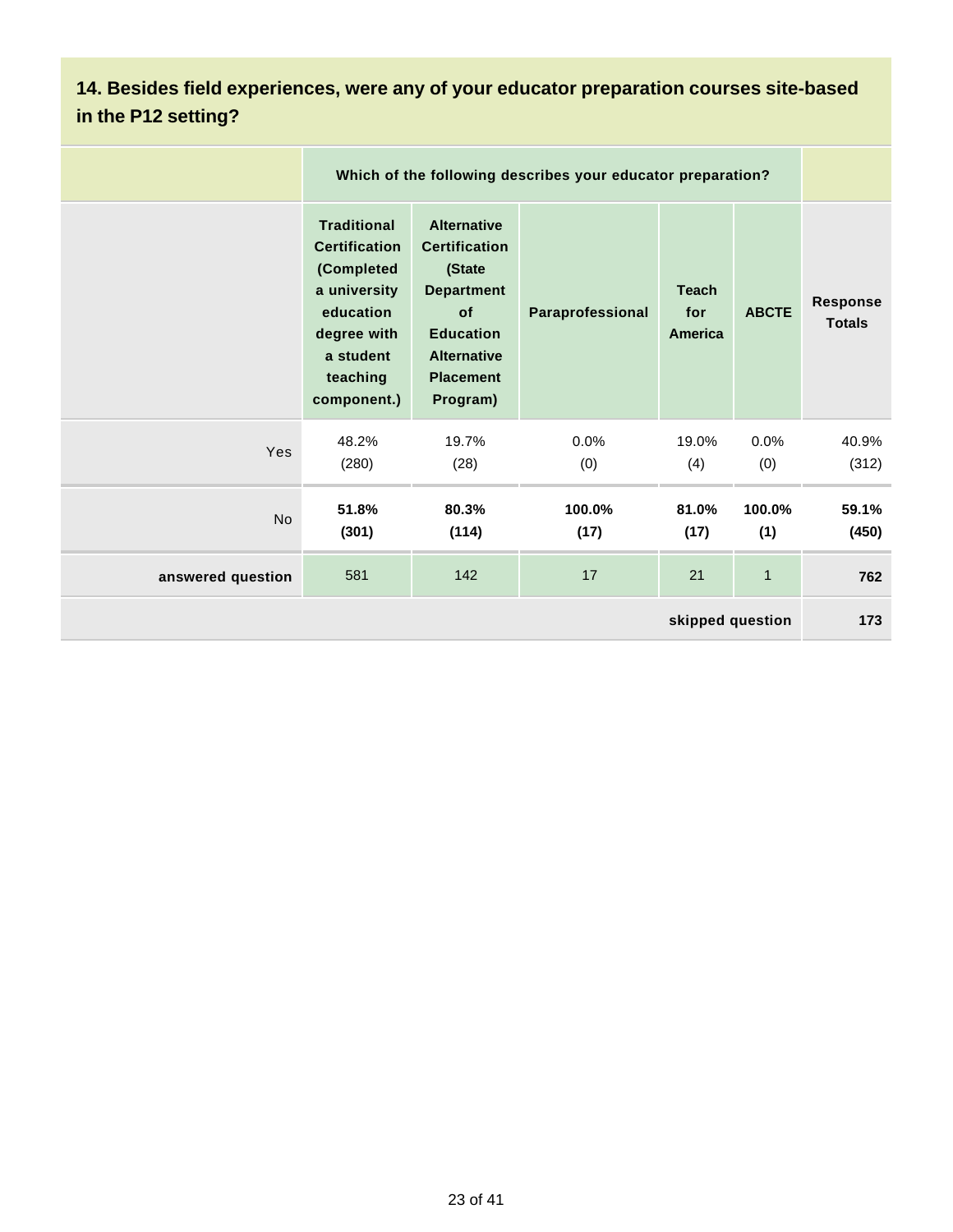## **15. In which area(s) were you initially recommended for teacher certification? (Please mark all that apply.)**

|                                         | Which of the following describes your educator preparation?                                                                                  |                                                                                                                                                           |                  |                                       |              |                                  |
|-----------------------------------------|----------------------------------------------------------------------------------------------------------------------------------------------|-----------------------------------------------------------------------------------------------------------------------------------------------------------|------------------|---------------------------------------|--------------|----------------------------------|
|                                         | <b>Traditional</b><br><b>Certification</b><br>(Completed<br>a university<br>education<br>degree with<br>a student<br>teaching<br>component.) | <b>Alternative</b><br><b>Certification</b><br>(State<br><b>Department</b><br>of<br><b>Education</b><br><b>Alternative</b><br><b>Placement</b><br>Program) | Paraprofessional | <b>Teach</b><br>for<br><b>America</b> | <b>ABCTE</b> | <b>Response</b><br><b>Totals</b> |
| Early Childhood                         | 23.1%                                                                                                                                        | 9.5%                                                                                                                                                      | 47.4%            | 28.6%                                 | 100.0%       | 21.3%                            |
|                                         | (133)                                                                                                                                        | (14)                                                                                                                                                      | (9)              | (6)                                   | (1)          | (163)                            |
| <b>Elementary Education</b>             | 51.4%                                                                                                                                        | 9.5%                                                                                                                                                      | 47.4%            | 52.4%                                 | 0.0%         | 43.2%                            |
|                                         | (296)                                                                                                                                        | (14)                                                                                                                                                      | (9)              | (11)                                  | (0)          | (330)                            |
| Middle Level Education                  | 12.2%                                                                                                                                        | 11.6%                                                                                                                                                     | 0.0%             | 9.5%                                  | 0.0%         | 11.6%                            |
|                                         | (70)                                                                                                                                         | (17)                                                                                                                                                      | (0)              | (2)                                   | (0)          | (89)                             |
| Secondary Education                     | 17.7%                                                                                                                                        | 23.1%                                                                                                                                                     | 0.0%             | 4.8%                                  | 0.0%         | 17.9%                            |
|                                         | (102)                                                                                                                                        | (34)                                                                                                                                                      | (0)              | (1)                                   | (0)          | (137)                            |
| <b>Special Education</b>                | 7.5%                                                                                                                                         | 6.8%                                                                                                                                                      | 47.4%            | 23.8%                                 | 0.0%         | 8.8%                             |
|                                         | (43)                                                                                                                                         | (10)                                                                                                                                                      | (9)              | (5)                                   | (0)          | (67)                             |
| Art                                     | 1.4%                                                                                                                                         | 5.4%                                                                                                                                                      | 0.0%             | 0.0%                                  | 0.0%         | 2.1%                             |
|                                         | (8)                                                                                                                                          | (8)                                                                                                                                                       | (0)              | (0)                                   | (0)          | (16)                             |
| Dance                                   | 0.3%                                                                                                                                         | 1.4%                                                                                                                                                      | 0.0%             | 0.0%                                  | 0.0%         | 0.5%                             |
|                                         | (2)                                                                                                                                          | (2)                                                                                                                                                       | (0)              | (0)                                   | (0)          | (4)                              |
| English as a Second Language            | 1.6%                                                                                                                                         | 2.7%                                                                                                                                                      | 0.0%             | 0.0%                                  | 0.0%         | 1.7%                             |
|                                         | (9)                                                                                                                                          | (4)                                                                                                                                                       | (0)              | (0)                                   | (0)          | (13)                             |
| Foreign Language                        | 1.6%                                                                                                                                         | 0.7%                                                                                                                                                      | 0.0%             | 0.0%                                  | 0.0%         | 1.3%                             |
|                                         | (9)                                                                                                                                          | (1)                                                                                                                                                       | (0)              | (0)                                   | (0)          | (10)                             |
| Music                                   | 5.9%                                                                                                                                         | 1.4%                                                                                                                                                      | 0.0%             | 0.0%                                  | 0.0%         | 4.7%                             |
|                                         | (34)                                                                                                                                         | (2)                                                                                                                                                       | (0)              | (0)                                   | (0)          | (36)                             |
| <b>Physical Education/Health/Safety</b> | 5.0%                                                                                                                                         | 11.6%                                                                                                                                                     | 0.0%             | 0.0%                                  | 0.0%         | 6.0%                             |
|                                         | (29)                                                                                                                                         | (17)                                                                                                                                                      | (0)              | (0)                                   | (0)          | (46)                             |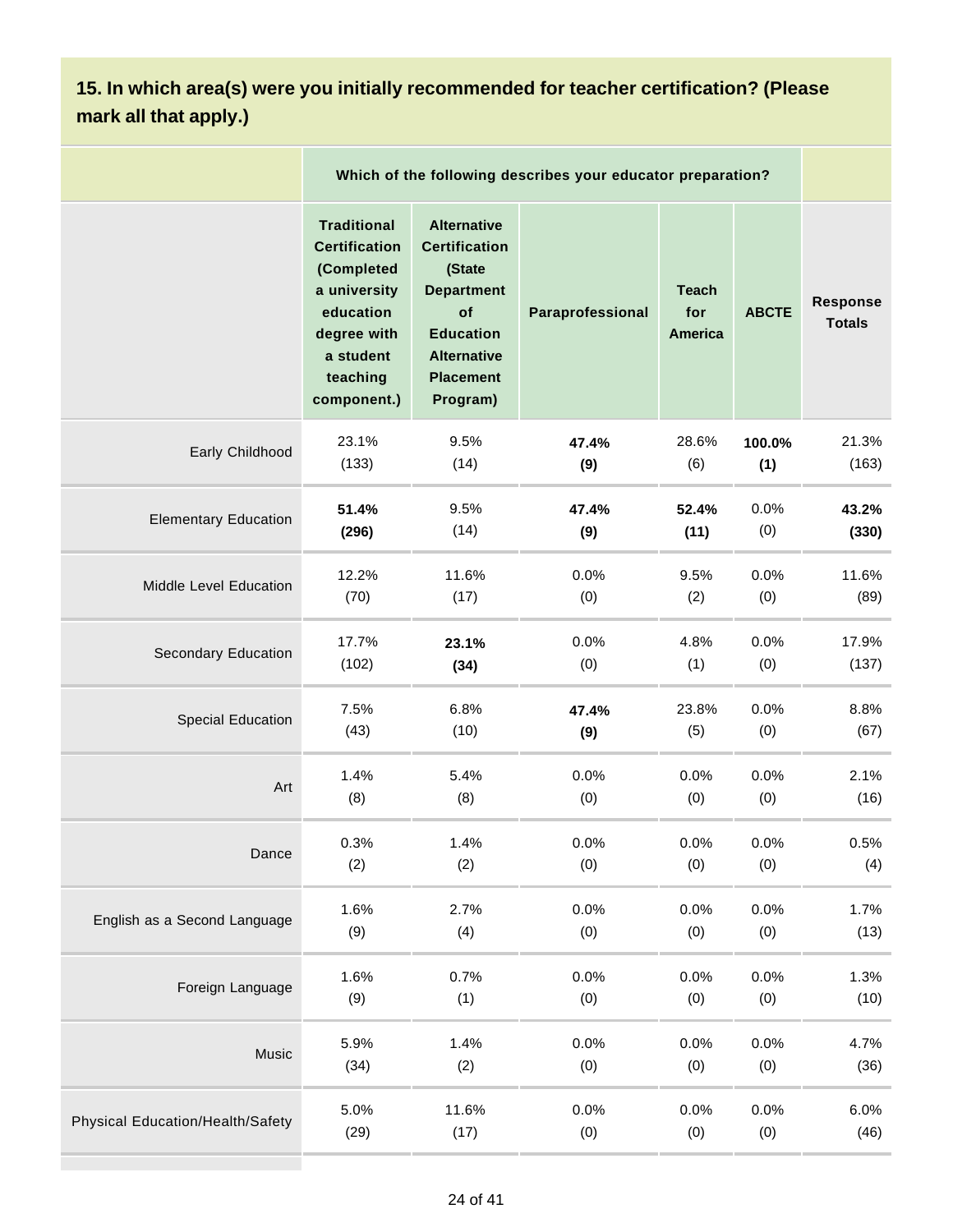| <b>Agriculture Education</b>      | 0.7% | 2.0%  | 0.0% | 0.0%  | 0.0% | 0.9% |
|-----------------------------------|------|-------|------|-------|------|------|
|                                   | (4)  | (3)   | (0)  | (0)   | (0)  | (7)  |
| <b>Business Education</b>         | 0.2% | 16.3% | 0.0% | 0.0%  | 0.0% | 3.3% |
|                                   | (1)  | (24)  | (0)  | (0)   | (0)  | (25) |
| English                           | 8.7% | 13.6% | 5.3% | 14.3% | 0.0% | 9.7% |
|                                   | (50) | (20)  | (1)  | (3)   | (0)  | (74) |
| Family & Consumer Science         | 1.0% | 6.8%  | 5.3% | 0.0%  | 0.0% | 2.2% |
|                                   | (6)  | (10)  | (1)  | (0)   | (0)  | (17) |
| Journalism                        | 0.3% | 2.7%  | 0.0% | 0.0%  | 0.0% | 0.8% |
|                                   | (2)  | (4)   | (0)  | (0)   | (0)  | (6)  |
| Mathematics                       | 4.7% | 6.8%  | 0.0% | 23.8% | 0.0% | 5.5% |
|                                   | (27) | (10)  | (0)  | (5)   | (0)  | (42) |
| Science                           | 3.3% | 8.2%  | 0.0% | 4.8%  | 0.0% | 4.2% |
|                                   | (19) | (12)  | (0)  | (1)   | (0)  | (32) |
| <b>Social Studies</b>             | 8.9% | 12.2% | 0.0% | 4.8%  | 0.0% | 9.2% |
|                                   | (51) | (18)  | (0)  | (1)   | (0)  | (70) |
| Speech/Drama/Debate               | 0.3% | 4.1%  | 0.0% | 0.0%  | 0.0% | 1.0% |
|                                   | (2)  | (6)   | (0)  | (0)   | (0)  | (8)  |
| <b>Technology Education</b>       | 0.7% | 6.8%  | 5.3% | 0.0%  | 0.0% | 2.0% |
|                                   | (4)  | (10)  | (1)  | (0)   | (0)  | (15) |
| <b>Educational Administration</b> | 0.0% | 0.0%  | 0.0% | 0.0%  | 0.0% | 0.0% |
|                                   | (0)  | (0)   | (0)  | (0)   | (0)  | (0)  |
| <b>Library Media Specialist</b>   | 0.2% | 1.4%  | 0.0% | 0.0%  | 0.0% | 0.4% |
|                                   | (1)  | (2)   | (0)  | (0)   | (0)  | (3)  |
| <b>Reading Specialist</b>         | 1.4% | 0.0%  | 0.0% | 0.0%  | 0.0% | 1.0% |
|                                   | (8)  | (0)   | (0)  | (0)   | (0)  | (8)  |
| <b>School Counseling</b>          | 1.2% | 2.7%  | 0.0% | 0.0%  | 0.0% | 1.4% |
|                                   | (7)  | (4)   | (0)  | (0)   | (0)  | (11) |
| School Psychology                 | 0.0% | 1.4%  | 0.0% | 0.0%  | 0.0% | 0.3% |
|                                   | (0)  | (2)   | (0)  | (0)   | (0)  | (2)  |
| <b>School Psychometrist</b>       | 0.0% | 0.0%  | 0.0% | 0.0%  | 0.0% | 0.0% |
|                                   | (0)  | (0)   | (0)  | (0)   | (0)  | (0)  |
| Speech-Language Pathologist       | 0.5% | 0.0%  | 0.0% | 0.0%  | 0.0% | 0.4% |
|                                   | (3)  | (0)   | (0)  | (0)   | (0)  | (3)  |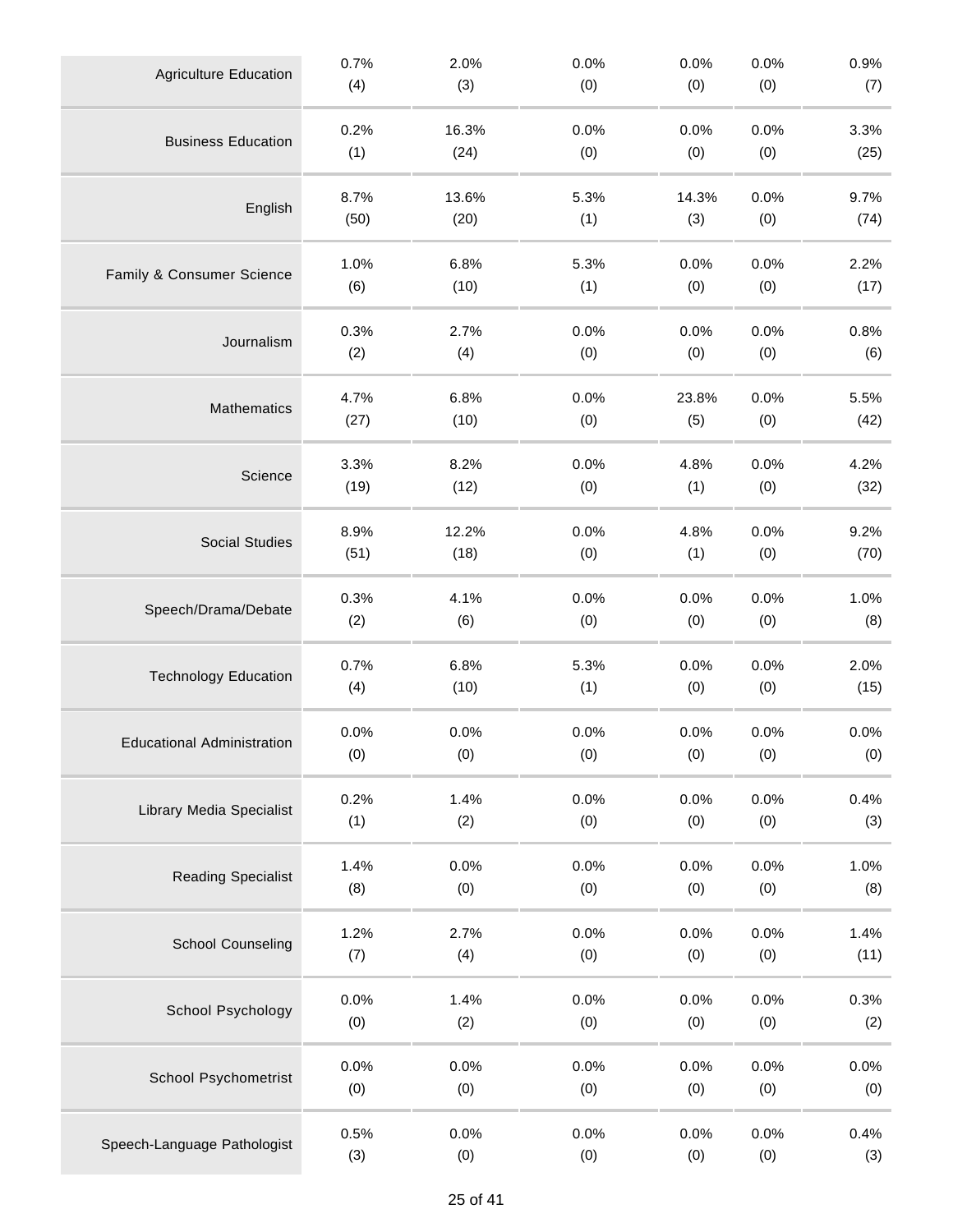| Gifted & Talented | 0.0%<br>(0) | 0.0%<br>(0) | $0.0\%$<br>(0) | $0.0\%$<br>(0) | $0.0\%$<br>(0) | $0.0\%$<br>(0) |
|-------------------|-------------|-------------|----------------|----------------|----------------|----------------|
| answered question | 576         | 147         | 19             | 21             |                | 764            |
| skipped question  |             |             |                |                |                |                |

| 16. In which additional areas are you certified? (Please mark all that apply.) |                                                                                                                                              |                                                                                                                                                           |                                                             |                                       |              |                                  |  |  |
|--------------------------------------------------------------------------------|----------------------------------------------------------------------------------------------------------------------------------------------|-----------------------------------------------------------------------------------------------------------------------------------------------------------|-------------------------------------------------------------|---------------------------------------|--------------|----------------------------------|--|--|
|                                                                                |                                                                                                                                              |                                                                                                                                                           | Which of the following describes your educator preparation? |                                       |              |                                  |  |  |
|                                                                                | <b>Traditional</b><br><b>Certification</b><br>(Completed<br>a university<br>education<br>degree with<br>a student<br>teaching<br>component.) | <b>Alternative</b><br><b>Certification</b><br>(State<br><b>Department</b><br>of<br><b>Education</b><br><b>Alternative</b><br><b>Placement</b><br>Program) | Paraprofessional                                            | <b>Teach</b><br>for<br><b>America</b> | <b>ABCTE</b> | <b>Response</b><br><b>Totals</b> |  |  |
| None                                                                           | 29.7%                                                                                                                                        | 20.0%                                                                                                                                                     | 21.1%                                                       | 16.7%                                 | 100.0%       | 27.3%                            |  |  |
|                                                                                | (154)                                                                                                                                        | (27)                                                                                                                                                      | (4)                                                         | (3)                                   | (1)          | (189)                            |  |  |
| Early Childhood                                                                | 24.5%                                                                                                                                        | 11.1%                                                                                                                                                     | 42.1%                                                       | 33.3%                                 | 0.0%         | 22.5%                            |  |  |
|                                                                                | (127)                                                                                                                                        | (15)                                                                                                                                                      | (8)                                                         | (6)                                   | (0)          | (156)                            |  |  |
| <b>Elementary Education</b>                                                    | 29.5%                                                                                                                                        | 12.6%                                                                                                                                                     | 31.6%                                                       | 50.0%                                 | 0.0%         | 26.7%                            |  |  |
|                                                                                | (153)                                                                                                                                        | (17)                                                                                                                                                      | (6)                                                         | (9)                                   | (0)          | (185)                            |  |  |
| Middle Level Education                                                         | 13.5%                                                                                                                                        | 11.9%                                                                                                                                                     | 15.8%                                                       | 11.1%                                 | 0.0%         | 13.2%                            |  |  |
|                                                                                | (70)                                                                                                                                         | (16)                                                                                                                                                      | (3)                                                         | (2)                                   | (0)          | (91)                             |  |  |
| <b>Secondary Education</b>                                                     | 7.1%                                                                                                                                         | 14.8%                                                                                                                                                     | 5.3%                                                        | 16.7%                                 | 0.0%         | 8.8%                             |  |  |
|                                                                                | (37)                                                                                                                                         | (20)                                                                                                                                                      | (1)                                                         | (3)                                   | (0)          | (61)                             |  |  |
| <b>Special Education</b>                                                       | 8.7%                                                                                                                                         | 8.1%                                                                                                                                                      | 36.8%                                                       | 0.0%                                  | 0.0%         | 9.1%                             |  |  |
|                                                                                | (45)                                                                                                                                         | (11)                                                                                                                                                      | (7)                                                         | (0)                                   | (0)          | (63)                             |  |  |
| Art                                                                            | 0.6%                                                                                                                                         | 3.0%                                                                                                                                                      | 0.0%                                                        | 0.0%                                  | 0.0%         | 1.0%                             |  |  |
|                                                                                | (3)                                                                                                                                          | (4)                                                                                                                                                       | (0)                                                         | (0)                                   | (0)          | (7)                              |  |  |
| Dance                                                                          | 0.2%                                                                                                                                         | 0.7%                                                                                                                                                      | 0.0%                                                        | 0.0%                                  | 0.0%         | 0.3%                             |  |  |
|                                                                                | (1)                                                                                                                                          | (1)                                                                                                                                                       | (0)                                                         | (0)                                   | (0)          | (2)                              |  |  |
| English as a Second Language                                                   | 2.3%                                                                                                                                         | 3.7%                                                                                                                                                      | 0.0%                                                        | 0.0%                                  | 0.0%         | 2.5%                             |  |  |
|                                                                                | (12)                                                                                                                                         | (5)                                                                                                                                                       | (0)                                                         | (0)                                   | (0)          | (17)                             |  |  |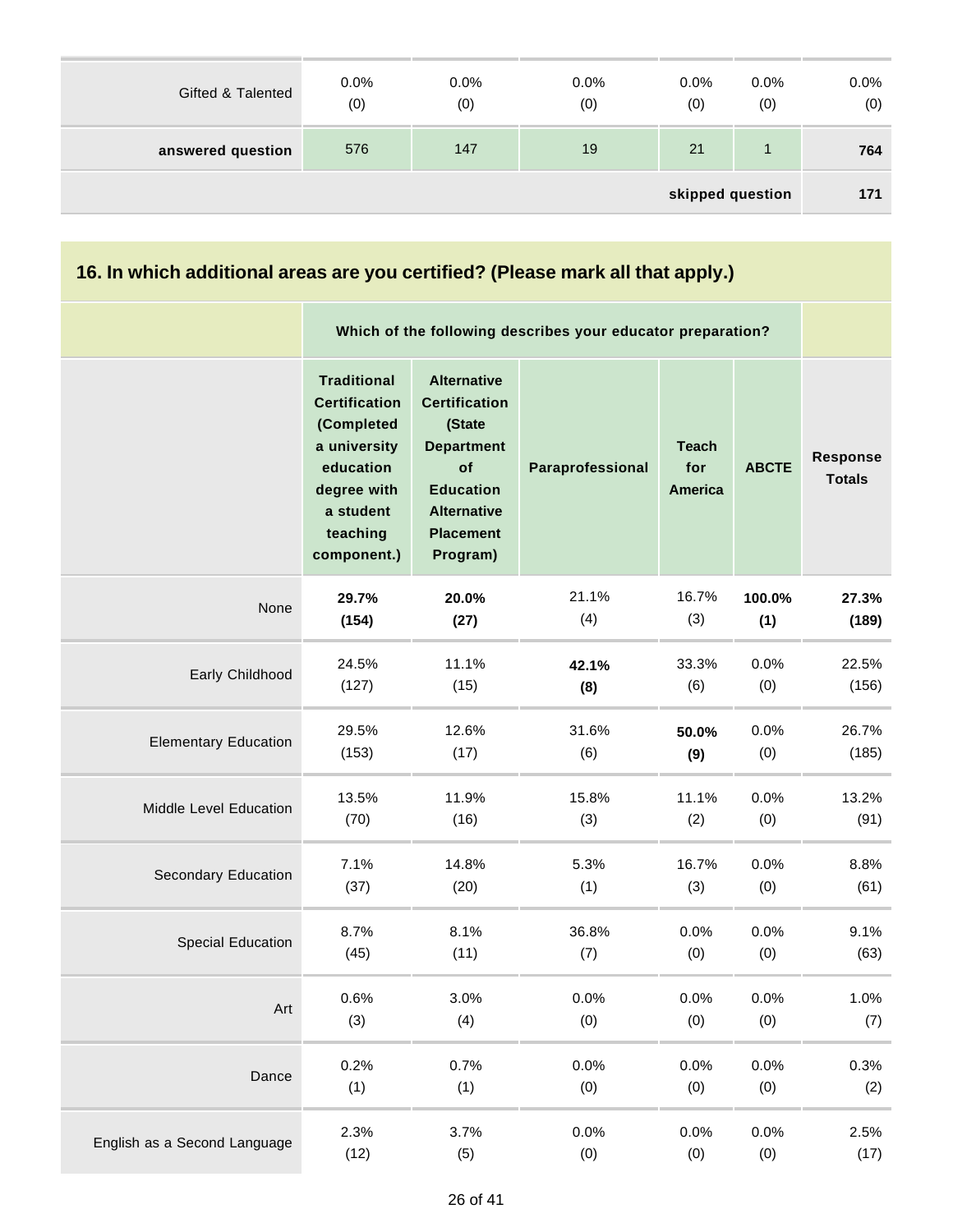| Foreign Language                  | 1.3% | 0.7%  | 0.0%  | 0.0%  | 0.0% | 1.2%  |
|-----------------------------------|------|-------|-------|-------|------|-------|
|                                   | (7)  | (1)   | (0)   | (0)   | (0)  | (8)   |
| Music                             | 1.7% | 1.5%  | 0.0%  | 0.0%  | 0.0% | 1.6%  |
|                                   | (9)  | (2)   | (0)   | (0)   | (0)  | (11)  |
| Physical Education/Health/Safety  | 2.7% | 10.4% | 0.0%  | 0.0%  | 0.0% | 4.0%  |
|                                   | (14) | (14)  | (0)   | (0)   | (0)  | (28)  |
| <b>Agriculture Education</b>      | 0.4% | 3.0%  | 0.0%  | 0.0%  | 0.0% | 0.9%  |
|                                   | (2)  | (4)   | (0)   | (0)   | (0)  | (6)   |
| <b>Business Education</b>         | 0.2% | 3.7%  | 0.0%  | 0.0%  | 0.0% | 0.9%  |
|                                   | (1)  | (5)   | (0)   | (0)   | (0)  | (6)   |
| English                           | 8.5% | 18.5% | 5.3%  | 33.3% | 0.0% | 11.0% |
|                                   | (44) | (25)  | (1)   | (6)   | (0)  | (76)  |
| Family & Consumer Science         | 0.4% | 5.2%  | 10.5% | 0.0%  | 0.0% | 1.6%  |
|                                   | (2)  | (7)   | (2)   | (0)   | (0)  | (11)  |
| Journalism                        | 0.4% | 3.0%  | 0.0%  | 0.0%  | 0.0% | 0.9%  |
|                                   | (2)  | (4)   | (0)   | (0)   | (0)  | (6)   |
| Mathematics                       | 8.1% | 11.9% | 0.0%  | 16.7% | 0.0% | 8.8%  |
|                                   | (42) | (16)  | (0)   | (3)   | (0)  | (61)  |
| Science                           | 4.4% | 11.9% | 0.0%  | 0.0%  | 0.0% | 5.6%  |
|                                   | (23) | (16)  | (0)   | (0)   | (0)  | (39)  |
| Social Studies                    | 6.4% | 13.3% | 0.0%  | 0.0%  | 0.0% | 7.4%  |
|                                   | (33) | (18)  | (0)   | (0)   | (0)  | (51)  |
| Speech/Drama/Debate               | 0.8% | 3.7%  | 0.0%  | 0.0%  | 0.0% | 1.3%  |
|                                   | (4)  | (5)   | (0)   | (0)   | (0)  | (9)   |
| <b>Technology Education</b>       | 0.0% | 5.2%  | 0.0%  | 0.0%  | 0.0% | 1.0%  |
|                                   | (0)  | (7)   | (0)   | (0)   | (0)  | (7)   |
| <b>Educational Administration</b> | 0.8% | 0.7%  | 0.0%  | 0.0%  | 0.0% | 0.7%  |
|                                   | (4)  | (1)   | (0)   | (0)   | (0)  | (5)   |
| <b>Library Media Specialist</b>   | 0.2% | 0.7%  | 5.3%  | 0.0%  | 0.0% | 0.4%  |
|                                   | (1)  | (1)   | (1)   | (0)   | (0)  | (3)   |
| <b>Reading Specialist</b>         | 1.3% | 0.0%  | 0.0%  | 0.0%  | 0.0% | 1.0%  |
|                                   | (7)  | (0)   | (0)   | (0)   | (0)  | (7)   |
|                                   |      |       |       |       |      |       |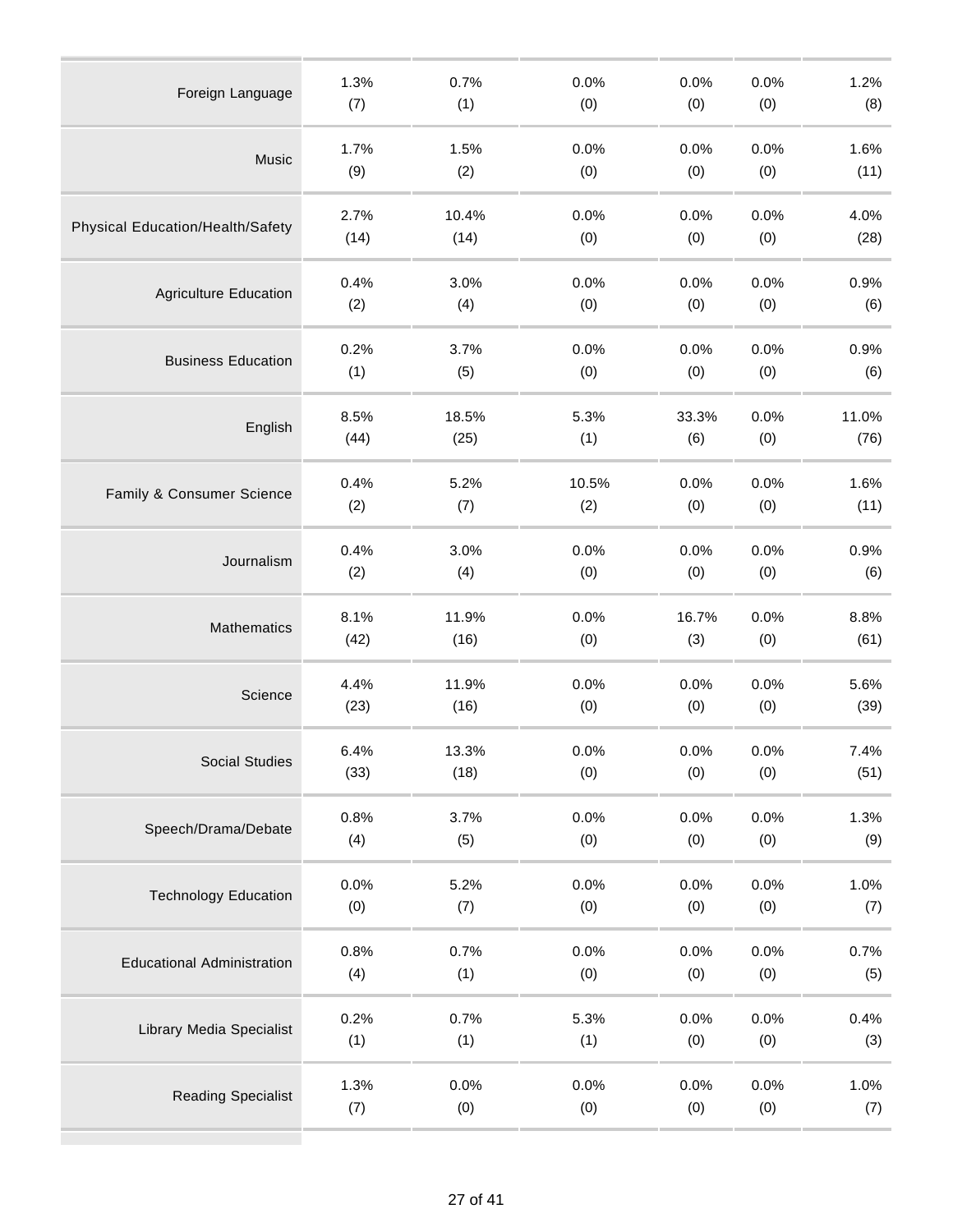| <b>School Counseling</b>    | 0.6% | 2.2% | 0.0%    | 0.0% | 0.0%         | 0.9% |
|-----------------------------|------|------|---------|------|--------------|------|
|                             | (3)  | (3)  | (0)     | (0)  | (0)          | (6)  |
| School Psychology           | 0.2% | 1.5% | $0.0\%$ | 0.0% | 0.0%         | 0.4% |
|                             | (1)  | (2)  | (0)     | (0)  | (0)          | (3)  |
| <b>School Psychometrist</b> | 0.0% | 0.0% | 0.0%    | 0.0% | 0.0%         | 0.0% |
|                             | (0)  | (0)  | (0)     | (0)  | (0)          | (0)  |
| Speech-Language Pathologist | 0.4% | 0.0% | 0.0%    | 0.0% | 0.0%         | 0.3% |
|                             | (2)  | (0)  | (0)     | (0)  | (0)          | (2)  |
| Gifted & Talented           | 0.0% | 0.0% | 0.0%    | 0.0% | 0.0%         | 0.0% |
|                             | (0)  | (0)  | (0)     | (0)  | (0)          | (0)  |
| answered question           | 519  | 135  | 19      | 18   | $\mathbf{1}$ | 692  |
| skipped question            |      |      |         |      |              |      |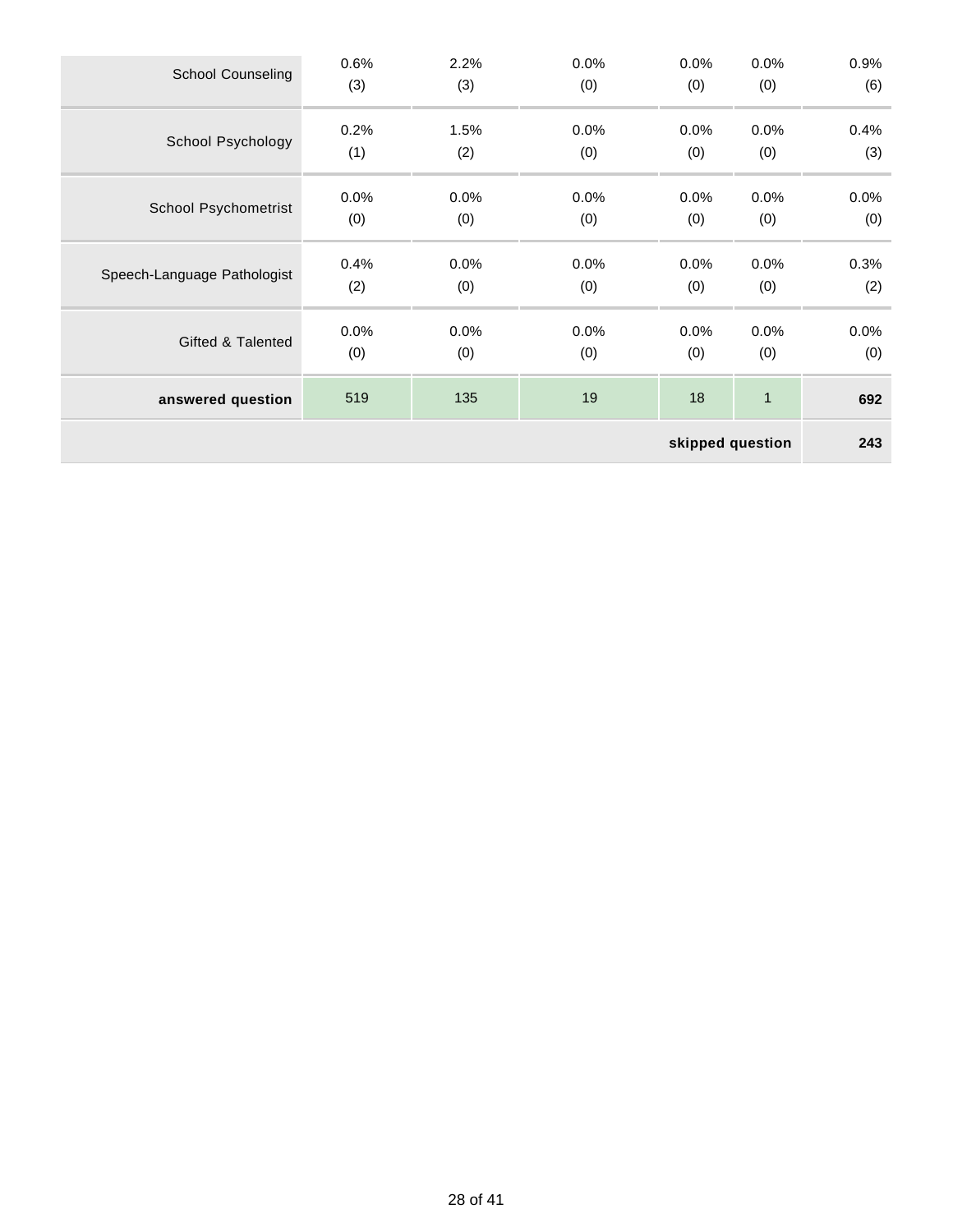#### **17. Which is your current primary teaching assignment? (Please mark all that apply.)**

|                                     | Which of the following describes your educator preparation?                                                                                  |                                                                                                                                                           |                  |                                       |              |                           |
|-------------------------------------|----------------------------------------------------------------------------------------------------------------------------------------------|-----------------------------------------------------------------------------------------------------------------------------------------------------------|------------------|---------------------------------------|--------------|---------------------------|
|                                     | <b>Traditional</b><br><b>Certification</b><br>(Completed<br>a university<br>education<br>degree with<br>a student<br>teaching<br>component.) | <b>Alternative</b><br><b>Certification</b><br>(State<br><b>Department</b><br>of<br><b>Education</b><br><b>Alternative</b><br><b>Placement</b><br>Program) | Paraprofessional | <b>Teach</b><br>for<br><b>America</b> | <b>ABCTE</b> | Response<br><b>Totals</b> |
| Not Currently Teaching              | 0.0%                                                                                                                                         | 0.0%                                                                                                                                                      | 0.0%             | 0.0%                                  | 0.0%         | 0.0%                      |
|                                     | (0)                                                                                                                                          | (0)                                                                                                                                                       | (0)              | (0)                                   | (0)          | (0)                       |
| Early Childhood                     | 18.6%                                                                                                                                        | 6.1%                                                                                                                                                      | 36.8%            | 33.3%                                 | 100.0%       | 17.1%                     |
|                                     | (108)                                                                                                                                        | (9)                                                                                                                                                       | (7)              | (7)                                   | (1)          | (132)                     |
| <b>Elementary Education</b>         | 38.7%                                                                                                                                        | 6.1%                                                                                                                                                      | 21.1%            | 28.6%                                 | 0.0%         | 31.6%                     |
|                                     | (225)                                                                                                                                        | (9)                                                                                                                                                       | (4)              | (6)                                   | (0)          | (244)                     |
| Middle Level Education              | 11.2%                                                                                                                                        | 12.8%                                                                                                                                                     | 5.3%             | 4.8%                                  | 0.0%         | 11.2%                     |
|                                     | (65)                                                                                                                                         | (19)                                                                                                                                                      | (1)              | (1)                                   | (0)          | (86)                      |
| Secondary Education                 | 12.0%                                                                                                                                        | 14.9%                                                                                                                                                     | 0.0%             | 4.8%                                  | 0.0%         | 12.1%                     |
|                                     | (70)                                                                                                                                         | (22)                                                                                                                                                      | (0)              | (1)                                   | (0)          | (93)                      |
| <b>Special Education</b>            | 6.5%                                                                                                                                         | 2.7%                                                                                                                                                      | 36.8%            | 14.3%                                 | 0.0%         | 6.7%                      |
|                                     | (38)                                                                                                                                         | (4)                                                                                                                                                       | (7)              | (3)                                   | (0)          | (52)                      |
| Special Education/Early Childhood   | 0.9%                                                                                                                                         | 0.7%                                                                                                                                                      | 10.5%            | 0.0%                                  | 0.0%         | 1.0%                      |
|                                     | (5)                                                                                                                                          | (1)                                                                                                                                                       | (2)              | (0)                                   | (0)          | (8)                       |
| <b>Special Education/Elementary</b> | 2.1%                                                                                                                                         | 2.7%                                                                                                                                                      | 21.1%            | 0.0%                                  | 0.0%         | 2.6%                      |
|                                     | (12)                                                                                                                                         | (4)                                                                                                                                                       | (4)              | (0)                                   | (0)          | (20)                      |
| Special Education/Secondary         | 2.2%                                                                                                                                         | 2.7%                                                                                                                                                      | 10.5%            | 0.0%                                  | 0.0%         | 2.5%                      |
|                                     | (13)                                                                                                                                         | (4)                                                                                                                                                       | (2)              | (0)                                   | (0)          | (19)                      |
| Art                                 | 0.9%                                                                                                                                         | 4.7%                                                                                                                                                      | 0.0%             | 0.0%                                  | 0.0%         | 1.6%                      |
|                                     | (5)                                                                                                                                          | (7)                                                                                                                                                       | (0)              | (0)                                   | (0)          | (12)                      |
| Dance                               | 0.3%                                                                                                                                         | 1.4%                                                                                                                                                      | 0.0%             | 0.0%                                  | 0.0%         | 0.5%                      |
|                                     | (2)                                                                                                                                          | (2)                                                                                                                                                       | (0)              | (0)                                   | (0)          | (4)                       |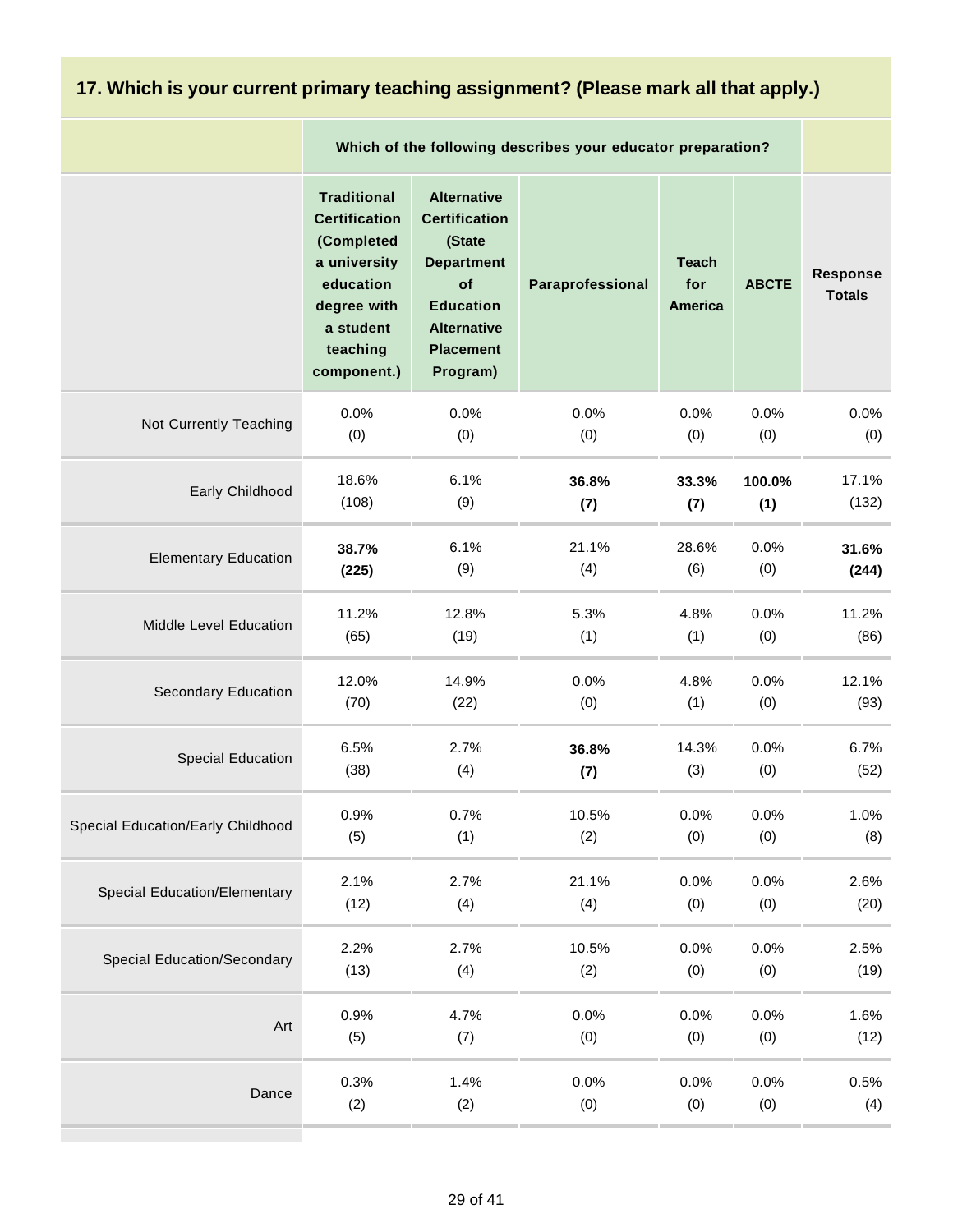| English as a Second Language      | 1.0%  | 1.4%  | 0.0% | 0.0%  | 0.0% | 1.0%  |
|-----------------------------------|-------|-------|------|-------|------|-------|
|                                   | (6)   | (2)   | (0)  | (0)   | (0)  | (8)   |
| Foreign Language                  | 1.0%  | 0.0%  | 0.0% | 0.0%  | 0.0% | 0.8%  |
|                                   | (6)   | (0)   | (0)  | (0)   | (0)  | (6)   |
| Music                             | 5.3%  | 2.0%  | 0.0% | 0.0%  | 0.0% | 4.4%  |
|                                   | (31)  | (3)   | (0)  | (0)   | (0)  | (34)  |
| Physical Education/Health/Safety  | 2.4%  | 6.1%  | 0.0% | 0.0%  | 0.0% | 3.0%  |
|                                   | (14)  | (9)   | (0)  | (0)   | (0)  | (23)  |
| <b>Agriculture Education</b>      | 0.3%  | 2.0%  | 0.0% | 0.0%  | 0.0% | 0.6%  |
|                                   | (2)   | (3)   | (0)  | (0)   | (0)  | (5)   |
| <b>Business Education</b>         | 0.5%  | 5.4%  | 0.0% | 0.0%  | 0.0% | 1.4%  |
|                                   | (3)   | (8)   | (0)  | (0)   | (0)  | (11)  |
| English                           | 10.3% | 15.5% | 5.3% | 4.8%  | 0.0% | 11.0% |
|                                   | (60)  | (23)  | (1)  | (1)   | (0)  | (85)  |
| Family & Consumer Science         | 0.9%  | 4.1%  | 0.0% | 0.0%  | 0.0% | 1.4%  |
|                                   | (5)   | (6)   | (0)  | (0)   | (0)  | (11)  |
| Journalism                        | 0.0%  | 0.7%  | 0.0% | 0.0%  | 0.0% | 0.1%  |
|                                   | (0)   | (1)   | (0)  | (0)   | (0)  | (1)   |
| Mathematics                       | 8.1%  | 11.5% | 5.3% | 19.0% | 0.0% | 8.9%  |
|                                   | (47)  | (17)  | (1)  | (4)   | (0)  | (69)  |
| Science                           | 4.3%  | 8.8%  | 0.0% | 4.8%  | 0.0% | 5.1%  |
|                                   | (25)  | (13)  | (0)  | (1)   | (0)  | (39)  |
| <b>Social Studies</b>             | 8.1%  | 12.2% | 0.0% | 0.0%  | 0.0% | 8.4%  |
|                                   | (47)  | (18)  | (0)  | (0)   | (0)  | (65)  |
| Speech/Drama/Debate               | 0.3%  | 2.0%  | 0.0% | 0.0%  | 0.0% | 0.6%  |
|                                   | (2)   | (3)   | (0)  | (0)   | (0)  | (5)   |
| <b>Technology Education</b>       | 1.0%  | 4.1%  | 5.3% | 0.0%  | 0.0% | 1.7%  |
|                                   | (6)   | (6)   | (1)  | (0)   | (0)  | (13)  |
| <b>Educational Administration</b> | 0.2%  | 0.0%  | 0.0% | 0.0%  | 0.0% | 0.1%  |
|                                   | (1)   | (0)   | (0)  | (0)   | (0)  | (1)   |
| <b>Library Media Specialist</b>   | 0.2%  | 2.0%  | 0.0% | 0.0%  | 0.0% | 0.5%  |
|                                   | (1)   | (3)   | (0)  | (0)   | (0)  | (4)   |
| <b>Reading Specialist</b>         | 0.3%  | 0.7%  | 0.0% | 0.0%  | 0.0% | 0.4%  |
|                                   | (2)   | (1)   | (0)  | (0)   | (0)  | (3)   |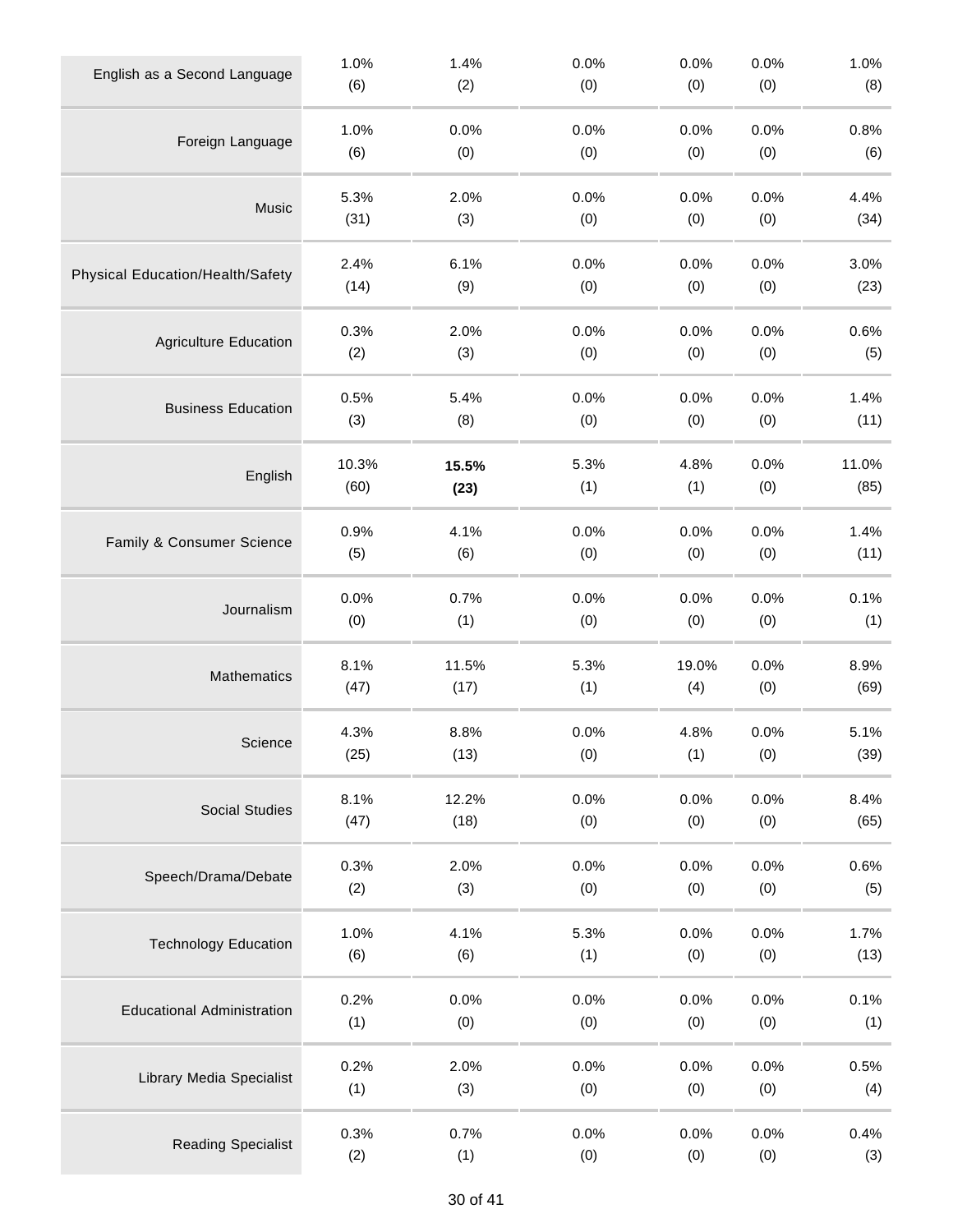| skipped question             |      |      |      |      |              |      |
|------------------------------|------|------|------|------|--------------|------|
| answered question            | 582  | 148  | 19   | 21   | $\mathbf{1}$ | 771  |
| Other                        | 1.0% | 4.1% | 0.0% | 0.0% | 0.0%         | 1.6% |
|                              | (6)  | (6)  | (0)  | (0)  | (0)          | (12) |
| <b>Gifted &amp; Talented</b> | 0.2% | 0.0% | 0.0% | 0.0% | 0.0%         | 0.1% |
|                              | (1)  | (0)  | (0)  | (0)  | (0)          | (1)  |
| Speech-Language Pathologist  | 0.5% | 0.0% | 0.0% | 0.0% | 0.0%         | 0.4% |
|                              | (3)  | (0)  | (0)  | (0)  | (0)          | (3)  |
| School Psychometrist         | 0.0% | 0.0% | 0.0% | 0.0% | 0.0%         | 0.0% |
|                              | (0)  | (0)  | (0)  | (0)  | (0)          | (0)  |
| School Psychology            | 0.0% | 0.0% | 0.0% | 0.0% | 0.0%         | 0.0% |
|                              | (0)  | (0)  | (0)  | (0)  | (0)          | (0)  |
| <b>School Counseling</b>     | 0.9% | 2.7% | 0.0% | 0.0% | 0.0%         | 1.2% |
|                              | (5)  | (4)  | (0)  | (0)  | (0)          | (9)  |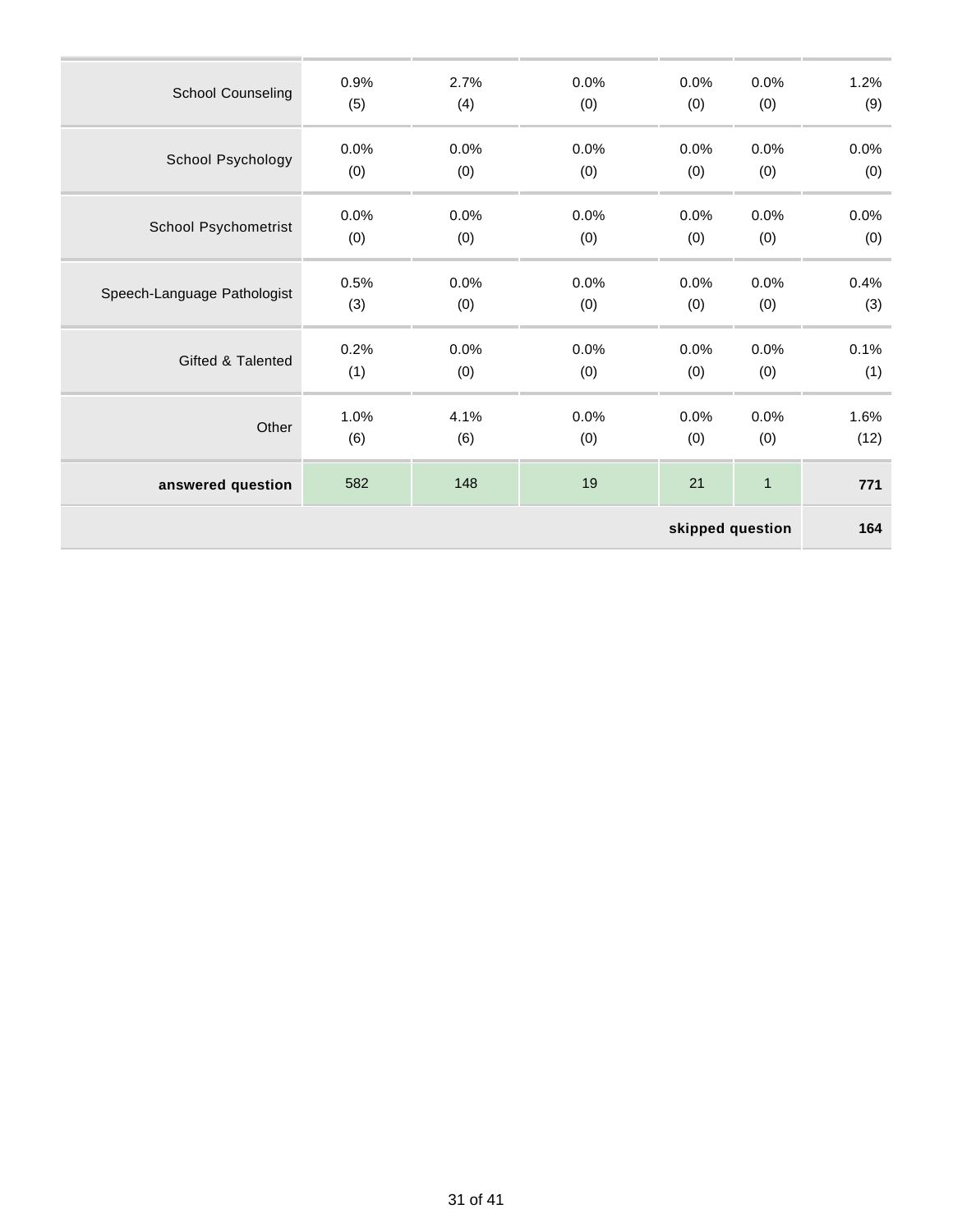| 18. Who or what influenced you to become a teacher? |                                                                                                                                              |                                                                                                                                                           |                  |                                       |              |                                  |  |
|-----------------------------------------------------|----------------------------------------------------------------------------------------------------------------------------------------------|-----------------------------------------------------------------------------------------------------------------------------------------------------------|------------------|---------------------------------------|--------------|----------------------------------|--|
|                                                     |                                                                                                                                              | Which of the following describes your educator preparation?                                                                                               |                  |                                       |              |                                  |  |
|                                                     | <b>Traditional</b><br><b>Certification</b><br>(Completed<br>a university<br>education<br>degree with<br>a student<br>teaching<br>component.) | <b>Alternative</b><br><b>Certification</b><br>(State<br><b>Department</b><br>of<br><b>Education</b><br><b>Alternative</b><br><b>Placement</b><br>Program) | Paraprofessional | <b>Teach</b><br>for<br><b>America</b> | <b>ABCTE</b> | <b>Response</b><br><b>Totals</b> |  |
| Influence of a Former Teacher                       | 51.3%                                                                                                                                        | 34.7%                                                                                                                                                     | 15.8%            | 42.9%                                 | 0.0%         | 46.9%                            |  |
|                                                     | (296)                                                                                                                                        | (51)                                                                                                                                                      | (3)              | (9)                                   | (0)          | (359)                            |  |
| Family Influence                                    | 28.8%                                                                                                                                        | 34.7%                                                                                                                                                     | 10.5%            | 19.0%                                 | 0.0%         | 29.2%                            |  |
|                                                     | (166)                                                                                                                                        | (51)                                                                                                                                                      | (2)              | (4)                                   | (0)          | (223)                            |  |
| Experience with children                            | 46.1%                                                                                                                                        | 42.2%                                                                                                                                                     | 52.6%            | 38.1%                                 | 0.0%         | 45.2%                            |  |
|                                                     | (266)                                                                                                                                        | (62)                                                                                                                                                      | (10)             | (8)                                   | (0)          | (346)                            |  |
| Desire to help others                               | 49.2%                                                                                                                                        | 63.3%                                                                                                                                                     | 26.3%            | 71.4%                                 | 100.0%       | 52.0%                            |  |
|                                                     | (284)                                                                                                                                        | (93)                                                                                                                                                      | (5)              | (15)                                  | (1)          | (398)                            |  |
| <b>Personal Calling</b>                             | 52.7%                                                                                                                                        | 49.7%                                                                                                                                                     | 63.2%            | 19.0%                                 | 100.0%       | 51.5%                            |  |
|                                                     | (304)                                                                                                                                        | (73)                                                                                                                                                      | (12)             | (4)                                   | (1)          | (394)                            |  |
| Love of the Subject                                 | 34.0%                                                                                                                                        | 40.8%                                                                                                                                                     | 10.5%            | 9.5%                                  | 100.0%       | 34.1%                            |  |
|                                                     | (196)                                                                                                                                        | (60)                                                                                                                                                      | (2)              | (2)                                   | (1)          | (261)                            |  |
| answered question                                   | 577                                                                                                                                          | 147                                                                                                                                                       | 19               | 21                                    | $\mathbf{1}$ | 765                              |  |
| skipped question                                    |                                                                                                                                              |                                                                                                                                                           |                  |                                       |              | 170                              |  |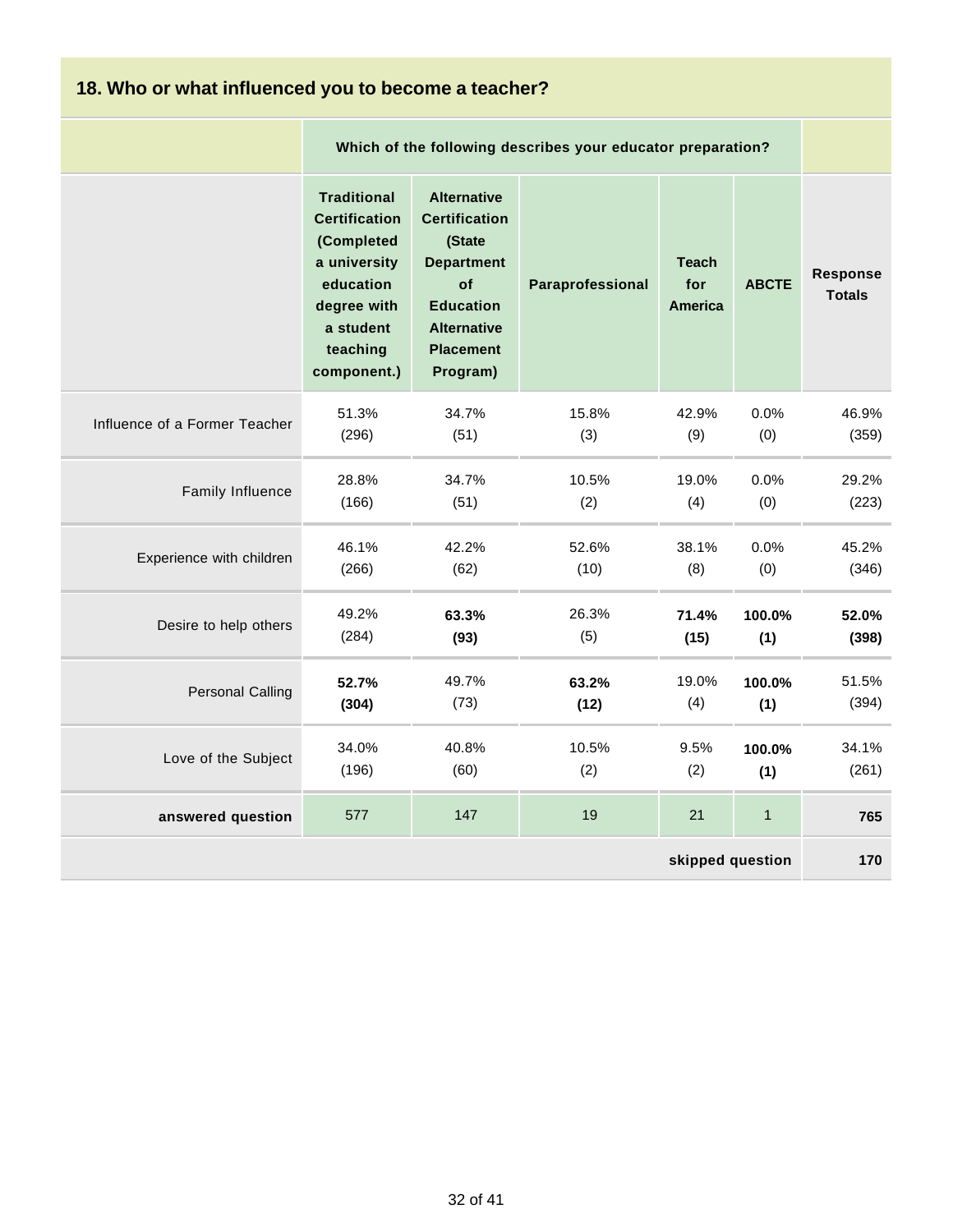| 19. Please indicate your teaching experience level:                                                                                                                                                                                                 |                                                                                                                                              |                                                                                                                                                           |                                                             |                                |               |                                  |  |  |
|-----------------------------------------------------------------------------------------------------------------------------------------------------------------------------------------------------------------------------------------------------|----------------------------------------------------------------------------------------------------------------------------------------------|-----------------------------------------------------------------------------------------------------------------------------------------------------------|-------------------------------------------------------------|--------------------------------|---------------|----------------------------------|--|--|
|                                                                                                                                                                                                                                                     |                                                                                                                                              |                                                                                                                                                           | Which of the following describes your educator preparation? |                                |               |                                  |  |  |
|                                                                                                                                                                                                                                                     | <b>Traditional</b><br><b>Certification</b><br>(Completed<br>a university<br>education<br>degree with<br>a student<br>teaching<br>component.) | <b>Alternative</b><br><b>Certification</b><br>(State<br><b>Department</b><br>of<br><b>Education</b><br><b>Alternative</b><br><b>Placement</b><br>Program) | Paraprofessional                                            | <b>Teach</b><br>for<br>America | <b>ABCTE</b>  | <b>Response</b><br><b>Totals</b> |  |  |
| Beginning teacher with one year<br>or less teaching experience in an<br>accredited public school.                                                                                                                                                   | 89.9%<br>(510)                                                                                                                               | 87.6%<br>(127)                                                                                                                                            | 94.7%<br>(18)                                               | 100.0%<br>(21)                 | 100.0%<br>(1) | 89.9%<br>(677)                   |  |  |
| <b>Other School Professional</b><br>(Reading Specialist, School<br>Counselor, School Psychometrist,<br>School Psychologist, Library<br>Media Specialist, or Speech<br>Language Pathologist) with one<br>year or less experience in the<br>position. | 1.2%<br>(7)                                                                                                                                  | 4.1%<br>(6)                                                                                                                                               | 0.0%<br>(0)                                                 | 0.0%<br>(0)                    | 0.0%<br>(0)   | 1.7%<br>(13)                     |  |  |
| Veteran teacher teaching first<br>year in an Oklahoma accredited<br>public school.                                                                                                                                                                  | 8.8%<br>(50)                                                                                                                                 | 8.3%<br>(12)                                                                                                                                              | 5.3%<br>(1)                                                 | 0.0%<br>(0)                    | 0.0%<br>(0)   | 8.4%<br>(63)                     |  |  |
| answered question                                                                                                                                                                                                                                   | 567                                                                                                                                          | 145                                                                                                                                                       | 19                                                          | 21                             | $\mathbf{1}$  | 753                              |  |  |
|                                                                                                                                                                                                                                                     |                                                                                                                                              |                                                                                                                                                           |                                                             | skipped question               |               | 182                              |  |  |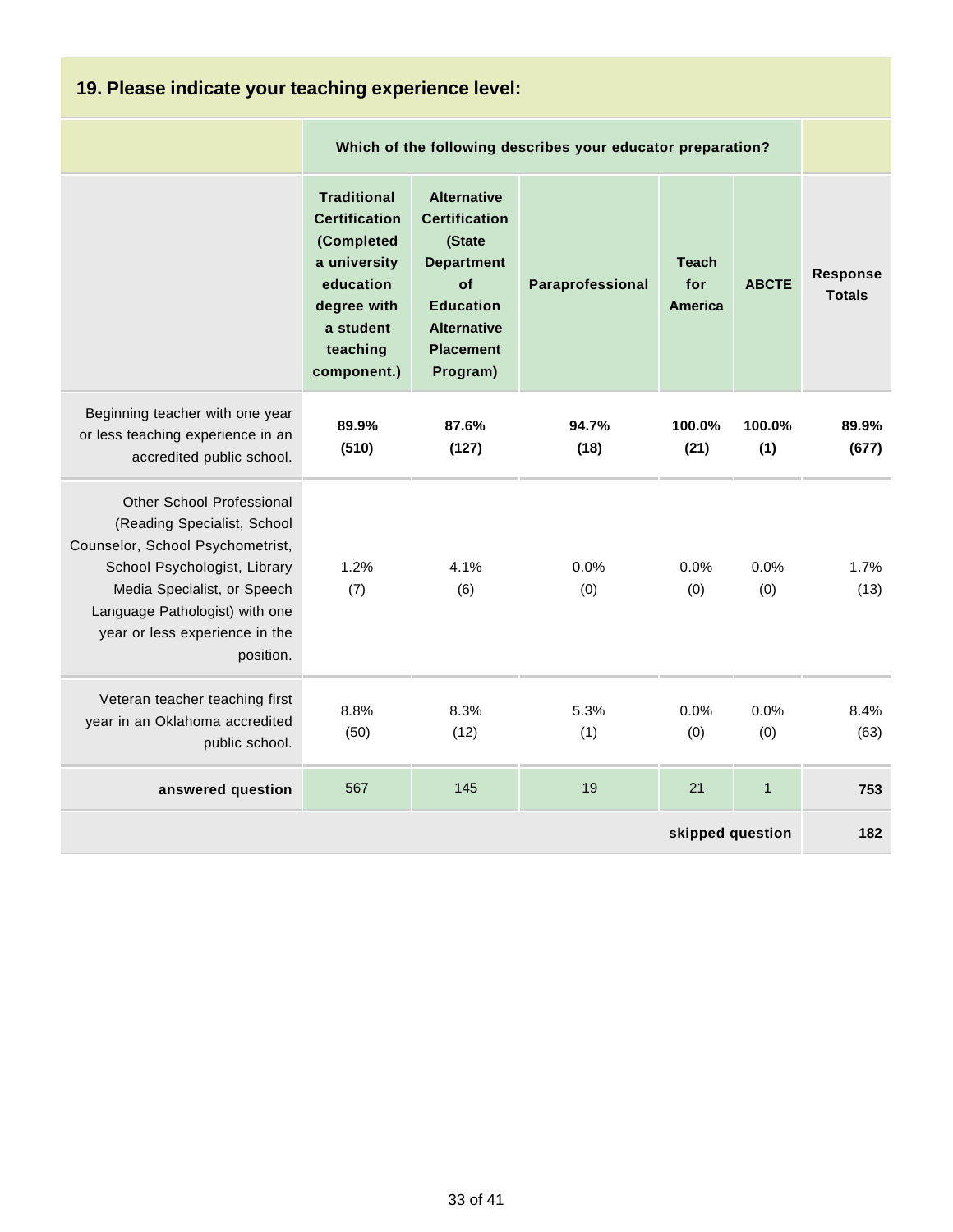# **20. Please indicate the number of contact hours with assigned mentor.**

|                           |                                                                                                                                              | Which of the following describes your educator preparation?                                                                                               |                  |                                |              |                           |  |  |
|---------------------------|----------------------------------------------------------------------------------------------------------------------------------------------|-----------------------------------------------------------------------------------------------------------------------------------------------------------|------------------|--------------------------------|--------------|---------------------------|--|--|
|                           | <b>Traditional</b><br><b>Certification</b><br>(Completed<br>a university<br>education<br>degree with<br>a student<br>teaching<br>component.) | <b>Alternative</b><br><b>Certification</b><br>(State<br><b>Department</b><br>of<br><b>Education</b><br><b>Alternative</b><br><b>Placement</b><br>Program) | Paraprofessional | <b>Teach</b><br>for<br>America | <b>ABCTE</b> | Response<br><b>Totals</b> |  |  |
| $\overline{0}$            | 34.9%                                                                                                                                        | 39.0%                                                                                                                                                     | 42.1%            | 20.0%                          | 0.0%         | 35.4%                     |  |  |
|                           | (197)                                                                                                                                        | (55)                                                                                                                                                      | (8)              | (4)                            | (0)          | (264)                     |  |  |
| 1-10 contact hours        | 21.6%                                                                                                                                        | 25.5%                                                                                                                                                     | 15.8%            | 10.0%                          | 0.0%         | 21.9%                     |  |  |
|                           | (122)                                                                                                                                        | (36)                                                                                                                                                      | (3)              | (2)                            | (0)          | (163)                     |  |  |
| 11-25 contact hours       | 11.5%                                                                                                                                        | 17.7%                                                                                                                                                     | 15.8%            | 30.0%                          | 0.0%         | 13.3%                     |  |  |
|                           | (65)                                                                                                                                         | (25)                                                                                                                                                      | (3)              | (6)                            | (0)          | (99)                      |  |  |
| 26 and over contact hours | 31.9%                                                                                                                                        | 17.7%                                                                                                                                                     | 26.3%            | 40.0%                          | 100.0%       | 29.4%                     |  |  |
|                           | (180)                                                                                                                                        | (25)                                                                                                                                                      | (5)              | (8)                            | (1)          | (219)                     |  |  |
| answered question         | 564                                                                                                                                          | 141                                                                                                                                                       | 19               | 20                             | $\mathbf{1}$ | 745                       |  |  |
| skipped question          |                                                                                                                                              |                                                                                                                                                           |                  |                                |              | 190                       |  |  |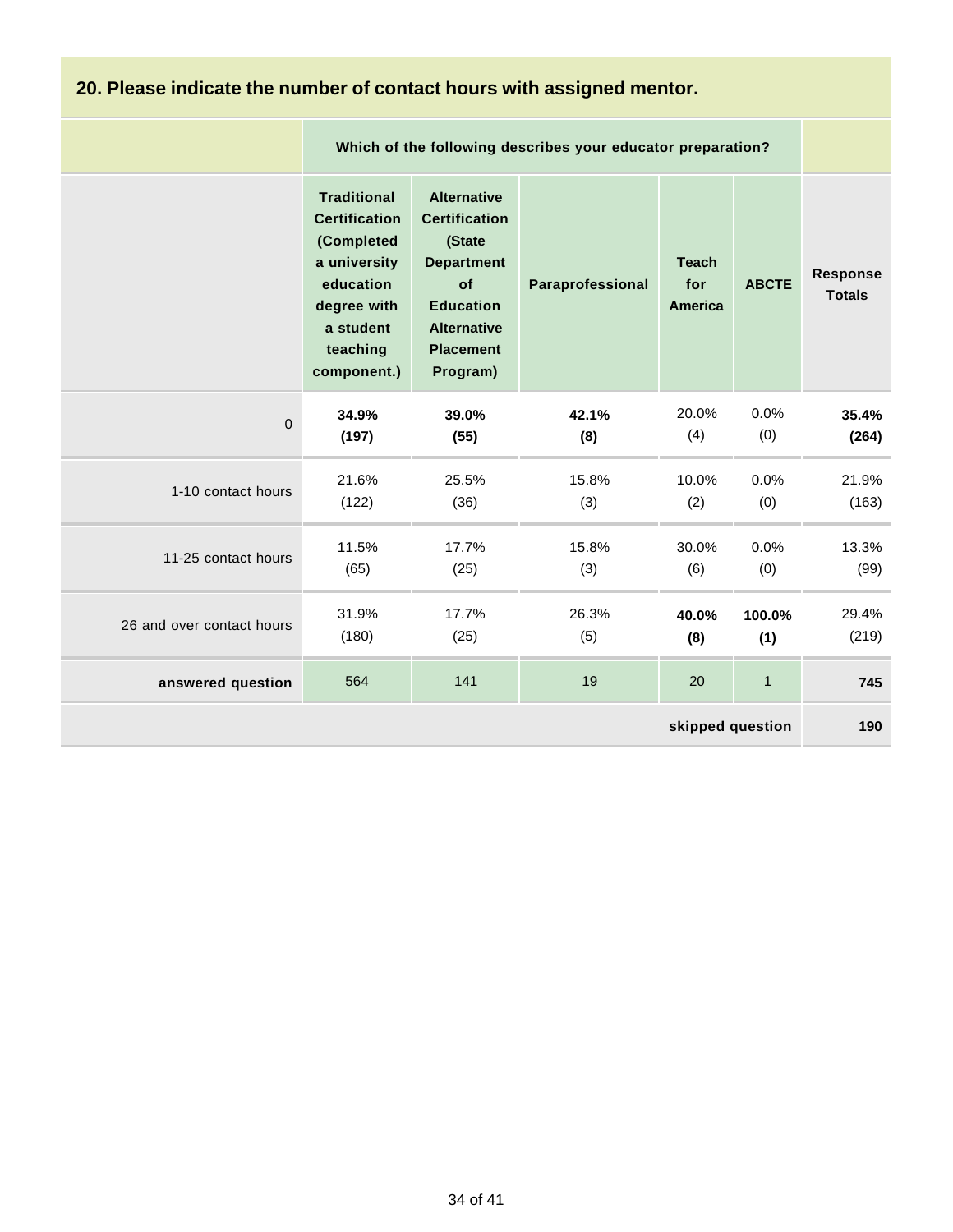| 21. Do you teach in a Title I school? |                                                                                                                                              |                                                                                                                                                           |                  |                                |               |                                  |  |  |
|---------------------------------------|----------------------------------------------------------------------------------------------------------------------------------------------|-----------------------------------------------------------------------------------------------------------------------------------------------------------|------------------|--------------------------------|---------------|----------------------------------|--|--|
|                                       |                                                                                                                                              | Which of the following describes your educator preparation?                                                                                               |                  |                                |               |                                  |  |  |
|                                       | <b>Traditional</b><br><b>Certification</b><br>(Completed<br>a university<br>education<br>degree with<br>a student<br>teaching<br>component.) | <b>Alternative</b><br><b>Certification</b><br>(State<br><b>Department</b><br>of<br><b>Education</b><br><b>Alternative</b><br><b>Placement</b><br>Program) | Paraprofessional | <b>Teach</b><br>for<br>America | <b>ABCTE</b>  | <b>Response</b><br><b>Totals</b> |  |  |
| Yes                                   | 71.3%<br>(393)                                                                                                                               | 55.4%<br>(77)                                                                                                                                             | 73.7%<br>(14)    | 100.0%<br>(21)                 | 100.0%<br>(1) | 69.2%<br>(506)                   |  |  |
| <b>No</b>                             | 28.7%<br>(158)                                                                                                                               | 44.6%<br>(62)                                                                                                                                             | 26.3%<br>(5)     | $0.0\%$<br>(0)                 | 0.0%<br>(0)   | 30.8%<br>(225)                   |  |  |
| answered question                     | 551                                                                                                                                          | 139                                                                                                                                                       | 19               | 21                             | $\mathbf{1}$  | 731                              |  |  |
| skipped question                      |                                                                                                                                              |                                                                                                                                                           |                  |                                |               | 204                              |  |  |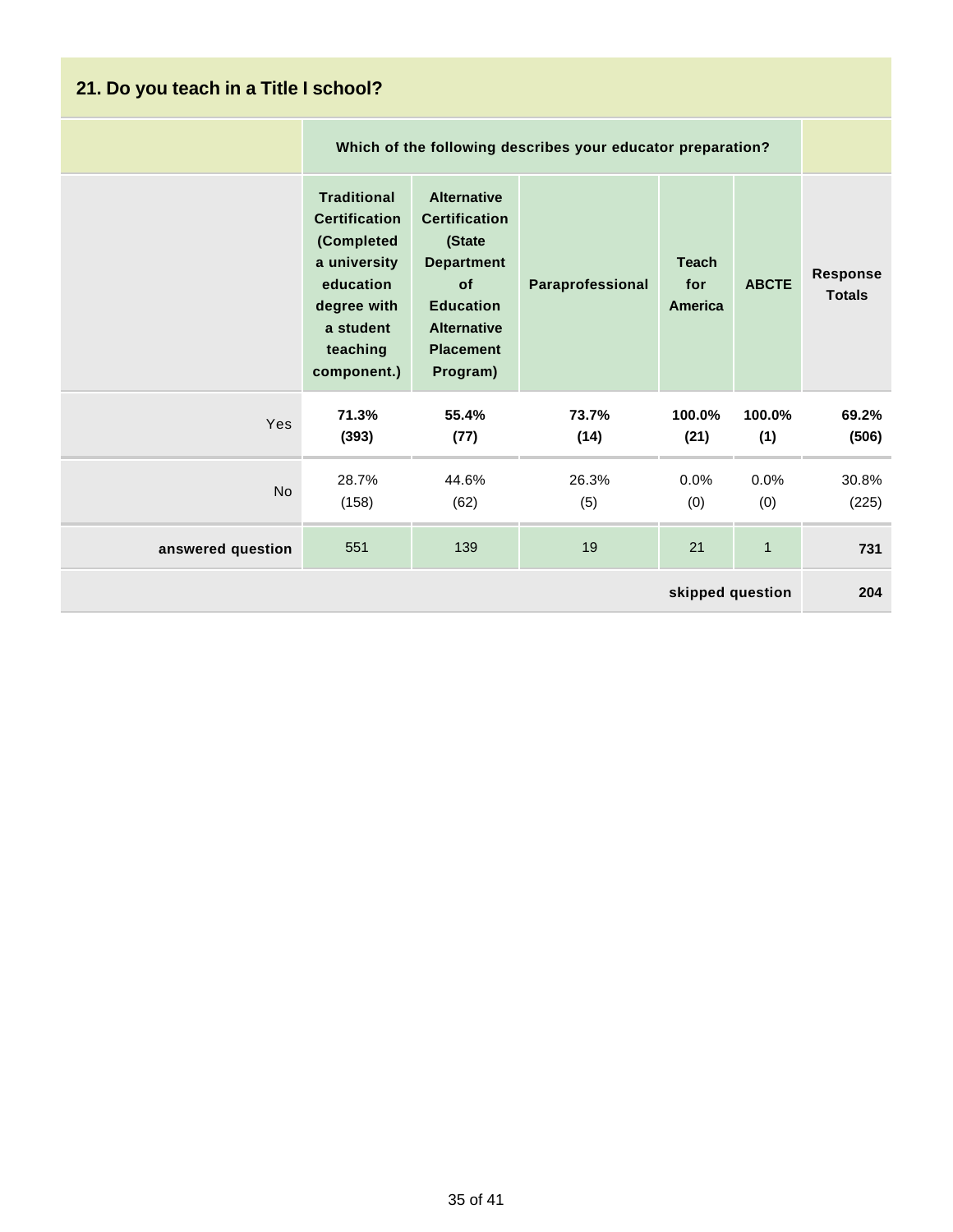| 22. When did you receive your teaching credential? |                                                                                                                                              |                                                                                                                                                           |                                                             |                                |               |                                  |  |
|----------------------------------------------------|----------------------------------------------------------------------------------------------------------------------------------------------|-----------------------------------------------------------------------------------------------------------------------------------------------------------|-------------------------------------------------------------|--------------------------------|---------------|----------------------------------|--|
|                                                    |                                                                                                                                              |                                                                                                                                                           | Which of the following describes your educator preparation? |                                |               |                                  |  |
|                                                    | <b>Traditional</b><br><b>Certification</b><br>(Completed<br>a university<br>education<br>degree with<br>a student<br>teaching<br>component.) | <b>Alternative</b><br><b>Certification</b><br>(State<br><b>Department</b><br>of<br><b>Education</b><br><b>Alternative</b><br><b>Placement</b><br>Program) | Paraprofessional                                            | <b>Teach</b><br>for<br>America | <b>ABCTE</b>  | <b>Response</b><br><b>Totals</b> |  |
| In the last year                                   | 52.8%<br>(303)                                                                                                                               | 51.7%<br>(76)                                                                                                                                             | 68.4%<br>(13)                                               | 95.2%<br>(20)                  | 0.0%<br>(0)   | 54.1%<br>(412)                   |  |
| In the last two to four years                      | 32.8%<br>(188)                                                                                                                               | 36.7%<br>(54)                                                                                                                                             | 31.6%<br>(6)                                                | 4.8%<br>(1)                    | 100.0%<br>(1) | 32.8%<br>(250)                   |  |
| More than four years ago                           | 14.5%<br>(83)                                                                                                                                | 11.6%<br>(17)                                                                                                                                             | 0.0%<br>(0)                                                 | $0.0\%$<br>(0)                 | 0.0%<br>(0)   | 13.1%<br>(100)                   |  |
| answered question                                  | 574                                                                                                                                          | 147                                                                                                                                                       | 19                                                          | 21                             | $\mathbf{1}$  | 762                              |  |
| skipped question                                   |                                                                                                                                              |                                                                                                                                                           |                                                             |                                | 173           |                                  |  |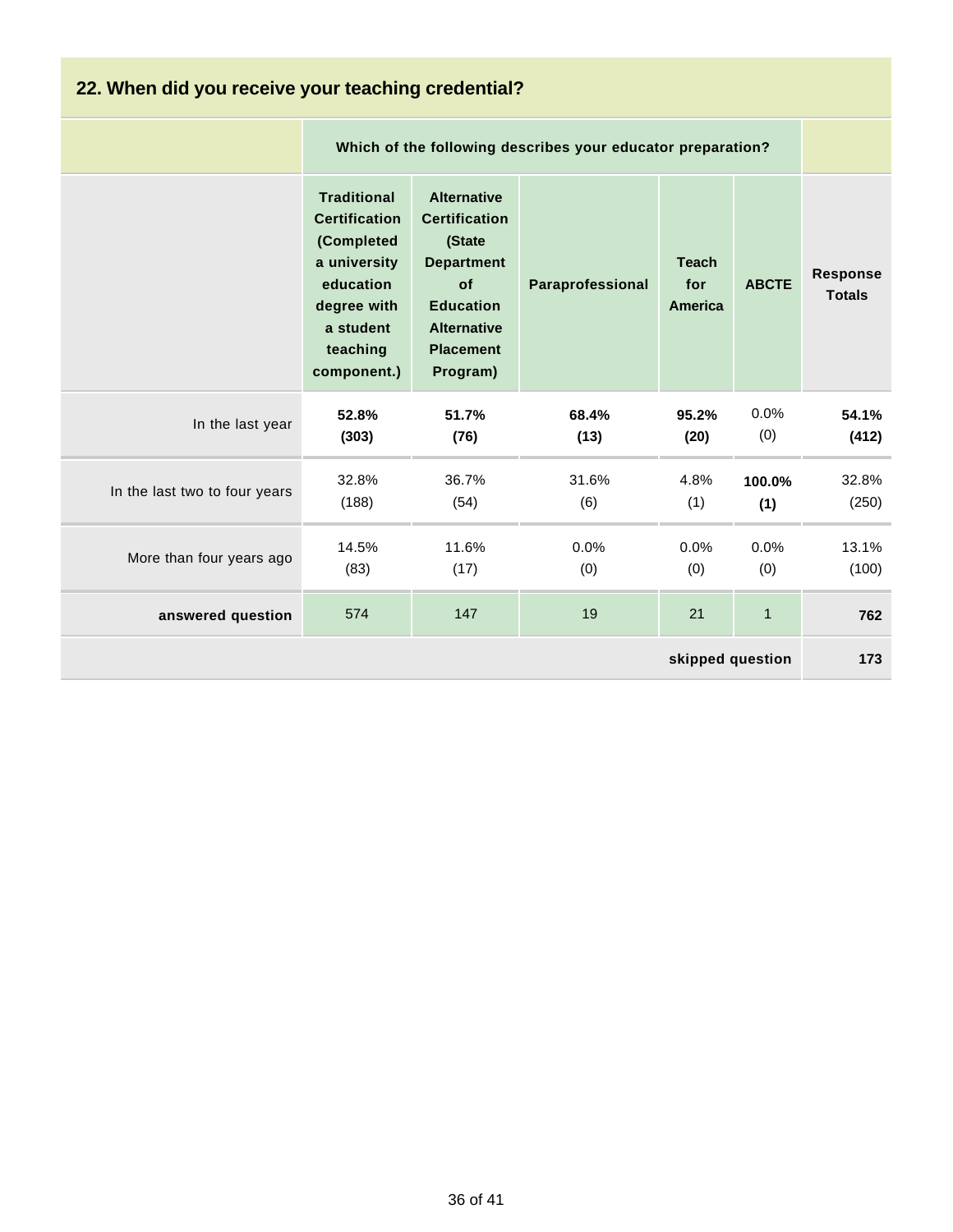| 23. How many hours of your degree did you complete on-line? |                                                                                                                                              |                                                                                                                                                           |                  |                                       |              |                           |  |
|-------------------------------------------------------------|----------------------------------------------------------------------------------------------------------------------------------------------|-----------------------------------------------------------------------------------------------------------------------------------------------------------|------------------|---------------------------------------|--------------|---------------------------|--|
|                                                             |                                                                                                                                              | Which of the following describes your educator preparation?                                                                                               |                  |                                       |              |                           |  |
|                                                             | <b>Traditional</b><br><b>Certification</b><br>(Completed<br>a university<br>education<br>degree with<br>a student<br>teaching<br>component.) | <b>Alternative</b><br><b>Certification</b><br>(State<br><b>Department</b><br>of<br><b>Education</b><br><b>Alternative</b><br><b>Placement</b><br>Program) | Paraprofessional | <b>Teach</b><br>for<br><b>America</b> | <b>ABCTE</b> | Response<br><b>Totals</b> |  |
| $\mathbf 0$                                                 | 39.5%                                                                                                                                        | 60.5%                                                                                                                                                     | 44.4%            | 90.5%                                 | 0.0%         | 45.1%                     |  |
|                                                             | (227)                                                                                                                                        | (89)                                                                                                                                                      | (8)              | (19)                                  | (0)          | (343)                     |  |
| $1 - 6$                                                     | 34.7%                                                                                                                                        | 17.0%                                                                                                                                                     | 5.6%             | 4.8%                                  | 0.0%         | 29.7%                     |  |
|                                                             | (199)                                                                                                                                        | (25)                                                                                                                                                      | (1)              | (1)                                   | (0)          | (226)                     |  |
| $7 - 12$                                                    | 16.7%                                                                                                                                        | 7.5%                                                                                                                                                      | 5.6%             | 4.8%                                  | 100.0%       | 14.5%                     |  |
|                                                             | (96)                                                                                                                                         | (11)                                                                                                                                                      | (1)              | (1)                                   | (1)          | (110)                     |  |
| $13 - 24$                                                   | 6.6%                                                                                                                                         | 6.8%                                                                                                                                                      | 11.1%            | 0.0%                                  | 0.0%         | 6.6%                      |  |
|                                                             | (38)                                                                                                                                         | (10)                                                                                                                                                      | (2)              | (0)                                   | (0)          | (50)                      |  |
| More than 24                                                | 2.4%                                                                                                                                         | 8.2%                                                                                                                                                      | 33.3%            | 0.0%                                  | 0.0%         | 4.2%                      |  |
|                                                             | (14)                                                                                                                                         | (12)                                                                                                                                                      | (6)              | (0)                                   | (0)          | (32)                      |  |
| answered question                                           | 574                                                                                                                                          | 147                                                                                                                                                       | 18               | 21                                    | $\mathbf{1}$ | 761                       |  |
| skipped question                                            |                                                                                                                                              |                                                                                                                                                           |                  |                                       | 174          |                           |  |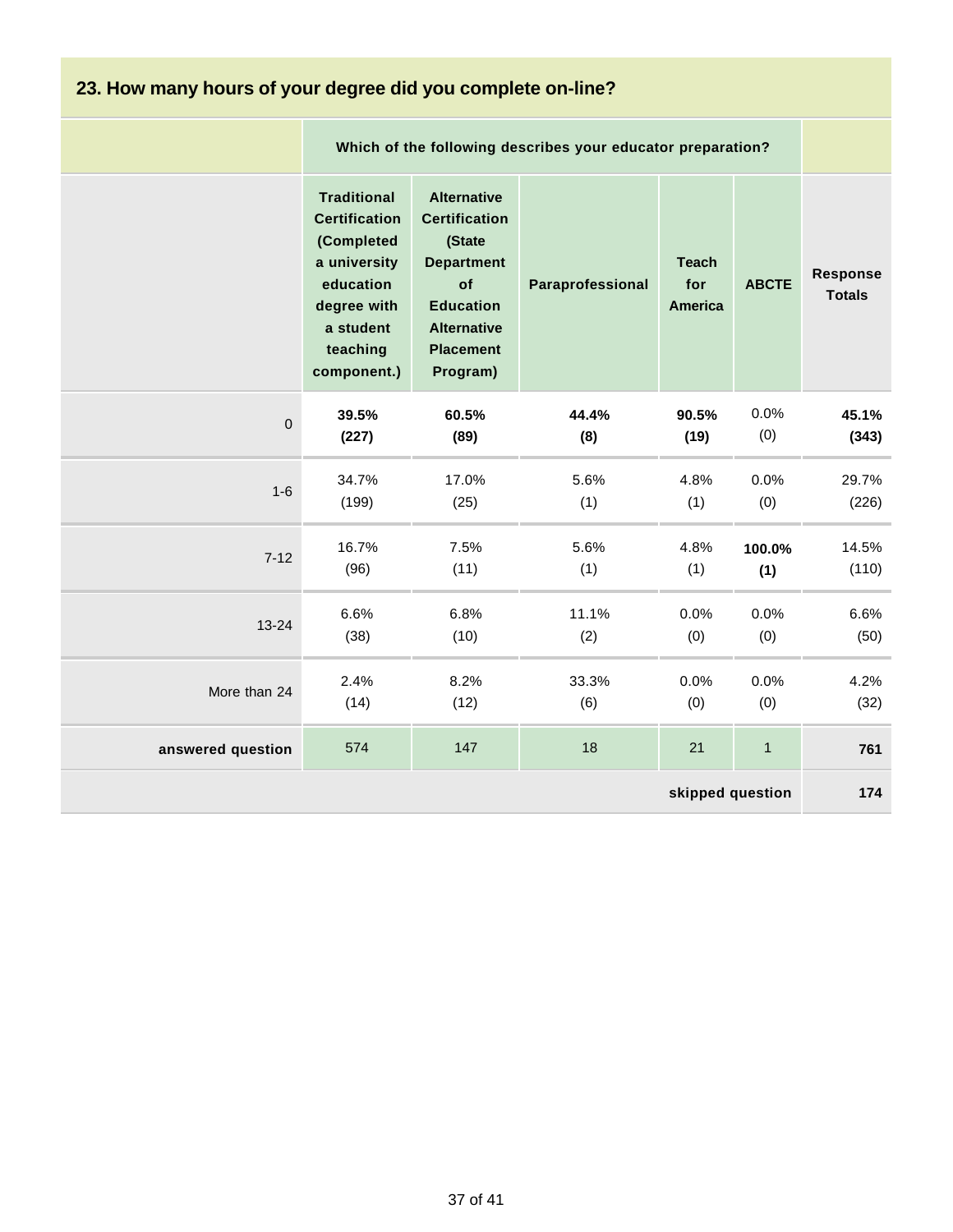| 24. Did you graduate from an Oklahoma high school? |                                                                                                                                              |                                                                                                                                                           |                  |                                |               |                                  |  |
|----------------------------------------------------|----------------------------------------------------------------------------------------------------------------------------------------------|-----------------------------------------------------------------------------------------------------------------------------------------------------------|------------------|--------------------------------|---------------|----------------------------------|--|
|                                                    |                                                                                                                                              | Which of the following describes your educator preparation?                                                                                               |                  |                                |               |                                  |  |
|                                                    | <b>Traditional</b><br><b>Certification</b><br>(Completed<br>a university<br>education<br>degree with<br>a student<br>teaching<br>component.) | <b>Alternative</b><br><b>Certification</b><br>(State<br><b>Department</b><br>of<br><b>Education</b><br><b>Alternative</b><br><b>Placement</b><br>Program) | Paraprofessional | <b>Teach</b><br>for<br>America | <b>ABCTE</b>  | <b>Response</b><br><b>Totals</b> |  |
| Yes                                                | 72.6%<br>(414)                                                                                                                               | 74.5%<br>(108)                                                                                                                                            | 73.7%<br>(14)    | 9.5%<br>(2)                    | 0.0%<br>(0)   | 71.2%<br>(538)                   |  |
| <b>No</b>                                          | 27.4%<br>(156)                                                                                                                               | 25.5%<br>(37)                                                                                                                                             | 26.3%<br>(5)     | 90.5%<br>(19)                  | 100.0%<br>(1) | 28.8%<br>(218)                   |  |
| answered question                                  | 570                                                                                                                                          | 145                                                                                                                                                       | 19               | 21                             | $\mathbf{1}$  | 756                              |  |
| skipped question                                   |                                                                                                                                              |                                                                                                                                                           |                  |                                |               | 179                              |  |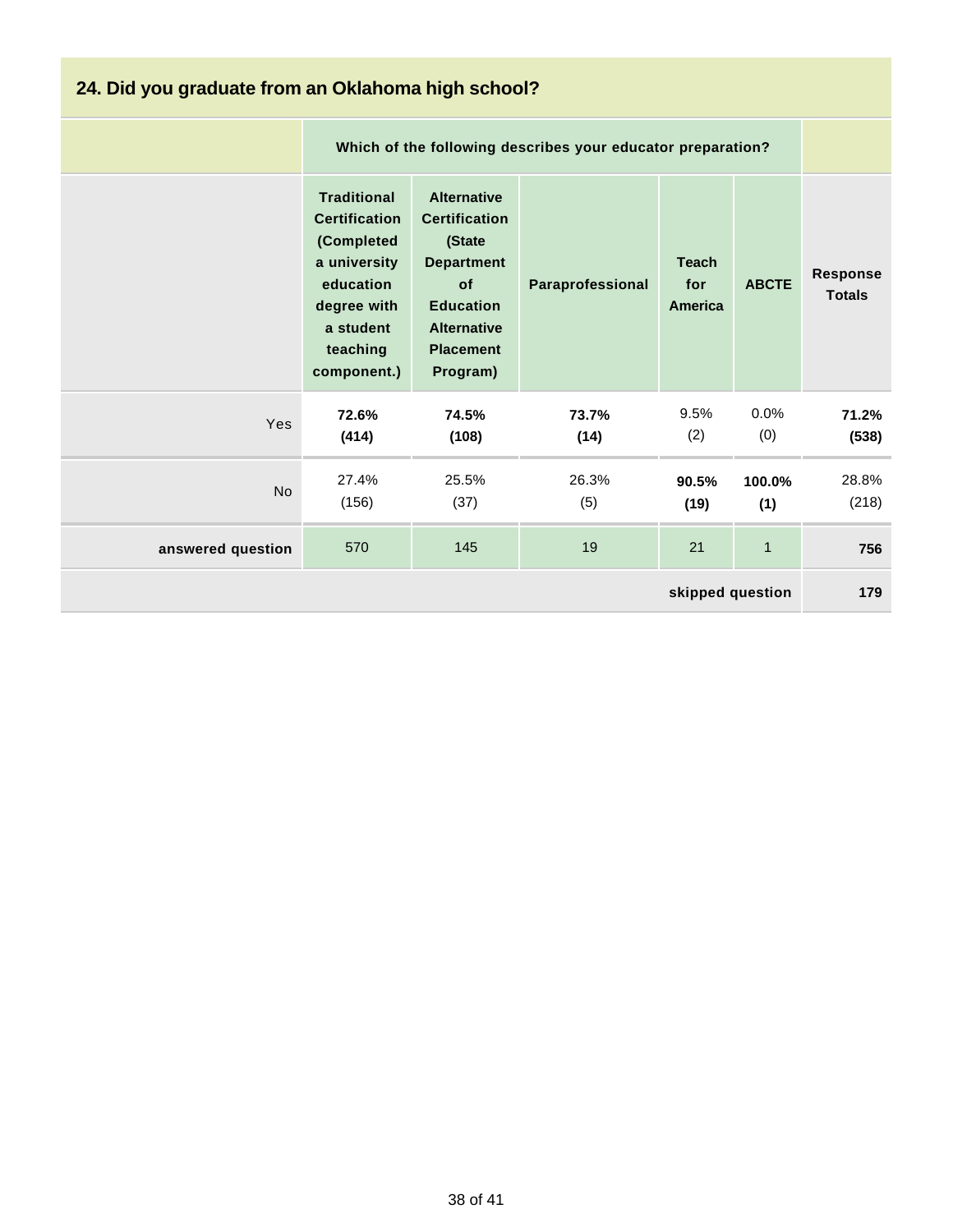#### **25. While in junior high or high school did you participate in one of the following courses or extracurricular clubs that emphasize a career in teacher education?**

|                                                                      | Which of the following describes your educator preparation?                                                                                  |                                                                                                                                                           |                  |                                       |              |                                  |
|----------------------------------------------------------------------|----------------------------------------------------------------------------------------------------------------------------------------------|-----------------------------------------------------------------------------------------------------------------------------------------------------------|------------------|---------------------------------------|--------------|----------------------------------|
|                                                                      | <b>Traditional</b><br><b>Certification</b><br>(Completed<br>a university<br>education<br>degree with<br>a student<br>teaching<br>component.) | <b>Alternative</b><br><b>Certification</b><br>(State<br><b>Department</b><br>of<br><b>Education</b><br><b>Alternative</b><br><b>Placement</b><br>Program) | Paraprofessional | <b>Teach</b><br>for<br><b>America</b> | <b>ABCTE</b> | <b>Response</b><br><b>Totals</b> |
| <b>Teacher Cadet</b>                                                 | 2.0%                                                                                                                                         | 1.4%                                                                                                                                                      | 0.0%             | 0.0%                                  | 0.0%         | 1.8%                             |
|                                                                      | (11)                                                                                                                                         | (2)                                                                                                                                                       | (0)              | (0)                                   | (0)          | (13)                             |
| Pro Team                                                             | 0.2%                                                                                                                                         | 0.0%                                                                                                                                                      | 0.0%             | 0.0%                                  | 0.0%         | 0.1%                             |
|                                                                      | (1)                                                                                                                                          | (0)                                                                                                                                                       | (0)              | (0)                                   | (0)          | (1)                              |
| Academic Commitment to                                               | 1.1%                                                                                                                                         | 0.0%                                                                                                                                                      | 5.6%             | 0.0%                                  | 0.0%         | 1.0%                             |
| Education (ACE)                                                      | (6)                                                                                                                                          | (0)                                                                                                                                                       | (1)              | (0)                                   | (0)          | (7)                              |
| Leadership, Education and                                            | 2.6%                                                                                                                                         | 0.7%                                                                                                                                                      | 0.0%             | 0.0%                                  | 0.0%         | 2.1%                             |
| Achievement Program (LEAP)                                           | (14)                                                                                                                                         | (1)                                                                                                                                                       | (0)              | (0)                                   | (0)          | (15)                             |
| Future Educators of<br>America/Future Educators<br>Association (FEA) | 2.0%<br>(11)                                                                                                                                 | 1.4%<br>(2)                                                                                                                                               | 0.0%<br>(0)      | 0.0%<br>(0)                           | 0.0%<br>(0)  | 1.8%<br>(13)                     |
| <b>Future Teachers Association</b>                                   | 2.2%                                                                                                                                         | 0.0%                                                                                                                                                      | 5.6%             | 0.0%                                  | 0.0%         | 1.8%                             |
|                                                                      | (12)                                                                                                                                         | (0)                                                                                                                                                       | (1)              | (0)                                   | (0)          | (13)                             |
| <b>Other Education Class/Club</b>                                    | 7.2%                                                                                                                                         | 7.7%                                                                                                                                                      | 0.0%             | 5.9%                                  | 100.0%       | 7.2%                             |
|                                                                      | (39)                                                                                                                                         | (11)                                                                                                                                                      | (0)              | (1)                                   | (1)          | (52)                             |
| No                                                                   | 84.3%                                                                                                                                        | 88.7%                                                                                                                                                     | 88.9%            | 94.1%                                 | 0.0%         | 85.4%                            |
|                                                                      | (458)                                                                                                                                        | (126)                                                                                                                                                     | (16)             | (16)                                  | (0)          | (616)                            |
| answered question                                                    | 543                                                                                                                                          | 142                                                                                                                                                       | 18               | 17                                    | $\mathbf{1}$ | 721                              |
|                                                                      |                                                                                                                                              |                                                                                                                                                           |                  | skipped question                      |              | 214                              |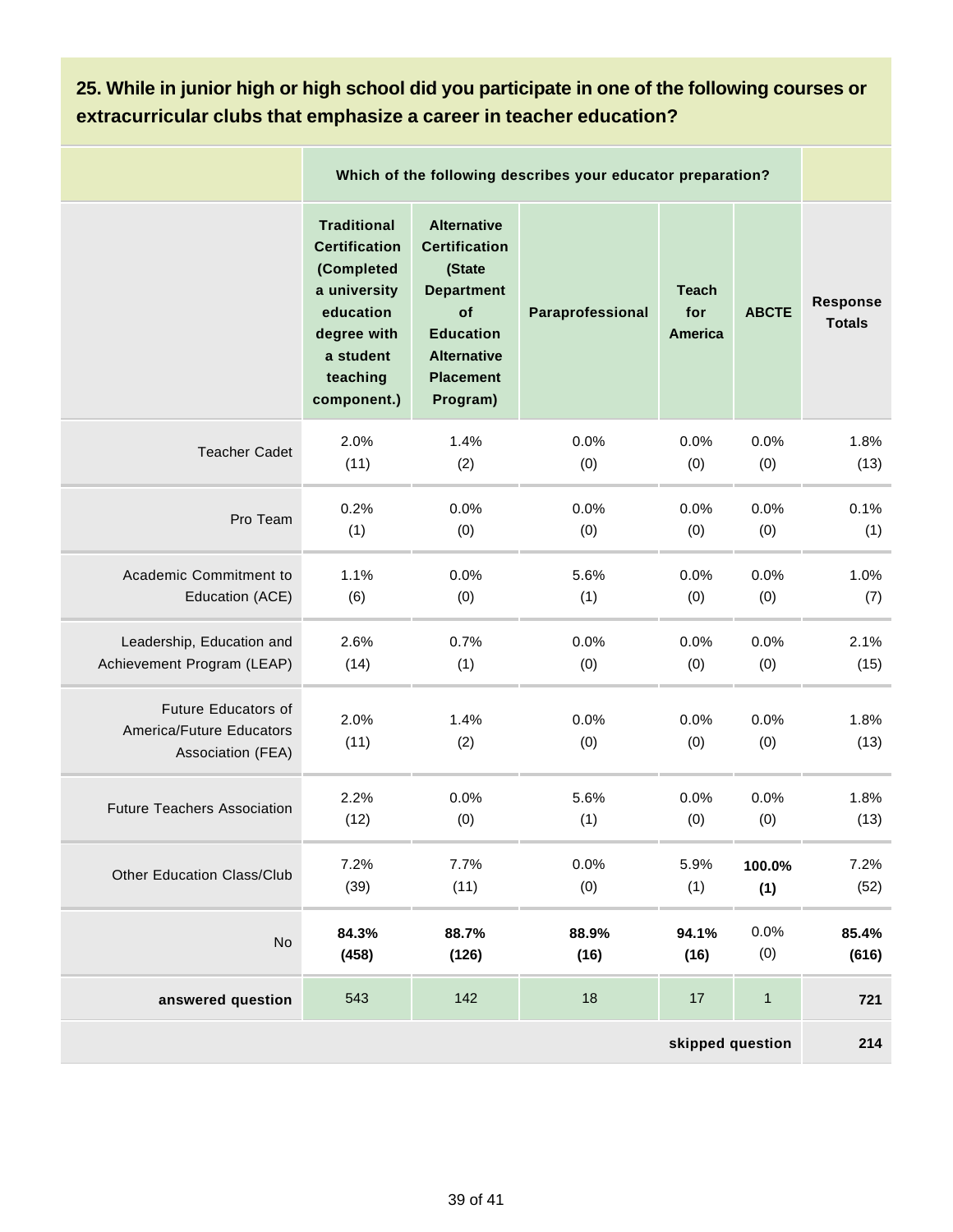#### **26. If you participated in one of the courses or extracurricular clubs above, or a similar program, did this influence you to become a teacher?**

|                      |                                                                                                                                              | Which of the following describes your educator preparation?                                                                                               |                  |                                |               |                                  |  |  |
|----------------------|----------------------------------------------------------------------------------------------------------------------------------------------|-----------------------------------------------------------------------------------------------------------------------------------------------------------|------------------|--------------------------------|---------------|----------------------------------|--|--|
|                      | <b>Traditional</b><br><b>Certification</b><br>(Completed<br>a university<br>education<br>degree with<br>a student<br>teaching<br>component.) | <b>Alternative</b><br><b>Certification</b><br>(State<br><b>Department</b><br>of<br><b>Education</b><br><b>Alternative</b><br><b>Placement</b><br>Program) | Paraprofessional | <b>Teach</b><br>for<br>America | <b>ABCTE</b>  | <b>Response</b><br><b>Totals</b> |  |  |
| Yes                  | 9.0%<br>(49)                                                                                                                                 | 8.5%<br>(12)                                                                                                                                              | 0.0%<br>(0)      | 0.0%<br>(0)                    | 0.0%<br>(0)   | 8.4%<br>(61)                     |  |  |
| <b>No</b>            | 9.7%<br>(53)                                                                                                                                 | 7.0%<br>(10)                                                                                                                                              | 11.1%<br>(2)     | 10.5%<br>(2)                   | 100.0%<br>(1) | 9.4%<br>(68)                     |  |  |
| Did not participate. | 81.3%<br>(442)                                                                                                                               | 84.5%<br>(120)                                                                                                                                            | 88.9%<br>(16)    | 89.5%<br>(17)                  | 0.0%<br>(0)   | 82.2%<br>(595)                   |  |  |
| answered question    | 544                                                                                                                                          | 142                                                                                                                                                       | 18               | 19                             | $\mathbf 1$   | 724                              |  |  |
| skipped question     |                                                                                                                                              |                                                                                                                                                           |                  |                                |               | 211                              |  |  |